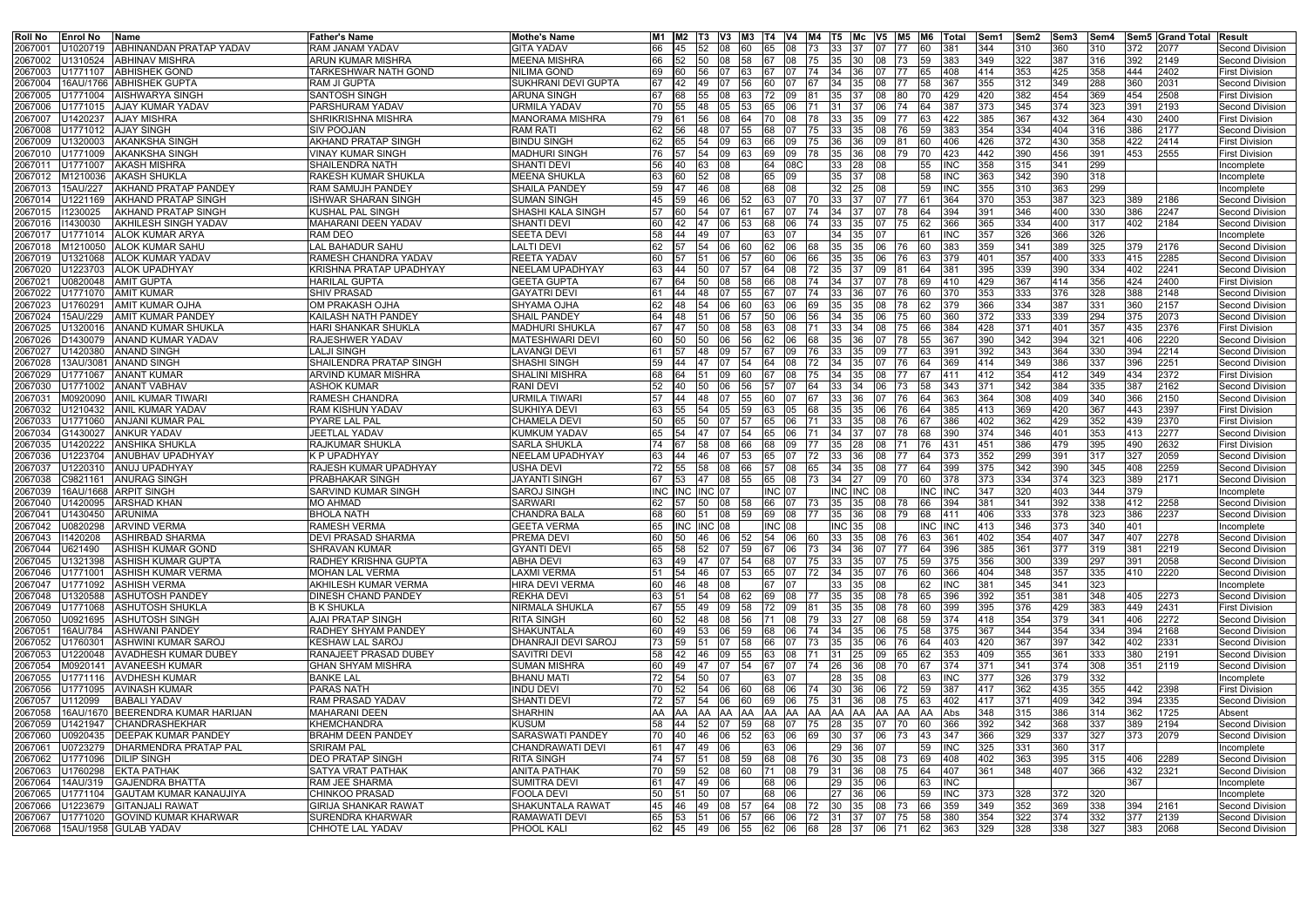| <b>GYAN MANI SINGH CHAUHAN</b><br>2067069<br>U1771021            | SHARADA PRASAD                                    | <b>CHHAVIRAZI DEVI</b>                  | 67<br>- 154     |           | <b>55</b>  | 107<br>62                                                                     | 64    | 07  |              | 31.   | <b>1</b> 37<br>I08     | 176                |           | 395           | 432        | 390          | 446           | 377        | 418        | 2458         | First Division                     |
|------------------------------------------------------------------|---------------------------------------------------|-----------------------------------------|-----------------|-----------|------------|-------------------------------------------------------------------------------|-------|-----|--------------|-------|------------------------|--------------------|-----------|---------------|------------|--------------|---------------|------------|------------|--------------|------------------------------------|
| <b>HAJARI PRASAD GUPTA</b><br>2067070<br>U9821822                | RAMESHWAR PRASAD GUPTA                            | <b>DEV KALI</b>                         |                 | 50        | 50         |                                                                               | 68    | 07  |              | 30    | 135<br>06              |                    |           | 379           | 400        | 350          | 406           | 348        | 381        | 2264         | Second Division                    |
| 206707<br>M1420599<br><b>HIMANSHU SINGH</b>                      | <b>ANOOP SINGH</b>                                | POONAM SINGH                            |                 | 44        | <b>52</b>  | 58<br>06                                                                      |       | 06  | I69          | 29    | 135.                   | 70                 |           | 366           | 345        | 292          | 331           | 320        | 374        | 2028         | Second Division                    |
| 16AU/1023 JJITENDRA KUMAR<br>2067072                             | VIRENDRA KUMAR                                    | <b>GEETA DEVI</b>                       |                 |           |            | 55                                                                            |       | 06  |              | 28    | 22                     |                    |           | 352           | 387        | 340          | 366           | 326        | 410        | 2181         | Second Division                    |
| 14AU/1586 KARNVEER KUMAR SUDHANSHU<br>206707                     | RAMSHANKAR PASWAN                                 | <b>RUPA DEVI</b>                        |                 |           |            |                                                                               |       | 05  |              |       |                        |                    |           | INC           |            |              |               |            | 336        |              | Incomplete                         |
| U1771026<br><b>KARU KUMAR</b><br>2067074                         | <b>GARIBAN RAM</b>                                | <b>MALTI DEVI</b>                       |                 |           | 48         | 08<br>I56                                                                     | 66    | 07  |              | 30    | 07<br>136              |                    |           | 380           | 408        | 347          | 405           | 349        | 417        | 2306         | <b>Second Division</b>             |
| 2067075<br>C0930612 KAUSHAL                                      | AMAR NATH                                         | <b>KUSUM LATA</b>                       | 60              |           | <b>52</b>  | 107<br><b>159</b>                                                             | 63.   | 07  |              | 30    | 35<br>06               |                    |           | 367           | 388        | 334          | 385           | 347        | 398        | 2219         | Second Division                    |
| KAUSTUBH MANI PATHAK<br>206707<br>J1221613                       | <b>BHOLA NATH PATHAK</b>                          | LILAVATI DEVI                           | 59              |           | NC.        | 08                                                                            | INC.  | 08  |              |       |                        |                    | ΝC        |               | 396        | 325          | 377           | 347        | 402        |              | Incomplete                         |
| U1771025<br><b>KAUSTUBH TRIPATHI</b><br>2067077                  | HIRALAL TRIPATHI                                  | RAMKISHORI TRIPATHI                     | 72              |           |            |                                                                               |       | 08  |              | 31    | 35                     |                    |           | 420           | 406        | 341          | 414           | 374        | 423        | 2378         | <b>First Division</b>              |
| U1771023<br><b>KISHAN BIND</b><br>2067078                        | NANHKU BIND                                       | <b>GULAB PATTI DEVI</b>                 | 70              |           |            |                                                                               |       | 06  |              | 28    |                        |                    |           | 382           | 376        | 334          | 372           | 338        | 392        | 2194         | Second Division                    |
| <b>KRIPA SHANKAR SHUKLA</b><br>2067079<br>U1771073               | SHIV DAYAL SHUKLA                                 | <b>SUNDRAVATI SHUKLA</b>                | 72              | 54        | 54         | 08                                                                            |       | 80  |              | 29.   | 36                     |                    |           | <b>INC</b>    | 416        | 376          | 412           | 349        |            |              | Incomplete                         |
| 2067080<br>15AU/1844 KRISHNA PRATAP SINGH SENGAR                 | BRAJ MOHAN SINGH                                  | <b>LUXMI DEVI</b>                       |                 | 153       |            | 08<br>159                                                                     | 67    | 08  | 75           | 30    | 08<br><b>1</b> 35      |                    |           | 381           | 393        | 313          | 360           | 324        | 356        | 2127         | Second Division                    |
| <b>KRISHNATOSH MISHRA</b><br>206708<br>15AU/817                  | RAJENDRA PRASAD MISHRA                            | <b>MRIDULA MISHRA</b>                   | 60              |           |            | 08                                                                            |       | 08  |              |       |                        |                    |           | INC           | 346        | 316          | 328           | 296        |            |              | Incomplete                         |
| KULDEEP VERMA<br>2067082<br>U1771024                             | <b>CHOB SINGH VERMA</b>                           | <b>SHANTI VERMA</b>                     |                 |           |            |                                                                               |       | 08  |              | 27    | I36                    |                    |           | 398           | 392        | 351          | 398           | 346        | 394        | 2279         | Second Division                    |
| 15AU/1403 LAL BAHADUR<br>2067083                                 | <b>MOOL CHAND</b>                                 | <b>HIRAWATI DEVI</b>                    |                 |           |            |                                                                               |       | 09  |              | 28    |                        |                    |           | 355           | 369        | 319          | 359           | 328        | 364        | 2094         | <b>Second Division</b>             |
| <b>MANOJ KUMAR</b><br>2067084<br>V0320921                        | <b>MATA PRASAD</b>                                | <b>CHAMPA KALI</b>                      |                 | 56.       | 153        | 06<br><b>159</b>                                                              | 68.   | 06  |              | 30    | I35.<br>05.            | 170                |           | 380           | 364        | 331          | 382           | 326        | 376        | 2159         | Second Division                    |
| 2067085<br>U1771027<br><b>MANOJ KUMAR</b>                        | RAM MURAT GUPTA                                   | <b>BITOLA DEVI</b>                      |                 |           |            |                                                                               |       |     |              | 29    |                        |                    |           | <b>INC</b>    | 374        | 339          | 404           | 356        |            |              | Incomplete                         |
| U1320552<br><b>MAYANK MISHRA</b><br>2067086                      | BRIJ NARAYAN MISHRA                               | <b>PREMA MISHRA</b>                     | 65              | I60.      | 55         | 09<br>64                                                                      | 69    | 09  |              | 29    |                        |                    |           | 412           | 380        | 333          | 367           | 329        | 373        | 2194         | Second Division                    |
| U1320182<br><b>MAYANK TRIPATH</b><br>206708                      | AKHILESH KUMAR TIWARI                             | <b>MANJU TIWARI</b>                     |                 |           |            |                                                                               |       |     |              |       |                        |                    |           | 387           | 360        | 312          | 338           | 317        | 375        | 2089         | Second Division                    |
| U1321469<br><b>MITHILESH KUMAR</b><br>2067088                    | <b>BRIJBHUSHAN PRASAD GOND</b>                    | <b>KALAWATI DEVI</b>                    | 57              | 54        | 48         | 55<br>07                                                                      | 68    | 07  |              | 28    | 36                     |                    |           | 365           | 351        | 320          | 331           | 309        | 359        | 2035         | <b>Second Division</b>             |
| 2067089<br>J1771074<br><b>IMOHAMMAD ZEESHAN</b>                  | <b>MOHAMMAD YASIN</b>                             | <b>ZIA AFROZ</b>                        |                 |           |            |                                                                               |       |     |              |       |                        |                    |           | 373           | 344        | 313          | 336           | 306        | 363        | 2035         | Second Division                    |
| <b>MRITUNJAY YADAV</b><br>2067090<br>U1120137                    | UDAI BHAN YADAV                                   | SHARMILA DEVI                           | 58              |           | 52         | იი                                                                            | 63    | 06  |              | 31    | 07<br>I36              |                    |           | INC           | 357        | 321          | 359           | 341        |            |              | Incomplete                         |
| <b>IMUKESH KUMAR</b><br>14AU/943<br>206709 <sup>-</sup>          | RAMJAS                                            | URMILA DEVI                             | 56              |           | 49         |                                                                               | 69    | 07  |              | 28    | I36                    |                    |           | INC           |            |              |               |            | 367        |              | ncomplete                          |
| <b>NAJIM SHER KHAN</b><br>2067092<br>U1771030                    | SIRAJUL ISLAM                                     | <b>NAJMUN NISHA</b>                     | 67              |           | 153        | 08                                                                            | 70.   | 107 |              | 29.   |                        |                    | 68        | INC           | 398        | 339          | 349           | 308        |            |              | Incomplete                         |
| 2067093<br>NAMAN SARRAF<br>J1420200                              | <b>MUNNA LAL GUPTA</b>                            | <b>ANUPMA DEVI</b>                      |                 |           |            | 158                                                                           |       | 07  |              | 26    | I36                    |                    |           | 379           | 411        | 353          | 363           | 325        | 406        | 2237         | Second Division                    |
| C1320226<br>NAVEEN KUMAR UPADHYAY<br>2067094                     | LAKSHMAN UPADHYAY                                 | <b>SAVITRY UPADHYAY</b>                 | 65              |           |            |                                                                               |       | 08  |              | 25    | 37.<br>08              | 170                |           | 403           | 408        | 378          | 414           | 351        | 423        | 2377         | <b>First Division</b>              |
| <b>NEEL RATAN CHAUHAN</b><br>2067095<br>J0820139                 | SHANKER CHAUHAN                                   | KAMALA CHAUHAN                          | 63              |           | 50         |                                                                               | 68    | 80  |              | 29.   | 35                     |                    |           | INC           | 405        | 323          | 359           | 316        |            |              | Incomplete                         |
| 16AU/2200 NEERAJ KUMAR<br>2067096                                | RAM CHANDRA DIWAKAR                               | <b>RITA DEVI</b>                        | 65              |           |            |                                                                               | 69    | 06  |              | 25    |                        |                    |           | INC           |            | 334          | 378           | 341        | 381        |              | Incomplete                         |
| <b>OM PRAKASH SHARMA</b><br>206709<br>J0921436                   | SHIV SHANKAR SHARMA                               | <b>SITA DEVI</b>                        |                 | 42        | 50         | 06<br><b>156</b>                                                              |       |     |              | 24    | 136<br>06              | 166                |           | 300           | 417        | 348          | 381           | 317        | 396        | 2159         | Elig.for SE                        |
| 2067098<br>J1771032<br><b>PANKAJ KUMAR SINGH</b>                 | SHYAM NARAYAN SINGH                               | <b>SNEH LATA SINGH</b>                  |                 |           |            |                                                                               |       |     |              |       |                        |                    |           | 365           | 379        | 343          | 351           | 332        | 379        | 2149         | <b>Second Division</b>             |
| U1771033<br>2067099<br><b>IPAWAN KUMAR</b>                       | SANTLAL                                           | <b>ASHRAPHI DEVI</b>                    |                 |           |            |                                                                               |       | 05  |              | 25    |                        |                    |           | 385           | 403        | 358          | 361           | 372        | 410        | 2289         | Second Division                    |
| 2067100<br>U1771062<br><b>IPIYUSH PANDEY</b>                     | RAM CHANDRA PANDEY                                | CHANDRAPRABHA DEVI                      | 65              |           |            |                                                                               |       |     |              |       |                        |                    |           | 395           | 413        | 368          | 414           | 395        | 421        | 2406         | <b>First Division</b>              |
| U1771035<br><b>POOJA GUPTA</b><br>2067101                        | PARAS NATH GUPTA                                  | <b>LEELAVATI GUPTA</b>                  | 66              | 54        | 47         | 08<br>55                                                                      |       |     |              | 29    | 35                     |                    |           | 386           | 409        | 358          | 429           | 377        | 423        | 2382         | First Division                     |
| 2067102<br>J1771109<br>POONAM KUMARI                             | KAMLA PRASAD                                      | <b>ISHLOKA DEVI</b>                     |                 |           |            |                                                                               |       |     |              |       |                        |                    |           | 396           | 412        | 366          | 429           | 381        | 420        | 2404         | <b>First Division</b>              |
| U1771031<br>PRABAL PRATAP SINGH<br>2067103                       | JAISINGH                                          | KAMLA DEVI                              | 65              |           |            |                                                                               |       |     |              | 32.   |                        |                    |           | 391           | 364        | 340          | 366           | 338        | 379        | 2178         | <b>Second Division</b>             |
| U1220142<br><b>IPRADEEP SINGH</b><br>2067104                     | DAMODAR PRASAD                                    | JAGRANI                                 |                 |           | 48         |                                                                               |       |     |              |       |                        |                    |           | INC           | 357        | 304          | 324           | 330        |            |              | Incomplete                         |
| <b>PRAHLAD KUMAR SAROJ</b><br>2067105<br>U1771061                | TULASI SAROJ                                      | KALAVATI                                | 58              |           | 153        | 08                                                                            | 66    | I08 |              | 23    | 08<br>137.             | 168                |           | 363           | 383        | 347          | 373           | 358        | 382        | 2206         | Second Division                    |
| 2067106<br>IPRASHANT KUMAR<br>J1771075                           | RAM SALAT RAM                                     | <b>RESHAMA DEVI</b>                     | 66              | 46        | 153        | 08                                                                            |       | 07  |              | 30    | 35                     |                    |           | 386           | 420        | 363          | 407           | 373        | 406        | 2355         | <b>First Division</b>              |
| 10920592<br><b>PRASHANT KUMAR MISHRA</b><br>2067107              | <b>BASANT KUMAR MISHRA</b>                        | <b>LAXMI MISHRA</b>                     | 60              |           |            |                                                                               |       |     |              | 28    |                        |                    |           | INC           | 384        | 327          | 366           | 352        |            |              | Incomplete                         |
| U1420168<br><b>PRAVEEN SINGH</b><br>2067108                      | <b>RAVENDRA PRATAP SINGH</b>                      | <b>RENU SINGH</b>                       |                 |           |            | 154                                                                           |       | 07  |              | 27    | 35                     |                    |           | 385           | 378        | 314          | 339           | 351        | 345        | 2112         | Second Division                    |
| 2067109<br>U1771036<br><b>RAHUL KUMAR DUBEY</b>                  | RAJ KUMAR DUBEY                                   | <b>RATAN DEVI</b>                       |                 |           | 54         | 08<br>62                                                                      |       | 07  | 69           | 28    | 35                     |                    |           | 390           | 398        | 360          | 400           | 366        | 421        | 2335         | <b>Second Division</b>             |
|                                                                  |                                                   |                                         |                 |           |            |                                                                               |       |     |              |       |                        |                    |           |               |            |              |               | 349        | 371        |              |                                    |
|                                                                  |                                                   |                                         |                 |           |            |                                                                               |       |     |              |       |                        |                    |           |               |            |              |               | 366        |            |              |                                    |
| 2067110<br>U1771076 RAJ MOHAN SINGH                              | VINAY KUMAR SINGH                                 | <b>BINDU BALA SINGH</b>                 | 165             |           | 54         | 07 61                                                                         | 64    | 08  | $ 72\rangle$ | 26    | 07<br><b>36</b>        | 69                 |           | 393           | 383        | 333          | 350           | 333        |            | 2179         | Second Division                    |
| 2067111 U1771077 RAJESH KUMAR TIWARI                             | AYODHYA PRASAD TIWARI                             | <b>GEETA TIWARI</b>                     | 69<br>155       |           |            | 51 08 59                                                                      | 66 08 |     |              |       | 74  27  37  08  72     |                    | - 165     | 394           | 404        | 358          | 397           |            | 368        | 2287         | <b>Second Division</b>             |
| 2067112 U1760289 RAJNEESH PANDEY                                 | CHANDRA DUTT PANDEY                               | MALTI DEVI                              | 54<br>70        |           |            | 52 08 60                                                                      |       |     |              |       | 67 08 75 29 35 08 72   |                    | 65        | 396           | 338        | 331          | 340           |            | 358        | 2096         | Second Division                    |
| <b>RAKESH KUMAR MISHRA</b><br>2067113<br>U1420044                | SHIV CHANDRA MISHRA                               | <b>MEERA MISHRA</b>                     |                 | 56        | 54         | 06 60                                                                         | 66 06 |     | 72           | 30 36 | 07                     | 173                | 158.      | 373           | 391        | 324          | 362           | 359        | 357        | 2166         | Second Division                    |
| U1771083<br><b>RAMASHARY PRASAD</b><br>2067114                   | <b>DUWARI RAM</b>                                 | SUBHAWATI DEVI                          | 69              | 58        |            | 54 06 60                                                                      | 67 08 |     |              |       | 75   29   37   06   72 |                    | 59        | 393           | 368        | 333          | 388           | 355        | 370        | 2207         | Second Division                    |
| 2067115<br>U1220662<br><b>RAVAT SAROJ</b>                        | DILLOO SAROJ                                      | <b>SHANTI DEVI</b>                      |                 | 50        | 50         | $\overline{06}$ 56                                                            | 61 07 |     | 68 27 35     |       |                        | $\overline{07}$ 69 |           | 360           | 387        | 350          | 338           | 342        | 340        | 2117         | Second Division                    |
| 2067116 U1330495 RIDHAM GUPTA                                    | RAJESH KUMAR GUPTA                                | <b>SARITA GUPTA</b>                     | 59              | - 55      | 49         | 07<br>56                                                                      | 66 07 |     |              |       | <b>73 29 37 07 73</b>  |                    |           | 383           | 386        | 373          | 360           | 352        | 385        | 2239         | Second Division                    |
| U1430582 RITESH KUMAR<br>2067117                                 | RAMPATI SAROJ                                     | <b>AMARAWATI DEVI</b>                   | 71.             | 62        |            | 51 08 59                                                                      | 66 07 |     |              |       | 73  31  37  07  75     |                    | I70 -     | 410           | 382        | 330          | 372           | 337        | 395        | 2226         | Second Division                    |
| 2067118 U1771069 ROHAN SRIVASTAVA                                | KULDEEP KUMAR SRIVASTAVA                          | RAMA SRIVASTAVA                         | 68              | 65        | 52         | $ 08\rangle$<br>60                                                            | 60 09 |     | 69           | 30    | 37                     | 08 75              | 170.      | 407           | 373        | 339          | 357           | 359        | 403        | 2238         | <b>Second Division</b>             |
| 2067119<br><b>ROHIT KUMAR CHAUBEY</b><br>U1771037                | <b>DAYA SHANKER CHAUBEY</b>                       | <b>SUDHA DEVI</b>                       | 73              | 69        |            | 54 09 63 67 08 75 31 37 08 76                                                 |       |     |              |       |                        |                    | 168.      | 424           | 462        | 406          | 460           | 389        | 457        | 2598         | <b>First Division</b>              |
| 2067120 U1771081<br>SAGAR                                        | <b>JAWAHAR LAL</b>                                | <b>NEELIMA</b>                          | 60              |           | <b>47</b>  | I07<br><b>54</b>                                                              | 67    | 107 | 74           |       | 30 36 07 73            |                    |           | 390           | 401        | $343$        | 351           | 371        | 401        | 2257         | Second Division                    |
| U1220070<br>SANDEEP GOND<br>2067121                              | <b>UDAYBHAN GOND</b>                              | KUSHAMAWATI DEVI                        | 50              |           |            | 48 07 55                                                                      | 57 07 |     |              |       | 64 26 37 08 71         |                    |           | 348           | 389        | 343          | 364           | 356        | 371        | 2171         | Second Division                    |
| 2067122 U1020120 SANDEEP KUMAR CHAUHAN                           | <b>RAMRUP CHAUHAN</b>                             | <b>JANTARI DEVI</b>                     | 62              | <b>52</b> | 48         | 107<br>55                                                                     | 67    | 07  | 174          | 30    | <b>137</b>             | 07 74              | 65        | 382           | 380        | 332          | $ 372\rangle$ | 289        | 405        | 2160         | <b>Second Division</b>             |
| 2067123 U1420196 SANDEEP KUMAR KESHARWANI                        | RAM NARAYAN KESHARWANI                            | <b>INDRAKALI KESHARWAN</b>              | 63<br><b>61</b> |           |            | 47 06 53                                                                      | 63 06 |     | 69 29 36     |       |                        | 06 71              | 64        | 381           | 357        | 325          | 382           | 314        | 403        | 2162         | Second Division                    |
| 2067124 16AU/1877 SANJAY KUMAR GAUTAM                            | <b>SRICHARAN PRASAD</b>                           | <b>BASANTI DEVI</b>                     | 54              | <b>42</b> | 52         | 06<br>58                                                                      | 67    | 06  | 173          | 32 34 | 06                     |                    |           | 359           | 381        | 316          | 343           | 291        | 349        | 2039         | <b>Second Division</b>             |
| U1771082 SANJEEV KUMAR SINGH<br>2067125                          | RAJESH KUMAR SINGH                                | <b>SHAKUNTLA SINGH</b>                  | 69              | <b>61</b> |            | 46 07 53                                                                      | 67 08 |     |              |       | 75  30  37  08  75     |                    |           | 1400          | 363        | 375          | 395           | 343        | 412        | 2288         | Second Division                    |
| 2067126<br>U1421909 SANTOSH KUMAR CHANDAVANSH                    | <b>RAM PYARE</b>                                  | <b>SHAKUNTALA DEVI</b>                  | 61              | 157       | 50         | 107<br>157                                                                    | 65    | 07  | 72           | 30    | 36<br>07               | 173                | 68        | 388           | 363        | 318          | 377           | 281        | 336        | 2063         | Second Division                    |
| U0923134 SAPNA GAUR<br>2067127                                   | SHAMBHU PRASAD GAUR                               | <b>VIJYA GAUR</b>                       | 60              | 68        | 46 07      |                                                                               | 66 08 |     |              |       | 31 37 07               |                    | 165.      | <b>INC</b>    | 381        | 365          | 358           | 304        |            |              | Incomplete                         |
| 2067128<br>G0820182 SARIKA KESHARWANI                            | VIJAY KUMAR KESHARWAN                             | <b>GEETA DEVI</b>                       | 70<br>- 152     |           |            | 46 08 54                                                                      | 67 07 |     |              |       | 74   28   37   08   73 |                    | I61 I     | 384           | 370        | 295          | 382           | 332        | 363        | 2126         | Second Division                    |
| U1771064 SATEESH KUMAR<br>2067129                                | SEETARAM                                          | <b>VIMLA DEVI</b>                       | 62 54           |           | 50         | 06                                                                            | 49 06 |     |              | 29 35 | 06                     |                    | 63        | <b>IINC</b>   | 361        | 338          | 347           | 315        |            |              | Incomplete                         |
| 2067130<br>U1420293 SAUMYA SINGH                                 | SHAILENDRA KUMAR SINGH                            | <b>REETA SINGH</b>                      |                 | 68        |            | 49 08 57 70 08                                                                |       |     |              |       | 78  31  37  08  76     |                    |           | 413           | 422        | 366          | 438           | 364        | 424        | 2427         | First Division                     |
| 2067131   13AU/1678   SAURABH TRIPATHI                           | KAPIL DEO TRIPATHI                                | <b>KAMLA TRIPATHI</b>                   | 51              | 52        | 55         | 08 <br>63                                                                     | 70 08 |     | 178          | 32 37 | 08                     | <b>177</b>         |           | 384           | 416        | 372          | 439           | 338        | 427        | 2376         | <b>First Division</b>              |
| 2067132<br>U1771045 SEEMEEN NEHAL                                | <b>NEHAL AHMAD</b>                                | <b>QAMAR JAHAN</b>                      | 65              | 53        |            | 46  08  54  66  08  74  30  37  08  75                                        |       |     |              |       |                        |                    |           | 388           | 399        | 368          | 391           | 358        | 411        | 2315         | <b>Second Division</b>             |
| 2067133 U1771111 SHARIQUE KHAN                                   | S T KHAN                                          | <b>ZEENAT FATTMA</b>                    | 56              | 43        | <b>150</b> | 06 56                                                                         | 63 07 |     | l 70         | 27 35 |                        | 07 69              |           | 355           | 363        | 315          | 373           | 315        | 344        | 2065         | <b>Second Division</b>             |
| 2067134 U1771047 SHASHANK RAZDAN                                 | <b>SURENDRA RAM</b>                               | <b>KAMLAWATI DEVI</b>                   | 60              | <b>50</b> |            | 50 08 58 67 08 75 29 37 08 74                                                 |       |     |              |       |                        |                    | <b>60</b> | 377           | 358        | 357          | 390           | 320        | 386        | 2188         | Second Division                    |
| 2067135<br>U1210029 SHIVAM KUMAR TIWARI                          | RAVI SHANKAR TIWARI                               | <b>NEELAM DEVI</b>                      | 58<br><b>46</b> |           | 48 08      | 56                                                                            | 66 08 |     | 174          | 30    | 08<br>36               | 174                |           | 369           | 370        | $342$        | 397           | 306        | 384        | 2168         | Second Division                    |
| 2067136 16AU/898 SHIVAM PANDEY<br>2067137 U1123640 SHIVAM SHARMA | <b>VIJAY SHANKAR PANDEY</b><br>KRISHNA LAL SHARMA | <b>HEERA DEVI</b><br><b>ANJU SHARMA</b> |                 |           |            | 56 42 53 07 60 68 07 75 30 35 07 72<br>66 55 48 08 56 67 08 75 31 35 08 74 68 |       |     |              |       |                        |                    |           | 62 367<br>394 | 353<br>383 | 330<br>$343$ | 357<br>397    | 327<br>334 | 344<br>390 | 2078<br>2241 | Second Division<br>Second Division |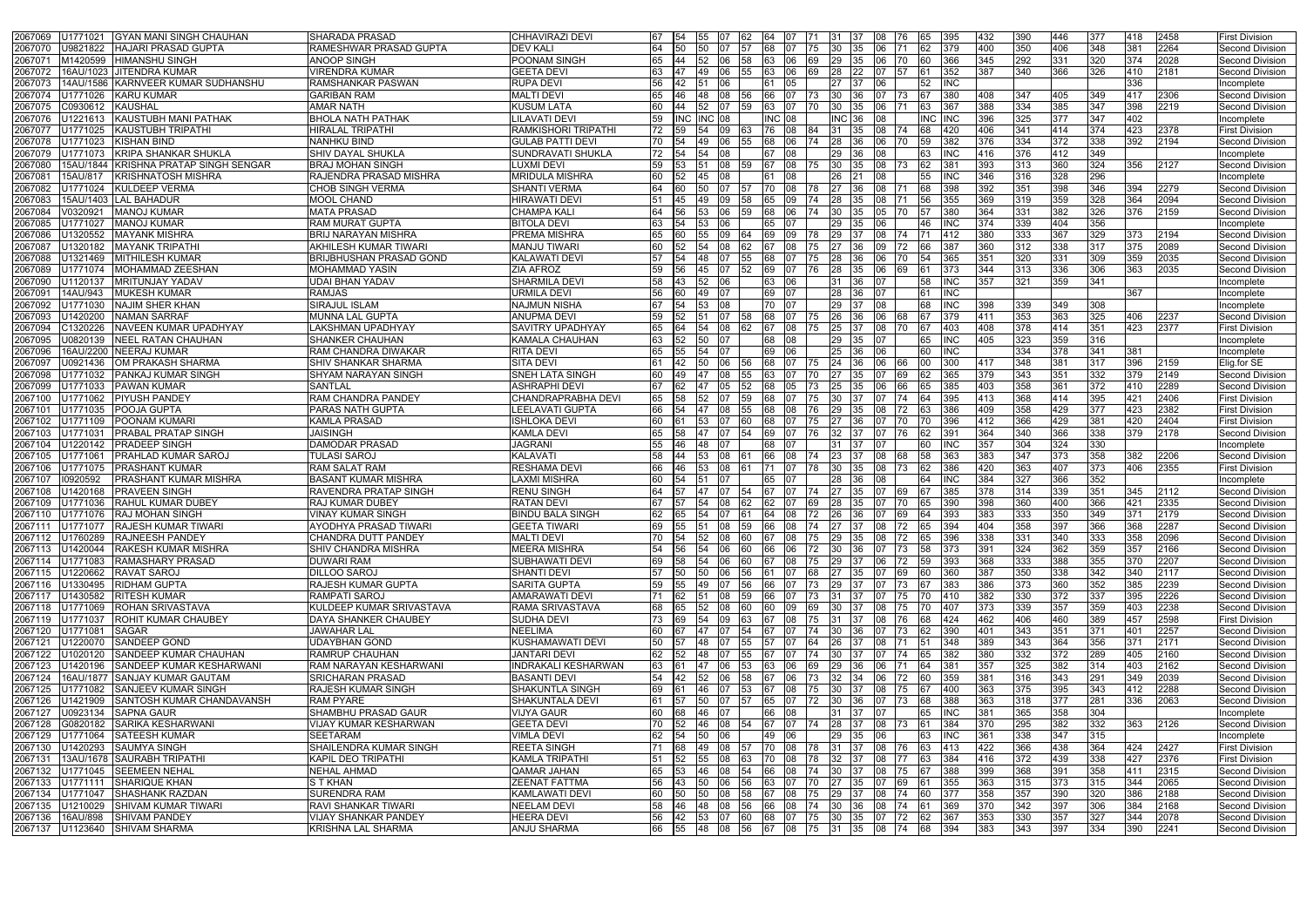| 2067138<br>U1771063 ISHIVAM SHUKLA                                                          | <b>GOPAL KRISHNA SHUKLA</b>                        | <b>RAJ RAMA SHUKLA</b>                       |          | 73 52          | 154                  | <b>108</b>       | l62        | 169 107                                        |                  | 176 131          | -137         | 108          | 176<br>I66             | 1405       | 419        | 367        | <b>1411</b> | 323        | 402        | 2327         | Second Division                      |
|---------------------------------------------------------------------------------------------|----------------------------------------------------|----------------------------------------------|----------|----------------|----------------------|------------------|------------|------------------------------------------------|------------------|------------------|--------------|--------------|------------------------|------------|------------|------------|-------------|------------|------------|--------------|--------------------------------------|
| SHREYANSH SHRIVASTAVA<br>U1771042<br>2067139                                                | DEEPAK SHRIVASTAVA                                 | CHANCHAL SHRIVASTAV                          | 64       |                | 52                   | 08               | 60         | 70<br><b>08</b>                                | 78               | <b>130</b>       |              | 08           | 175                    | 399        | 408        | 383        | 439         | 360        | 465        | 2454         | First Division                       |
| J1021079<br><b>SHUBHAM BAHADUR</b><br>2067140                                               | <b>JANG BAHADUR</b>                                | <b>MEENA DEVI</b>                            | 56       | 44             | 54                   | 07               |            | 60<br>06.                                      | 66.              | $ 29\rangle$     | 24           | 106          | 59                     | 343        | 359        |            | 390         | 345        | 398        | 2162         | Second Division                      |
| U1771048 SHUBHAM SINGH<br>2067141                                                           | <b>RAGHVENDRA SINGH</b>                            | <b>SUNITA SINGH</b>                          | 64       |                |                      |                  |            |                                                | 75.              | 131              |              | 08           |                        |            | 417        | 349        | 423         | 377        | 460        | 2425         | <b>First Division</b>                |
| U1771084<br><b>SHUBHAM SRIVASTAVA</b><br>2067142                                            | <b>VIPIN SRIVASTAVA</b>                            | SHEELA SRIVASTAVA                            | 59       |                | 58                   | 06               |            | 64                                             |                  | 32               |              | 106          |                        | 393        | 404        |            | 430         | 380        | 478        | 2455         | <b>First Division</b>                |
| J1771099<br><b>SIDDHARTH KUMAR LALCHAND</b><br>2067143                                      | <b>LALCHAND</b>                                    | <b>PRAMILA DEVI</b>                          | 56       | 40             |                      |                  |            | 62                                             |                  |                  |              |              | 60                     |            | 359        | 328        | 370         | 284        |            |              | Incomplete                           |
| 15AU/2054 SIDDHARTH SINGH<br>2067144                                                        | <b>SUDAMA SINGH</b>                                | <b>INDU SINGH</b>                            | 59       | 45             | 49                   | 08               |            | 62 108                                         | 70.              | <b>29</b>        | I24          | 108          | 48                     | 340        | 353        | 313        | 372         | 300        | 347        | 2025         | Second Division                      |
| 2067145<br>J1410812<br><b>SMRITI</b>                                                        | <b>B R JATAV</b>                                   | LAKSHMI                                      |          |                |                      |                  |            |                                                |                  |                  |              |              |                        |            | 420        | 375        | 436         | 337        | 467        | 2448         | <b>First Division</b>                |
| SNIGDHA SRIVASTAVA<br>U1120209<br>2067146                                                   | R S P SRIVASTAVA                                   | SUMAN SRIVASTAVA                             | 60       |                |                      | 08               |            | 68                                             |                  | 29               |              | 08           |                        |            | 393        | 343        | 413         | 332        | 425        | 2284         | Second Division                      |
| J1423090<br><b>SUBHAM YADAV</b><br>206714                                                   | <b>SANT LAL YADAV</b>                              | <b>SHANTI DEVI</b>                           |          |                |                      |                  |            |                                                |                  |                  |              |              |                        |            | 347        | 326        | 380         | 316        | 382        | 2133         | Second Division                      |
| SUBHASH CHANDRA CHAURASIYA<br>U1771041<br>2067148                                           | <b>RAKESH KUMAR</b>                                | <b>REKHA DEVI</b>                            | 54       |                | 52                   |                  | 59.        | 66<br><b>07</b>                                |                  | 30               | 35           |              | 72<br>163.             | 374        | 352        | 332        | 391         | 308        | 382        | 2139         | <b>Second Division</b>               |
| <b>SUMIT GUPTA</b><br>2067149<br>J1771049                                                   | <b>VIJAY GUPTA</b><br>OM PRAKASH BARANWAL          | <b>MEERA GUPTA</b>                           | 69       | 52             | I51 I                | 107              |            | 68<br><b>06</b>                                |                  |                  | 32 35        | 106          | 66                     |            | 368        | 362<br>349 | 411         | 340        |            |              | Incomplete                           |
| <b>SUMIT KUMAR BARANWAL</b><br>2067150<br>U1771087                                          |                                                    | <b>KALYANI DEVI</b>                          |          | <b>INC INC</b> |                      | INC <b>I</b> INC |            | inc INC                                        |                  |                  | INC INC INC  |              | 60                     |            | 388<br>377 | 359        | 406         | 323        | 408        |              | Incomplete<br>Second Division        |
| <b>SUMIT SHUKLA</b><br>2067151<br>J1421014<br><b>SUMIT SINGH PAL</b><br>2067152<br>U1320341 | <b>UMA KANT SHUKLA</b><br><b>SANTOSH KUMAR PAL</b> | CHHAMA SHUKLA<br><b>NEERA DEVI</b>           | 56<br>53 |                |                      | 08               |            | 63<br>08                                       |                  | 29               | 35           | 08           |                        | 373        | 364        | 338        | 399<br>364  | 309<br>304 | 367<br>346 | 2184<br>2081 | <b>Second Division</b>               |
| 15AU/2087<br><b>SUNIL KUMAR PANDIT</b><br>2067153                                           | <b>DUKHA PANDIT</b>                                | <b>KAMALI DEVI</b>                           | 49       | <b>152</b>     | 49                   | 08               |            | 168                                            |                  | l29              | 35           | 08           | 72                     |            | 375        | 341        | 396         | 338        | 377        | 2197         | Second Division                      |
| <b>SUNIL KUMAR YADAV</b><br>2067154<br>J0521407                                             | <b>SHIV MURTI SINGH</b>                            | <b>SHANTI DEVI</b>                           |          |                |                      |                  |            |                                                |                  |                  |              |              |                        |            | 368        | 342        | 403         | 307        | 397        | 2155         | <b>Second Division</b>               |
| <b>SURENDRA PRASAD GUPTA</b><br>2067155<br>J1771086                                         | <b>GURU PRASAD GUPTA</b>                           | <b>LAKHPATTI DEVI</b>                        |          | 150            | 52                   |                  | 59         |                                                |                  | I30              | 35           |              |                        |            | 372        | 349        | 410         | 342        | 407        | 2260         | Second Division                      |
| J1422618<br><b>SUSHIL KUMAR</b><br>2067156                                                  | <b>RAM CHANDRA</b>                                 | <b>VIDYA DEVI</b>                            | 62       |                |                      |                  |            |                                                |                  | 29               | 35           |              |                        | 390        | 351        | 345        | 364         | 308        | 394        | 2152         | <b>Second Division</b>               |
| <b>SWATI SINGH</b><br>J1771039<br>2067157                                                   | <b>VINAY KUMAR SINGH</b>                           | <b>RAJ KALI SINGH</b>                        | 63       | 55             | $-49$                | 08               |            | 68                                             | 76.              | 28               |              | 08           | 73<br>59               | 383        | 356        | 324        | 378         | 320        | 396        | 2157         | <b>Second Division</b>               |
| <b>TARUN KUMAR SAROJ</b><br>2067158<br>J177105C                                             | <b>HARI SHANKAR SAROJ</b>                          | <b>MALTI</b>                                 |          |                |                      |                  |            |                                                |                  | 25               |              |              |                        |            | 401        | 363        | 394         | 351        | 445        | 2346         | <b>First Division</b>                |
| J1322602<br>UJJWAL KUMAR SONKAR<br>2067159                                                  | <b>SUDHIR SONKAR</b>                               | <b>SUNITA SONKAR</b>                         |          |                |                      |                  |            |                                                |                  | 28               | 35           |              |                        | 411        | 364        | 334        | 353         | 305        | 401        | 2168         | <b>Second Division</b>               |
| J1430050<br><b>UMANG KUMAR GUPTA</b><br>2067160                                             | <b>ANIL GUPTA</b>                                  | RANJANA GUPTA                                |          |                |                      | 06               |            | 63                                             |                  | 25               |              |              |                        |            | 392        |            | 391         | 361        | 430        | 2298         | <b>Second Division</b>               |
| <b>UMESH KUMAR</b><br>2067161<br>U1771052                                                   | <b>DHANI LAL</b>                                   | <b>GEETA DEVI</b>                            | INC.     |                | IINC.<br>155         | 08               |            | 61                                             |                  | 33               | 35           | 08           | 66                     | INC        | 351        | 334        | 354         | 314        | 401        |              | Incomplete                           |
| 0820970/<br><b>UMESH KUMAR RATHAUR</b><br>2067162                                           | <b>RAM FAKEER</b>                                  | YASHODA DEVI                                 |          |                |                      |                  | 58         | 64                                             |                  | I28              | I36.         |              | 58                     | 385        | 348        | 311        | 335         | 321        | 348        | 2048         | Second Division                      |
| J1771051<br>UMESH KUMAR TRIPATHI<br>2067163                                                 | <b>SHYAM SHANKAR TRIAPTHI</b>                      | <b>JAVITRI DEVI</b>                          | 66       |                |                      |                  |            | 64                                             |                  | 28               | 35           |              |                        |            | 369        | 332        | 371         | 311        | 363        | 2138         | <b>Second Division</b>               |
| UTKARSH KUMAR SHUKLA<br>2067164<br>J1771101                                                 | <b>OM PRAKASH SHUKLA</b>                           | SHARDA DEVI SHUKLA                           | 69       |                | 52.                  | 08               |            | 80                                             |                  |                  |              | 108          |                        | 432        | 411        | 365        | 441         | 392        | 475        | 2516         | <b>First Division</b>                |
| <b>UTKARSH SHUKLA</b><br>U143058<br>2067165                                                 | <b>ALOK SHUKLA</b>                                 | <b>MOUSUMI SHUKLA</b>                        | 62       |                |                      | 08               |            | 69                                             |                  |                  |              | 08           |                        |            | 361        | 343        | 350         | 307        | 374        | 2125         | Second Division                      |
| <b>VAIBHAV PATHAK</b><br>U1771054<br>2067166                                                | <b>SHIV KUMAR PATHAK</b>                           | <b>PUSHPA PATHAK</b>                         | 68       | 155            | 51                   | 07               |            | 68<br>108                                      |                  | 26               | 37.          | 108          | 66                     |            | 417        | 362        | 382         | 370        |            |              | Incomplete                           |
| 2067167<br>10522146<br><b>VAIBHAV PRATAP SHAHI</b>                                          | <b>NIRBHAY KUMAR SHAHI</b>                         | <b>KSHAMA SHAHI</b>                          |          | 46             |                      |                  |            | 62                                             |                  | 29               |              |              |                        |            | 356        | 337        | 366         | 307        | 344        | 2078         | <b>Second Division</b>               |
| J1220378<br><b>VAIBHAV SINGH</b><br>2067168                                                 | <b>ASHOK KUMAR SINGH</b>                           | <b>BHARATI SINGH</b>                         | 63       | 56             | 54                   | 107              |            | 64<br>106                                      |                  | <b>27</b>        | <b>35</b>    |              | 69                     | 396        | 395        | 323        | 333         | 290        | 357        | 2094         | Second Division                      |
| <b>VAISHALI RAI</b><br>14AU/1516<br>2067169                                                 | OM PRAKASH RAI                                     | <b>SUNITA RAI</b>                            | 69       | 55             | 55                   | 06               |            | 68                                             |                  | 28               |              |              | 68                     |            |            | 330        | 355         | 312        | 351        |              | Incomplete                           |
| <b>VARUN KUMAR</b><br>J0730204<br>2067170                                                   | CHHOTE LAL PASI                                    | <b>CHHOTE LAL PASI</b>                       | 60       | l48.           | 50                   |                  |            | 65                                             |                  | 29               | 35           |              | 63                     | INC        | 369        | 347        | 379         | 350        |            |              | Incomplete                           |
| 206717<br>J1771088<br><b>VIJAI KUMAR</b>                                                    | SYAM LAL                                           | <b>GIRIJA DEVI</b>                           | 66       | 49             | 49.                  |                  |            | 66                                             |                  |                  |              |              |                        |            | 353        | 306        | 328         | 297        | 357        | 2025         | Second Division                      |
| U1321572 VIKAS KUMAR KOL<br>2067172                                                         | <b>SANJAY KUMAR KOL</b>                            | KIRAN DEVI KOL                               | 62       |                |                      |                  |            | 68                                             |                  | 28               | 35           | 06           | 65                     |            | 350        | 326        | 356         | 293        |            |              | Incomplete                           |
| 15AU/2082 VINAY KUMAR VERMA<br>2067173                                                      | SHIVRAM VERMA                                      | CHANDRAWATI DEVI                             | 65<br>64 | 149            | 53                   | 106              |            | 70                                             |                  | 33               | 136.         |              | 69                     |            | 371        | 322<br>339 | 366         | 343<br>316 |            |              | Incomplete<br>Second Division        |
| 16AU/1788 VISHNU DEV<br>2067174<br><b>VIVEK PRATAP SINGH</b>                                | <b>PRABHU DAYAL</b><br><b>ASHOK KUMAR YADAV</b>    | <b>REETA DEVI</b><br><b>MANORAMA YADAV</b>   | 79       | 46             | 48                   | 06               |            | 65 06                                          |                  | <b>29</b><br>131 | 35           | 106          | '70<br>ჩ'<br>76        | 366        | 373<br>397 |            | 353<br>407  | 367        | 350        | 2097<br>2390 | First Division                       |
| 2067175<br>J1421530<br>15AU947<br><b>AJAY SHARMA</b><br>2067176                             | <b>S N SHARMA</b>                                  | RAMLALI SHARMA                               | 62       | 40             | 53.                  | 08<br>06         |            | 69<br>80<br>66                                 |                  | 25               |              | 108          |                        | 435        | 344        | 332        | 387         | 330        | 427<br>421 | 2179         | <b>Second Division</b>               |
| 10610038<br><b>ANKUR VERMA</b><br>206717                                                    | <b>AJAY KUMAR VERMA</b>                            | PUSHPA VERMA                                 | 62       |                |                      | 06               |            | 68                                             |                  | 28               |              |              |                        | 394        | 366        | 323        | 390         | 338        | 420        | 2231         | <b>Second Division</b>               |
| 14AU/1271 MANISH KUMAR KANOJIA<br>2067179                                                   | <b>DULI CHAND KANOJIA</b>                          | POONAM KANOJIA                               | 64       | 40             | 49                   | 08               |            | 61<br>08                                       |                  | 24               | 35           | 08           |                        |            | 365        | 311        | 366         | 324        | 364        | 2085         | <b>Second Division</b>               |
| 2067180<br>U1120790 SHYAM SHANKAR                                                           | <b>MURLI DHAR</b>                                  | <b>GEETA DEVI</b>                            |          | <b>1</b> 40    | 50                   |                  | 07 57      | 64 07                                          |                  | 71 26            | <b>36</b>    | 107          | 69<br>57               | 352        | 381        | 336        | 379         | 359        | 372        | 2179         | Second Division                      |
| 2067181<br>16AU/621   VINOD KUMAR YADAV                                                     | RAM CHANDRA YADAV                                  | <b>SUBHDRA DEVI</b>                          | 63       | - 160          | 154                  | 06               | 60         | 63 06                                          | 69               | 30 35            |              | 06 71        | <b>67</b>              | 390        | 251        | 324        | 1401        | 351        | 399        | 2116         | <b>Second Division</b>               |
| 2067185<br>U0321194   DHARMENDRA KUMAR MAURYA                                               | <b>SUMRIT LAL MAURYA</b>                           |                                              |          | 55 41          |                      | 49 08            |            | 69 08                                          |                  |                  | 25 35        | $ 08\rangle$ | 54                     | <b>INC</b> | 367        | 351        | 385         | 325        |            |              | Incomplete                           |
| <b>ABDUL BASIT</b><br>D1771001<br>2067301                                                   | <b>JALEEL AHMAD</b>                                | <b>DURDANA SIDDIQUI</b>                      |          | 58 56          | 47                   | 107              | 54         | 64 08                                          |                  | 72 29 30         |              | 107          | 66<br>62               | 368        | 373        | 334        | 376         | 325        | 400        | 2176         | Second Division                      |
| <b>ABHINAV CHAUDHARY</b><br>2067302<br>U1021418                                             | CHHEDI LAL CHAUDHARY                               | <b>RAJ PATI DEVI</b>                         | 66       | <b>60</b>      | 50                   | 08               | 58         | 67<br>$ 07\rangle$                             |                  | 74 26            | <b>130</b>   | 08           | <b>64</b><br>65        | 387        | 386        | 335        | 373         | 339        | 397        | 2217         | <b>Second Division</b>               |
| <b>ABHISHEK AWASTHI</b><br>2067303<br>D1771003                                              | ANIL KUMAR AWASTHI                                 | <b>ANJU AWASTHI</b>                          | 63       | 62             | 56                   | <b>O7</b>        | <b>63</b>  | 68 08                                          |                  | 76 24 30         |              | 08 62        | 170                    | 396        | 423        | 371        | 400         | 369        | 441        | 2400         | <b>First Division</b>                |
| D1771004 ABHISHEK DWIVEDI<br>2067304                                                        | <b>SHASHI DHAR DWIVEDI</b>                         | <b>SHUSILA DEVI</b>                          |          | 63 63          |                      | 55 08            | 63         | 67 07                                          |                  | 74 28 30         |              | 107          | <b>65</b><br><b>69</b> | 397        | 378        | 356        | 415         | 344        | 408        | 2298         | Second Division                      |
| <b>ABHISHEK JAYSAVAL</b><br>2067305<br>D1771005                                             | IRAJESH KUMAR JAYSAVAL                             | <b>NEELAM JAYSAVAL</b>                       |          | 64 60          |                      | 46 07            |            | 65 08                                          |                  | 26 31            |              | 108          | 63                     | INC        | 379        | 329        | 368         | 330        |            |              | Incomplete                           |
| D1771006 ABHISHEK KUMAR YADAV<br>2067306                                                    | <b>RAM KARAN YADAV</b>                             | RAJ KUMARI YADAV                             |          | 73 64          | 55                   | 07               | 62         | 63 08                                          |                  | 71 32 30         |              | 08           | 170<br>65              | 405        | 385        | 340        | 380         | 342        | 389        | 2241         | <b>Second Division</b>               |
| D1771007<br><b>ABHISHEK PANDEY</b><br>2067307                                               | <b>HARIKESH PANDEY</b>                             | <b>INDRA PANDEY</b>                          |          |                | 64 58 55 08 63       |                  |            | 65 107                                         |                  | 72 29 35         |              | 107 171      |                        | 68 396     | 414        | 345        | 395         | 349        | 406        | 2305         | Second Division                      |
| 16AU/1926 ABHISHEK PRATAP SINGH<br>2067308                                                  | <b>BHOOPENDRA SINGH</b>                            | PRAMILA SINGH                                | 65       | 59             | 54                   | 08               | 62         | 66<br>$ 08\rangle$                             |                  | 74 28            | $ 22\rangle$ | 08 58        |                        | 385        | 402        | 321        | 355         | 298        | 370        | 2131         | <b>Second Division</b>               |
| U1322166 ABHISHEK SHANKER TIWARI<br>2067309                                                 | <b>ANIL KUMAR TIWARI</b>                           | <b>RITA TIWARI</b>                           |          |                | $\sqrt{74}$ 72 55 09 |                  | 64         | 67<br>08                                       |                  | 75 31            | <b>30</b>    | 08           | 69                     | 431        | 426        | 391        | 436         | 385        | 464        | 2533         | <b>First Division</b>                |
| D1771009 ABHISHEK TIWARI<br>2067310                                                         | JAGADAMBA PRASAD TIWARI                            | <b>KAMLESH TIWARI</b>                        |          | 75 47          | 49                   | 08               |            | 60<br>$ 09\rangle$                             | 69               | 25               | 30           | 108          | 63<br>63               | 374        | 381        | 355        | 358         | 336        | 414        | 2218         | Second Division                      |
| D1771010 ABHISHEK YADAV<br>2067311                                                          | <b>HARIBANSH YADAV</b>                             | <b>LALTI DEVI</b>                            |          |                | 64 55 54 07          |                  |            | 62 08                                          |                  | 29 30            |              | 107          | 68                     | <b>INC</b> | 376        | 348        | 399         | 339        |            |              | Incomplete                           |
| S1420006<br>ADITI BISARYA<br>2067312                                                        | <b>SAURABH BISARYA</b>                             | <b>SUDHA BISARYA</b>                         |          | <b>60</b>      | 52                   | <b>O</b> 9       |            | 61<br><b>08</b>                                | 69               | 25 35            |              | 09           | 169                    | 384        | 391        | 333        | 401         | 353        | 386        | 2248         | Second Division                      |
| D1330023 ADITYA YADAV<br>2067313                                                            | <b>PRAMOD KUMAR YADAV</b>                          | <b>BEENA YADAV</b>                           | 66       | -167           | 58                   | $ 08\rangle$     | 66         | 65 07                                          | 72               | - 131            | <b>130</b>   | 08           | <b>69</b><br>74        | 414        | 408        | 346        | 405         | 368        | 408        | 2349         | <b>First Division</b>                |
| <b>AJAI KUMAR</b><br>D1771013<br>2067314                                                    | <b>RAMESH CHANDRA</b>                              | <b>PREMA DEVI</b>                            | 57       | 62             | 45                   |                  |            | 58 08                                          |                  | 27               | 30-          |              | 63                     | INC        | 355        | 321        | 387         | 319        |            |              | Incomplete                           |
| 10520074<br><b>AJAY KUMAR</b><br>2067315<br>U1221573<br><b>AJAY KUMAR KASHYAP</b>           | JAGDEESH PRASAD<br><b>AMAR SINGH KASHYAP</b>       | <b>NAURANGI DEVI</b><br><b>KUSUM KASHYAP</b> |          | 57 71<br>59 64 |                      | 48 08            |            | 61 07                                          |                  | 30<br>24 30      | - 130        | 108<br>107   | 54                     | <b>INC</b> | 349<br>374 | 341<br>327 | 389<br>385  | 314        | 393        | 2198         | Incomplete<br><b>Second Division</b> |
| 2067316<br>15AU/1978 AJAY KUMAR PANDEY<br>2067317                                           | <b>SUBHASH CHANDRA PANDEY</b>                      | <b>DURGAWATI PANDEY</b>                      |          | 56 56          |                      | 41 07<br>53 08   | <b>148</b> | 56 08<br>56 07                                 | I64<br><b>63</b> | 29 30            |              | - 161<br>08  | 64<br>167<br>63        | 360<br>366 | 330        | 332        | 359         | 359<br>309 | 349        | 2045         | Second Division                      |
| <b>AJAY SINGH YADAV</b><br>D1771015<br>2067318                                              | DASHARTH LAL YADAV                                 | <b>ANAR KALI DEVI</b>                        |          | 57 42          | 55                   | 107              |            | 61 08                                          |                  | 28 30            |              | 107          | 64                     | <b>INC</b> | 349        | 301        | 352         | 313        |            |              | Incomplete                           |
| D1771017 AJIT KUMAR SAROJ<br>2067319                                                        | <b>LAL CHANDRA SAROJ</b>                           | <b>LAXMI DEVI</b>                            | 66       | -64            | 56                   | 08               | 64         | 60 07                                          | 67               | 127              | <b>30</b>    | 108          | <b>65</b><br>76        | 402        | 390        | 336        | 390         | 346        | 400        | 2264         | Second Division                      |
| <b>AKASH GAUR</b><br>3AU/1270<br>2067320                                                    | <b>ARUN GAUR</b>                                   | <b>MAGAN GAUR</b>                            | 61       |                | 50 52 08 60          |                  |            | 59 09                                          |                  | 68 30 30         |              | 08 68        | <b>60</b>              | 367        | 368        | 333        | 374         | 325        | 374        | 2141         | Second Division                      |
| D1771018 AKASH KUMAR<br>2067321                                                             | <b>VIJAY SINGH</b>                                 | USHA DEVI                                    |          | 62 66          | 154                  | 107              |            | <b>61</b><br> 08                               | 69               | <b>28</b>        | <b>130</b>   | 107          | I65                    |            | 325        | 289        | 346         | 311        | 361        | 2028         | Second Division                      |
| U1221638 AKASH YADAV<br>2067322                                                             | <b>RAJESH KUMAR YADAV</b>                          | SANGEETA DEVI YADAV                          |          | 67 55          |                      | 50 08 58         |            | 63 07                                          |                  | 70 24 30         |              | 08 62        | 67                     | 379        | 389        | 333        | 377         | 347        | 413        | 2238         | Second Division                      |
| M1220117 AKHILESH KUMAR RATNAKAR<br>2067323                                                 | <b>MOTI LAL</b>                                    | <b>URMILA DEVI</b>                           |          | 63 58          | 52                   | 107              | 59         | 64 08                                          |                  | 72 26            | <b>30</b>    | 107          | 63                     | 1386       | 347        | 333        | 371         | 334        | 396        | 2167         | <b>Second Division</b>               |
| D1771021 AKHILESHWAR PRATAP<br>2067324                                                      | <b>BIHARI LAL</b>                                  | <b>URMILA DEVI</b>                           |          |                |                      |                  |            | 61  60  54  08  62  61  07  68  29  30  08  67 |                  |                  |              |              |                        | 70 388     | 395        | 345        | 418         | 324        | 434        | 2304         | Second Division                      |
| 2067325 D1771023 ALAUDDIN                                                                   | JALALUDDIN                                         | <b>ISRARUNNISHA</b>                          |          |                |                      |                  |            | 64 65 56 07 63 60 08 68 32 30                  |                  |                  |              | 07 69        | 68                     | 397        | 393        | 333        | 425         | 341        | 418        | 2307         | Second Division                      |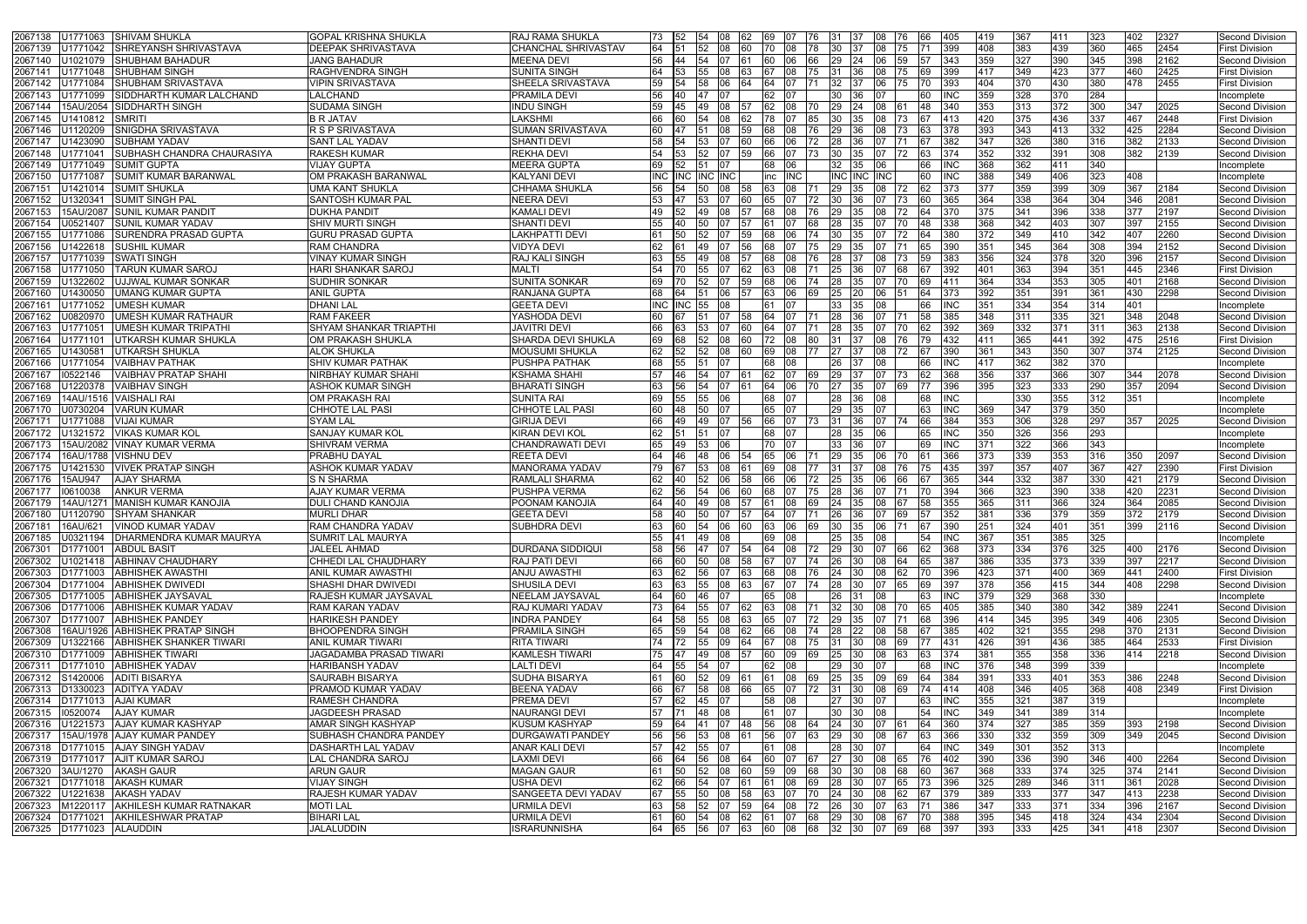| 365<br>414<br>337<br><b>SHASHI PRABHA PANDE</b><br>58<br>52 08<br>406<br>2272<br>2067327<br>D1771027<br><b>AMAN PANDEY</b><br>TAPESH CHANDRA PANDEY<br>56<br>በ7<br><b>63</b><br>60<br>31<br>373<br><b>377</b><br>Second Division<br>- 130<br>በ7<br>68<br>161<br>2067328<br>334<br>373<br>15AU/1327 AMIT KUMAR<br><b>LATE RAM NARESH</b><br><b>TIJA DEVI</b><br>351<br>326<br>65<br>54<br>INC<br>Incomplete<br><b>55</b><br>06<br>55<br>06<br>31<br>- 130<br>365<br>334<br>2067329<br>15AU/1107 AMIT KUMAR SHUKLA<br><b>GANGA PRASAD SHUKLA</b><br><b>SUNITA DEVI</b><br>60<br>59<br>06<br>INC.<br>367<br>335<br>30<br>Incomplete<br>419<br>342<br>343<br>380<br>380<br>2242<br>01771029<br><b>AMIT TIWARI</b><br>SURESH CHANDRA TIWARI<br><b>SUMAN TIWARI</b><br>31<br>Second Division<br>2067330<br>08<br>63<br>54<br>418<br>350<br><b>USHA RANI</b><br>352<br>390<br>2295<br>2067331<br>1210008<br><b>ANAMIKA MISHRA</b><br><b>DINESH MISHRA</b><br>405<br><b>Second Division</b><br>55<br>31<br>380<br>422<br><b>ANKIT JAISWAL</b><br><b>PRAMOD JAISWAL</b><br><b>SHOBHA DEVI</b><br>348<br>355<br>433<br>2368<br><b>First Division</b><br>2067332<br>D1771032<br>57<br>108<br>65<br>33<br>418<br>392<br>72.<br>163<br>59<br>09<br>68<br><b>1</b> 35<br>76.<br>2067333<br><b>SUMITRA SONKAR</b><br>357<br>325<br>410<br>329<br>391<br>2179<br>01771033<br><b>ANKIT SONKAR</b><br><b>SANJAY KUMAR SONKAR</b><br>80<br>29<br>Second Division<br>56<br>369<br><b>SARITA TRIPATHI</b><br>340<br>297<br>311<br>2067334<br><b>ANKUSH TRIPATHI</b><br><b>RAM ASHREY TRIPATHI</b><br>INC HNC HNC<br><b>INC 06</b><br>INC 130<br>IINC<br>INC<br>16AU/1563<br>Incomplete<br>106<br>382<br>368<br>386<br>316<br>2067335<br>16AU/2476 ANOOP PANDEY<br><b>HARI KISHOR PANDEY</b><br><b>INDRAMATI PANDEY</b><br>58<br>24<br>Incomplete<br>349<br>430<br>358<br><b>ANUBHAV KUMAR TIWARI</b><br><b>PRAMOD KUMAR TIWARI</b><br><b>NISHA TIWARI</b><br>28<br>394<br>395<br>441<br>2367<br><b>First Division</b><br>2067336<br>D1771035<br>55<br>08<br>58<br>163<br>107<br><b>1</b> 30<br>08<br>405<br>359<br>431<br>347<br>2335<br>206733<br>ANUJ<br><b>LALTA PRASAD</b><br><b>SARASVATI DEVI</b><br>29<br>384<br>409<br>Second Division<br>D1771036<br>56<br>163<br>50<br>I08<br>-130<br>66<br>355<br>334<br>349<br>292<br>2022<br>2067338<br>ANUJ GAUR<br><b>LAL CHAND GAUR</b><br><b>JAG SHEELA GAUR</b><br>25<br>321<br>371<br>J1230030<br>08<br>53<br>54<br>Second Division<br>339<br>341<br>334<br>364<br>370<br>2112<br><b>ANUPAM PANDEY</b><br><b>T P PANDEY</b><br><b>GEETANJALI PANDEY</b><br>2067339<br>)1771038<br>62.<br>09<br>30<br>364<br>Second Division<br>I52<br>2067340<br>322<br>378<br>314<br>382<br>15AU/1119 ANUPAM SAROJ<br><b>RAM ASRE SAROJ</b><br>PHOOLA DEVI<br>1719<br>323<br>Absent<br>AA<br>IAA.<br>ΑA<br>IAA<br>332<br>360<br>206734<br><b>ANURAG SHUKLA</b><br><b>DHRUV PRAKASH SHUKLA</b><br><b>JAYMALA SHUKLA</b><br>365<br>311<br>2083<br>Second Division<br>343<br>372<br>01771040<br>149<br>59<br>26<br>56<br>410<br><b>SUDHA SINGH</b><br>385<br>355<br>351<br>440<br>2315<br>2067342<br>01330104<br><b>ANURAG SINGH</b><br><b>JITENDRA SINGH</b><br>28<br>374<br>Second Division<br>63<br>56<br>08<br>333<br>298<br>320<br>D1771041<br><b>ANURAG SONKAR</b><br><b>LAL JI SONKAR</b><br><b>REKHA SONKAR</b><br>24<br><b>INC</b><br>363<br>2067343<br>08<br>56<br>Incomplete<br>358<br>295<br>300<br>359<br>2067344<br>16AU/1566 ANURAG TRIPATH<br><b>SURESH CHANDRA TRIPATHI</b><br><b>SARITA TRIPATHI</b><br>AA AA<br>AA AA<br>339<br>1651<br>Absent<br>AA<br>AA IAA<br>IAA<br>Abs<br>-IAA<br>359<br>288<br>351<br>268<br>2067345<br>16AU/1984 ARIMARDAN SINGH<br><b>RAM ASREY</b><br><b>MANJU DEVI</b><br>65<br>47<br>INC.<br><b>48</b><br>08<br>26<br>Incomplete<br>57<br>l61<br>2067346<br><b>ARUN KUMAR BUGGA</b><br>390<br>357<br>406<br>355<br>01771042<br><b>ARSH BUGGA</b><br><b>ARCHANA BUGGA</b><br>33<br>431<br>2347<br><b>First Division</b><br>08<br>NOORANGA<br>INC.<br>389<br>358<br>426<br>336<br>206734<br>16AU/2370<br><b>ARTI VERMA</b><br><b>RAJENDRA VERMA</b><br>09<br>30<br>Incomplete<br>I53.<br>335<br>378<br>348<br>06<br>350<br>382<br>2172<br>2067348<br>15AU/1123<br><b>ARUN KUMAR MISHRA</b><br><b>RAMNARESH MISHRA</b><br><b>SUMAN MISHRA</b><br>Second Division<br>387<br>400<br>361<br>347<br>420<br>2301<br>2067349<br><b>ARUN KUMAR SINGH</b><br><b>JAI PRAKASH SINGH</b><br><b>MEERA DEVI</b><br>386<br><b>Second Division</b><br>D1771043<br><b>56</b><br>163<br>54<br>I08<br>30<br>-130-<br>הו<br>161<br>342<br>323<br>2067350<br><b>BHOORI DEVI</b><br>360<br><b>ARVIND KUMAR</b><br><b>GIRENDRA SINGH</b><br>29<br><b>INC</b><br>311<br>01771044<br>49<br>50<br>108<br>l48<br>Incomplete<br>I41<br>07<br>163<br>-130-<br>421<br><b>ARVIND KUMAR PANDEY</b><br>379<br>344<br>347<br>405<br>2067351<br>1220213<br><b>SUNIL KUMAR PANDEY</b><br><b>KANTI PANDEY</b><br>66<br>29<br>380<br>2276<br><b>Second Division</b><br>63.<br>08<br>54<br>362<br>296<br>401<br>318<br>2067352<br>M0920120<br><b>ARVIND KUMAR PRAJAPAT</b><br>HARIS CHANDRA PRAJAPATI<br><b>JAGAT DULARI</b><br>28<br>60<br>52<br>06<br>INC<br>Incomplete<br>I50<br>384<br><b>GULABI DEVI</b><br>380<br>324<br>309<br>365<br>2123<br>2067353<br>D1771045<br><b>ARVIND KUMAR YADAV</b><br><b>SABHAJEET YADAV</b><br>52 08<br>31<br><b>Second Division</b><br>36٬<br>-130<br>436<br>325<br>2067354<br><b>ASHISH KUMAR PANDEY</b><br><b>SURENDRA PRASAD PANDEY</b><br>SHAKUNTALA DEVI<br>390<br>348<br>M0620250<br>54<br>08<br>30<br>INC<br>Incomplete<br>56<br>-130<br>2067355<br>346<br>373<br>307<br>01771046<br><b>ASHISH KUMAR SHUKLA</b><br><b>BUDDHI SAGAR SHUKLA</b><br><b>VIDHYA DEVI</b><br>30<br>375<br>366<br>2108<br><b>Second Division</b><br>53<br>08<br>405<br>2352<br>414<br>356<br>355<br>410<br><b>ASHISH KUMAR SINGH</b><br><b>GIRAJA SINGH</b><br><b>PUNAM SINGH</b><br>33<br>412<br><b>First Division</b><br>2067356<br>01771047<br><b>64</b><br>l57<br>348<br>423<br>345<br>398<br>1898<br><b>SATISH KUMAR KUSHWAHA</b><br><b>PREMLATA KUSHWAHA</b><br>384<br>Absent<br>206735<br>:1220251<br><b>ASHISH KUSHWAHA</b><br>AA<br>Abs<br>AA.<br>ΙAΑ<br>AA.<br>357<br>2067358<br><b>ASHISH SINGH YADAV</b><br><b>RAM SAJEEVAN</b><br><b>SITA DEVI</b><br>281<br>311<br>375<br>2072<br>Second Division<br>5AU/2055<br>64<br>378<br>370<br>53<br>29<br>08<br>2067359<br><b>RAMUJAGIR MISHRA</b><br>URMILA DEVI<br>392<br>356<br>388<br>349<br>420<br>2276<br>J1420480<br><b>ASHTBHUJA MISHRA</b><br>29<br>Second Division<br>355<br>392<br>342<br>407<br>2278<br>NIRMALA DEVI<br>390<br>392<br>2067360<br>1210197<br><b>ASHU</b><br><b>KAMLA PRASAD DUBEY</b><br>29<br>08<br>Second Division<br>390<br>371<br>346<br>336<br>403<br>2218<br>J143032 $^{\prime}$<br><b>ASHUTOSH RAWAT</b><br>2067361<br><b>GANESH PRASAD</b><br>VINDESHWARI<br>30<br>Second Division<br>09<br>I59<br>I60 I<br>396<br>320<br>347<br>402<br>2171<br>2067362<br>16AU/1571 ASHUTOSH SHUKLA<br><b>PRAVEEN SHUKLA</b><br><b>REKHA SHUKLA</b><br>08<br>342<br>364<br><b>Second Division</b><br>47<br>148<br>53<br>56<br>31<br>07<br>-130<br>69.<br>332<br>338<br>335<br>2067363<br><b>ASHUTOSH SINGH</b><br><b>ASHA DEVI</b><br>360<br>388<br>2122<br>01771050<br>RAMA SHANKAR<br>58<br>46<br>Second Division<br>55<br>62<br>08<br>31<br>369<br>68<br>60.<br>402<br>2067364<br><b>BAL KRISHNA CHATURVEDI</b><br><b>MADHURI CHATURVEDI</b><br>408<br>338<br>357<br>423<br>2322<br><b>ASTHA CHATURVEDI</b><br>72<br>34<br>394<br><b>Second Division</b><br>J1310532<br>08<br>62<br>09<br>360<br><b>ASHA KIRAN MISHRA</b><br>337<br>308<br>390<br>2157<br>142023<br><b>ATALESH CHANDRA MISHRA</b><br><b>RAVINDRA SHANKER MISHRA</b><br>403<br>2067365<br>58<br>31<br><b>Second Division</b><br>08<br>58<br>403<br>URMILA DEVI<br>408<br>360<br>327<br>398<br>2267<br>2067366<br>J0620131<br><b>ATUL KUMAR</b><br><b>GHANSHYAM SINGH</b><br>58<br>08<br>31<br><b>Second Division</b><br>48<br>155<br><b>1</b> 30<br>390<br>323<br>338<br>2067367<br>15AU/1131 ATUL KUMAR<br><b>PHOOL CHANDRA</b><br><b>RAJKUMARI</b><br><b>50</b><br>45<br> 06 <br>55 06<br>30 30<br><b>INC</b><br>332<br>06<br>65<br>Incomplete<br>2067368 D9910029 ATUL SINGH<br><b>RAM SEWEK SINGH</b><br><b>MANJU DEVI</b><br>348<br>354<br>1660<br>Absent<br>352<br>1321<br>285<br>52 08<br>31 30<br><b>INC</b><br>344<br>369<br>331<br>2067369 D1771051 AVINASH GUPTA<br><b>RAKESH GUPTA</b><br><b>REETA GUPTA</b><br>64 41<br>56 07<br>67<br>396<br>08<br>Incomplete<br>BAJRANG LAL SRIVASTAVA<br>MARUTI NANDAN SRIVASTAVA<br><b>SUSHILA DEVI</b><br>56 08<br>32 30<br>360<br>321<br>377<br>331<br>2133<br>2067370<br>U1120017<br>65<br>55<br>54 07 61<br>64<br>69<br>383<br>361<br>Second Division<br>07<br>69<br>16AU/2390 BANTI SINGH<br><b>RAJ KUMAR SINGH</b><br><b>TARA DEVI</b><br>305<br>347<br>351<br>354<br>1696<br>2067371<br>Abs<br>339<br>Absent<br>2067372<br>D1771052 BHASHKAR<br><b>RAMA PATI</b><br><b>INRAWATI</b><br>33 30<br>388<br>385<br>353<br>400<br>320<br>396<br>2242<br>63<br>08 59<br>54 07<br>08 71<br>67<br>Second Division<br><b>51</b><br><b>61</b><br><b>RAM DULAR YADAV</b><br><b>SHANTI DEVI</b><br>49 06<br><b>INC</b><br>277<br>327<br>2067373 14AU/1797 BIJENDRA YADAV<br>69<br>56 06<br>31 30<br>- 151<br>06<br><b>66</b><br>Incomplete<br>55 07 62 52 08 60 33 30 07 70<br>356<br>336<br>333<br>311<br>15AU/1852 BRIJESH KUMAR TIWARI<br><b>JAGDISH TIWARI</b><br><b>JARAWATI DEVI</b><br>75 48<br>68<br>383<br>379<br>2098<br>2067374<br>Second Division<br>396<br>355<br>D1771055 CHANDRA PRAKASH<br><b>RAJEEV KUMAR SINGH</b><br><b>USHA SINGH</b><br>56<br> 08<br>64<br>52 07<br>59<br>31 30<br>08<br>69<br>66<br>394<br>411<br>337<br>427<br>2320<br>2067375<br>68<br>68<br>Second Division<br>2067376<br><b>RANG NATH MISHRA</b><br><b>PREM VATI MISHRA</b><br><b>INC</b><br>300<br>371<br>14AU/1800 DEEPAK KUMAR<br>62<br><b>40</b><br>54 07<br>53 08<br>31 30<br>Incomplete<br>08<br>62<br>2067377<br>363<br>359<br>346<br>343<br>342<br>2059<br>U1020831   DEEPAK VERMA<br><b>ASHOK KUMAR VERMA</b><br><b>MAMTA VERMA</b><br>70<br><b>46</b><br>08 59<br>52 08<br>33 30<br>58<br>306<br>Second Division<br><b>60</b><br>07<br>170<br>312<br>374<br><b>ASHOK KUMAR</b><br><b>SUSHMA DEVI</b><br>55 09 64<br>59<br>32 30<br>387<br>320<br>398<br>2171<br>2067378<br>U1422120 DEEPSHIKHA<br>68<br>57<br>52 07<br>08 70<br>380<br>Second Division<br><b>62</b><br><b>DESH RAJ</b><br><b>TULSI DEVI</b><br>358<br>285<br>366<br>309<br>364<br>2012<br>2067379<br>D1771057 DHARMENDRA KUMAR<br>40<br> 08<br>48<br>52 08<br>60<br>30<br>30<br>330<br>Second Division<br><b>142</b><br>07<br>67<br>D1771058 DHARMENDRA KUMAR<br><b>LALTA PRASHAD MISHRA</b><br><b>URMILA DEVI</b><br>338<br>393<br>333<br>2267<br>2067380<br>70 55 52 07 59 58 07<br>65 31 30<br>08 69<br>68<br>386<br>410<br>407<br>Second Division<br><b>KUSUM DEVI</b><br>365<br>389<br>326<br>2067381<br>D1771059<br><b>DHARMENDRA YADAV</b><br><b>BACHCHE LAL YADAV</b><br>65<br>56<br>08 64<br>55 08<br>30<br>379<br>341<br>397<br>2197<br>Second Division<br><b>143</b><br><b>63</b><br><b>1</b> 30<br>07<br>67<br><b>DHIRENDRA KUMAR</b><br><b>USHA DEVI</b><br>62 07<br>34 30<br><b>INC</b><br>364<br>341<br>354<br>321<br>2067382<br>D1771060<br><b>SIYARAM</b><br>60<br><b>48</b><br>56 07<br>08<br><b>63</b><br>Incomplete<br>400<br><b>SANTOSH MISHRA</b><br><b>SAROJ MISHRA</b><br>34 30<br>326<br>330<br>2236<br>2067383<br>D1771061<br><b>DIBYANSHU MISHRA</b><br>74<br>62<br>62 07<br>69<br>60 07<br>416<br>378<br>386<br>Second Division<br>08<br>72<br><b>DIKSHA TRIPATHI</b><br><b>VIJAY KUMAR TRIPATHI</b><br>POONAM TRIPATHI<br>60 08 68<br>35 32 07 74<br>385<br>346<br>418<br>354<br>413<br>2327<br>2067384<br>C1320113<br>65<br>60 08<br>68<br>64<br><b>411</b><br>Second Division<br>72<br>$\overline{325}$<br>2067385<br>55 70<br>33 30<br>383<br>346<br>363<br>D1771062 DILEEP KUMAR<br><b>AVDHESH KUMAR</b><br><b>KUSHMA DEVI</b><br>58 08<br>57 08<br><b>INC</b><br>07<br>Incomplete<br>I71<br>15AU/1149 DILEEP KUMAR YADAV<br>59 07 66<br>55 07<br>29 30<br>380<br>360<br>418<br>345<br>2291<br>2067386<br>IKESHAV PRASAD YADAV<br><b>SAVARI DEVI</b><br>56 62<br>62<br>08 67<br><b>65</b><br>378<br>410<br>Second Division<br>360<br>352<br>328<br>348<br>2076<br>16AU/1629 DILIP KUMAR<br><b>GIRIJA YADAV</b><br><b>MARJADI DEVI</b><br>55<br>60 08 68<br>52 08<br>$31 \, 30$<br>07<br>68<br>311<br>2067387<br><b>164</b><br><b>60</b><br><b>62</b><br>377<br>Second Division<br>353<br>2067388<br>U0910226 DINESH YADAV<br>JHARKHANDEY YADAV<br>RAM PYARI DEVI<br>55<br><b>INC 08</b><br>367<br>337<br>323<br>396<br>53<br> 08<br>26 30<br><b>IINC</b><br>Incomplete<br><b>57</b><br>07<br>157<br>2067389<br>362<br><b>RAJ KUMAR PANDEY</b><br><b>SAVITRI DEVI</b><br>35 30 08 73<br>375<br>343<br>320<br>D1771064<br><b>DIVYANSHU PANDEY</b><br>62<br><b>60</b><br>58 07 65<br>57 07<br>396<br>401<br>2197<br>Second Division<br><b>64</b><br>$ 72\rangle$<br>407<br>374<br>2067390<br>U1310067<br><b>GARIMA AGARWAL</b><br><b>RAJESH KUMAR AGARWAL</b><br><b>NEHA AGARWAL</b><br>63<br>55<br>08 68<br>60 08<br>35 30<br>404<br>373<br>438<br>2398<br><b>First Division</b><br><b>60</b><br>68<br>09<br>74<br>402<br>382<br><b>BUDDHI RANI</b><br>64 32 30<br>349<br>336<br>2214<br>2067391<br>D1771066 GAURAV<br><b>SVATANTRA KUMAR</b><br>55<br>- 157<br>60 07 67 57 07<br>378<br>390<br>08 70<br><b>66</b><br>379<br>Second Division<br>379<br><b>GIRISH KUMAR SHUKLA</b><br><b>MADHURI SHUKLA</b><br>71 33 30<br>344<br>327<br>408<br>2234<br>11430111<br><b>SURENDRA KUMAR SHUKLA</b><br>54 41<br>55 08 63<br>63 08<br>07 70<br>170<br>369<br>407<br>Second Division<br>2067392<br>2067393 D1771068 GOVIND PRASAD<br><b>SUBHASH CHAND</b><br><b>MONAKI DEVI</b><br>57 47 56 07 63 51 07 58 31 30 08 69<br>342<br>345<br>297<br>2081<br>63 357<br>372<br>368<br>Second Division<br>358<br>295<br>2067394 D1771069 GUDDU MAURYA<br><b>KANYA DEVI</b><br>$54$ 48<br>55 08 63 51 08 59 30 30<br>07 67<br>366<br>337<br>386<br>2098<br><b>SHARI NATH MAURYA</b><br>65<br>356<br>Second Division | <b>ALOK SINGH CHANDEL</b><br>2067326<br>U0930187 | <b>VIMAL SINGH CHANDEL</b> | <b>SHIV KUMARI</b> | 56 | <b>149</b> | 52 08 | 160 | 55 07 | <b>62</b> | 27   35 | 08<br>I70 I | 152 | 349 | 328 | 327 | 380 | 320 | 377 | 2081 | Second Division |
|--------------------------------------------------------------------------------------------------------------------------------------------------------------------------------------------------------------------------------------------------------------------------------------------------------------------------------------------------------------------------------------------------------------------------------------------------------------------------------------------------------------------------------------------------------------------------------------------------------------------------------------------------------------------------------------------------------------------------------------------------------------------------------------------------------------------------------------------------------------------------------------------------------------------------------------------------------------------------------------------------------------------------------------------------------------------------------------------------------------------------------------------------------------------------------------------------------------------------------------------------------------------------------------------------------------------------------------------------------------------------------------------------------------------------------------------------------------------------------------------------------------------------------------------------------------------------------------------------------------------------------------------------------------------------------------------------------------------------------------------------------------------------------------------------------------------------------------------------------------------------------------------------------------------------------------------------------------------------------------------------------------------------------------------------------------------------------------------------------------------------------------------------------------------------------------------------------------------------------------------------------------------------------------------------------------------------------------------------------------------------------------------------------------------------------------------------------------------------------------------------------------------------------------------------------------------------------------------------------------------------------------------------------------------------------------------------------------------------------------------------------------------------------------------------------------------------------------------------------------------------------------------------------------------------------------------------------------------------------------------------------------------------------------------------------------------------------------------------------------------------------------------------------------------------------------------------------------------------------------------------------------------------------------------------------------------------------------------------------------------------------------------------------------------------------------------------------------------------------------------------------------------------------------------------------------------------------------------------------------------------------------------------------------------------------------------------------------------------------------------------------------------------------------------------------------------------------------------------------------------------------------------------------------------------------------------------------------------------------------------------------------------------------------------------------------------------------------------------------------------------------------------------------------------------------------------------------------------------------------------------------------------------------------------------------------------------------------------------------------------------------------------------------------------------------------------------------------------------------------------------------------------------------------------------------------------------------------------------------------------------------------------------------------------------------------------------------------------------------------------------------------------------------------------------------------------------------------------------------------------------------------------------------------------------------------------------------------------------------------------------------------------------------------------------------------------------------------------------------------------------------------------------------------------------------------------------------------------------------------------------------------------------------------------------------------------------------------------------------------------------------------------------------------------------------------------------------------------------------------------------------------------------------------------------------------------------------------------------------------------------------------------------------------------------------------------------------------------------------------------------------------------------------------------------------------------------------------------------------------------------------------------------------------------------------------------------------------------------------------------------------------------------------------------------------------------------------------------------------------------------------------------------------------------------------------------------------------------------------------------------------------------------------------------------------------------------------------------------------------------------------------------------------------------------------------------------------------------------------------------------------------------------------------------------------------------------------------------------------------------------------------------------------------------------------------------------------------------------------------------------------------------------------------------------------------------------------------------------------------------------------------------------------------------------------------------------------------------------------------------------------------------------------------------------------------------------------------------------------------------------------------------------------------------------------------------------------------------------------------------------------------------------------------------------------------------------------------------------------------------------------------------------------------------------------------------------------------------------------------------------------------------------------------------------------------------------------------------------------------------------------------------------------------------------------------------------------------------------------------------------------------------------------------------------------------------------------------------------------------------------------------------------------------------------------------------------------------------------------------------------------------------------------------------------------------------------------------------------------------------------------------------------------------------------------------------------------------------------------------------------------------------------------------------------------------------------------------------------------------------------------------------------------------------------------------------------------------------------------------------------------------------------------------------------------------------------------------------------------------------------------------------------------------------------------------------------------------------------------------------------------------------------------------------------------------------------------------------------------------------------------------------------------------------------------------------------------------------------------------------------------------------------------------------------------------------------------------------------------------------------------------------------------------------------------------------------------------------------------------------------------------------------------------------------------------------------------------------------------------------------------------------------------------------------------------------------------------------------------------------------------------------------------------------------------------------------------------------------------------------------------------------------------------------------------------------------------------------------------------------------------------------------------------------------------------------------------------------------------------------------------------------------------------------------------------------------------------------------------------------------------------------------------------------------------------------------------------------------------------------------------------------------------------------------------------------------------------------------------------------------------------------------------------------------------------------------------------------------------------------------------------------------------------------------------------------------------------------------------------------------------------------------------------------------------------------------------------------------------------------------------------------------------------------------------------------------------------------------------------------------------------------------------------------------------------------------------------------------------------------------------------------------------------------------------------------------------------------------------------------------------------------------------------------------------------------------------------------------------------------------------------------------------------------------------------------------------------------------------------------------------------------------------------------------------------------------------------------------------------------------------------------------------------------------------------------------------------------------------------------------------------------------------------------------------------------------------------------------------------------------------------------------------------------------------------------------------------------------------------------------------------------------------------------------------------------------------------------------------------------------------------------------------------------------------------------------------------------------------------------------------------------------------------------------------------------------------------------------------------------------------------------------------------------------------------------------------------------------------------------------------------------------------------------------------------------------------------------------------------------------------------------------------------------------------------------------------------------------------------------------------------------------------------------------------------------------------------------------------------------------------------------------------------------------------------------------------------------------------------------------------------------------------------------------------------------------------------------------------------------------------------------------------------------------------------------------------------------------------------------------------------------------------------------------------------------------------------------------------------------------------------------------------------------------------------------------------------------------------------------------------------------------------------------------------------------------------------------------------------------------------------------------------------------------------------------------------------------------------------------------------------------------------------------------------------------------------------------------------------------------------------------------------------------------------------------------------------------------------------------------------------------------------------------------------------------------------------------------------------------------------------------------------------------------------------------------------------------------------------------------------------------------------------------------------------------------------------------------------------------------------------------------------------------------------------------------------------------------------------|--------------------------------------------------|----------------------------|--------------------|----|------------|-------|-----|-------|-----------|---------|-------------|-----|-----|-----|-----|-----|-----|-----|------|-----------------|
|                                                                                                                                                                                                                                                                                                                                                                                                                                                                                                                                                                                                                                                                                                                                                                                                                                                                                                                                                                                                                                                                                                                                                                                                                                                                                                                                                                                                                                                                                                                                                                                                                                                                                                                                                                                                                                                                                                                                                                                                                                                                                                                                                                                                                                                                                                                                                                                                                                                                                                                                                                                                                                                                                                                                                                                                                                                                                                                                                                                                                                                                                                                                                                                                                                                                                                                                                                                                                                                                                                                                                                                                                                                                                                                                                                                                                                                                                                                                                                                                                                                                                                                                                                                                                                                                                                                                                                                                                                                                                                                                                                                                                                                                                                                                                                                                                                                                                                                                                                                                                                                                                                                                                                                                                                                                                                                                                                                                                                                                                                                                                                                                                                                                                                                                                                                                                                                                                                                                                                                                                                                                                                                                                                                                                                                                                                                                                                                                                                                                                                                                                                                                                                                                                                                                                                                                                                                                                                                                                                                                                                                                                                                                                                                                                                                                                                                                                                                                                                                                                                                                                                                                                                                                                                                                                                                                                                                                                                                                                                                                                                                                                                                                                                                                                                                                                                                                                                                                                                                                                                                                                                                                                                                                                                                                                                                                                                                                                                                                                                                                                                                                                                                                                                                                                                                                                                                                                                                                                                                                                                                                                                                                                                                                                                                                                                                                                                                                                                                                                                                                                                                                                                                                                                                                                                                                                                                                                                                                                                                                                                                                                                                                                                                                                                                                                                                                                                                                                                                                                                                                                                                                                                                                                                                                                                                                                                                                                                                                                                                                                                                                                                                                                                                                                                                                                                                                                                                                                                                                                                                                                                                                                                                                                                                                                                                                                                                                                                                                                                                                                                                                                                                                                                                                                                                                                                                                                                                                                                                                                                                                                                                                                                                                                                                                                                                                                                                                                                                                                                                                                                                                                                                                                                                                                                                                                                                                                                                                                                                                                                                                                                                                                                                                                                                                                                      |                                                  |                            |                    |    |            |       |     |       |           |         |             |     |     |     |     |     |     |     |      |                 |
|                                                                                                                                                                                                                                                                                                                                                                                                                                                                                                                                                                                                                                                                                                                                                                                                                                                                                                                                                                                                                                                                                                                                                                                                                                                                                                                                                                                                                                                                                                                                                                                                                                                                                                                                                                                                                                                                                                                                                                                                                                                                                                                                                                                                                                                                                                                                                                                                                                                                                                                                                                                                                                                                                                                                                                                                                                                                                                                                                                                                                                                                                                                                                                                                                                                                                                                                                                                                                                                                                                                                                                                                                                                                                                                                                                                                                                                                                                                                                                                                                                                                                                                                                                                                                                                                                                                                                                                                                                                                                                                                                                                                                                                                                                                                                                                                                                                                                                                                                                                                                                                                                                                                                                                                                                                                                                                                                                                                                                                                                                                                                                                                                                                                                                                                                                                                                                                                                                                                                                                                                                                                                                                                                                                                                                                                                                                                                                                                                                                                                                                                                                                                                                                                                                                                                                                                                                                                                                                                                                                                                                                                                                                                                                                                                                                                                                                                                                                                                                                                                                                                                                                                                                                                                                                                                                                                                                                                                                                                                                                                                                                                                                                                                                                                                                                                                                                                                                                                                                                                                                                                                                                                                                                                                                                                                                                                                                                                                                                                                                                                                                                                                                                                                                                                                                                                                                                                                                                                                                                                                                                                                                                                                                                                                                                                                                                                                                                                                                                                                                                                                                                                                                                                                                                                                                                                                                                                                                                                                                                                                                                                                                                                                                                                                                                                                                                                                                                                                                                                                                                                                                                                                                                                                                                                                                                                                                                                                                                                                                                                                                                                                                                                                                                                                                                                                                                                                                                                                                                                                                                                                                                                                                                                                                                                                                                                                                                                                                                                                                                                                                                                                                                                                                                                                                                                                                                                                                                                                                                                                                                                                                                                                                                                                                                                                                                                                                                                                                                                                                                                                                                                                                                                                                                                                                                                                                                                                                                                                                                                                                                                                                                                                                                                                                                                                                      |                                                  |                            |                    |    |            |       |     |       |           |         |             |     |     |     |     |     |     |     |      |                 |
|                                                                                                                                                                                                                                                                                                                                                                                                                                                                                                                                                                                                                                                                                                                                                                                                                                                                                                                                                                                                                                                                                                                                                                                                                                                                                                                                                                                                                                                                                                                                                                                                                                                                                                                                                                                                                                                                                                                                                                                                                                                                                                                                                                                                                                                                                                                                                                                                                                                                                                                                                                                                                                                                                                                                                                                                                                                                                                                                                                                                                                                                                                                                                                                                                                                                                                                                                                                                                                                                                                                                                                                                                                                                                                                                                                                                                                                                                                                                                                                                                                                                                                                                                                                                                                                                                                                                                                                                                                                                                                                                                                                                                                                                                                                                                                                                                                                                                                                                                                                                                                                                                                                                                                                                                                                                                                                                                                                                                                                                                                                                                                                                                                                                                                                                                                                                                                                                                                                                                                                                                                                                                                                                                                                                                                                                                                                                                                                                                                                                                                                                                                                                                                                                                                                                                                                                                                                                                                                                                                                                                                                                                                                                                                                                                                                                                                                                                                                                                                                                                                                                                                                                                                                                                                                                                                                                                                                                                                                                                                                                                                                                                                                                                                                                                                                                                                                                                                                                                                                                                                                                                                                                                                                                                                                                                                                                                                                                                                                                                                                                                                                                                                                                                                                                                                                                                                                                                                                                                                                                                                                                                                                                                                                                                                                                                                                                                                                                                                                                                                                                                                                                                                                                                                                                                                                                                                                                                                                                                                                                                                                                                                                                                                                                                                                                                                                                                                                                                                                                                                                                                                                                                                                                                                                                                                                                                                                                                                                                                                                                                                                                                                                                                                                                                                                                                                                                                                                                                                                                                                                                                                                                                                                                                                                                                                                                                                                                                                                                                                                                                                                                                                                                                                                                                                                                                                                                                                                                                                                                                                                                                                                                                                                                                                                                                                                                                                                                                                                                                                                                                                                                                                                                                                                                                                                                                                                                                                                                                                                                                                                                                                                                                                                                                                                                                                      |                                                  |                            |                    |    |            |       |     |       |           |         |             |     |     |     |     |     |     |     |      |                 |
|                                                                                                                                                                                                                                                                                                                                                                                                                                                                                                                                                                                                                                                                                                                                                                                                                                                                                                                                                                                                                                                                                                                                                                                                                                                                                                                                                                                                                                                                                                                                                                                                                                                                                                                                                                                                                                                                                                                                                                                                                                                                                                                                                                                                                                                                                                                                                                                                                                                                                                                                                                                                                                                                                                                                                                                                                                                                                                                                                                                                                                                                                                                                                                                                                                                                                                                                                                                                                                                                                                                                                                                                                                                                                                                                                                                                                                                                                                                                                                                                                                                                                                                                                                                                                                                                                                                                                                                                                                                                                                                                                                                                                                                                                                                                                                                                                                                                                                                                                                                                                                                                                                                                                                                                                                                                                                                                                                                                                                                                                                                                                                                                                                                                                                                                                                                                                                                                                                                                                                                                                                                                                                                                                                                                                                                                                                                                                                                                                                                                                                                                                                                                                                                                                                                                                                                                                                                                                                                                                                                                                                                                                                                                                                                                                                                                                                                                                                                                                                                                                                                                                                                                                                                                                                                                                                                                                                                                                                                                                                                                                                                                                                                                                                                                                                                                                                                                                                                                                                                                                                                                                                                                                                                                                                                                                                                                                                                                                                                                                                                                                                                                                                                                                                                                                                                                                                                                                                                                                                                                                                                                                                                                                                                                                                                                                                                                                                                                                                                                                                                                                                                                                                                                                                                                                                                                                                                                                                                                                                                                                                                                                                                                                                                                                                                                                                                                                                                                                                                                                                                                                                                                                                                                                                                                                                                                                                                                                                                                                                                                                                                                                                                                                                                                                                                                                                                                                                                                                                                                                                                                                                                                                                                                                                                                                                                                                                                                                                                                                                                                                                                                                                                                                                                                                                                                                                                                                                                                                                                                                                                                                                                                                                                                                                                                                                                                                                                                                                                                                                                                                                                                                                                                                                                                                                                                                                                                                                                                                                                                                                                                                                                                                                                                                                                                                                      |                                                  |                            |                    |    |            |       |     |       |           |         |             |     |     |     |     |     |     |     |      |                 |
|                                                                                                                                                                                                                                                                                                                                                                                                                                                                                                                                                                                                                                                                                                                                                                                                                                                                                                                                                                                                                                                                                                                                                                                                                                                                                                                                                                                                                                                                                                                                                                                                                                                                                                                                                                                                                                                                                                                                                                                                                                                                                                                                                                                                                                                                                                                                                                                                                                                                                                                                                                                                                                                                                                                                                                                                                                                                                                                                                                                                                                                                                                                                                                                                                                                                                                                                                                                                                                                                                                                                                                                                                                                                                                                                                                                                                                                                                                                                                                                                                                                                                                                                                                                                                                                                                                                                                                                                                                                                                                                                                                                                                                                                                                                                                                                                                                                                                                                                                                                                                                                                                                                                                                                                                                                                                                                                                                                                                                                                                                                                                                                                                                                                                                                                                                                                                                                                                                                                                                                                                                                                                                                                                                                                                                                                                                                                                                                                                                                                                                                                                                                                                                                                                                                                                                                                                                                                                                                                                                                                                                                                                                                                                                                                                                                                                                                                                                                                                                                                                                                                                                                                                                                                                                                                                                                                                                                                                                                                                                                                                                                                                                                                                                                                                                                                                                                                                                                                                                                                                                                                                                                                                                                                                                                                                                                                                                                                                                                                                                                                                                                                                                                                                                                                                                                                                                                                                                                                                                                                                                                                                                                                                                                                                                                                                                                                                                                                                                                                                                                                                                                                                                                                                                                                                                                                                                                                                                                                                                                                                                                                                                                                                                                                                                                                                                                                                                                                                                                                                                                                                                                                                                                                                                                                                                                                                                                                                                                                                                                                                                                                                                                                                                                                                                                                                                                                                                                                                                                                                                                                                                                                                                                                                                                                                                                                                                                                                                                                                                                                                                                                                                                                                                                                                                                                                                                                                                                                                                                                                                                                                                                                                                                                                                                                                                                                                                                                                                                                                                                                                                                                                                                                                                                                                                                                                                                                                                                                                                                                                                                                                                                                                                                                                                                                                                      |                                                  |                            |                    |    |            |       |     |       |           |         |             |     |     |     |     |     |     |     |      |                 |
|                                                                                                                                                                                                                                                                                                                                                                                                                                                                                                                                                                                                                                                                                                                                                                                                                                                                                                                                                                                                                                                                                                                                                                                                                                                                                                                                                                                                                                                                                                                                                                                                                                                                                                                                                                                                                                                                                                                                                                                                                                                                                                                                                                                                                                                                                                                                                                                                                                                                                                                                                                                                                                                                                                                                                                                                                                                                                                                                                                                                                                                                                                                                                                                                                                                                                                                                                                                                                                                                                                                                                                                                                                                                                                                                                                                                                                                                                                                                                                                                                                                                                                                                                                                                                                                                                                                                                                                                                                                                                                                                                                                                                                                                                                                                                                                                                                                                                                                                                                                                                                                                                                                                                                                                                                                                                                                                                                                                                                                                                                                                                                                                                                                                                                                                                                                                                                                                                                                                                                                                                                                                                                                                                                                                                                                                                                                                                                                                                                                                                                                                                                                                                                                                                                                                                                                                                                                                                                                                                                                                                                                                                                                                                                                                                                                                                                                                                                                                                                                                                                                                                                                                                                                                                                                                                                                                                                                                                                                                                                                                                                                                                                                                                                                                                                                                                                                                                                                                                                                                                                                                                                                                                                                                                                                                                                                                                                                                                                                                                                                                                                                                                                                                                                                                                                                                                                                                                                                                                                                                                                                                                                                                                                                                                                                                                                                                                                                                                                                                                                                                                                                                                                                                                                                                                                                                                                                                                                                                                                                                                                                                                                                                                                                                                                                                                                                                                                                                                                                                                                                                                                                                                                                                                                                                                                                                                                                                                                                                                                                                                                                                                                                                                                                                                                                                                                                                                                                                                                                                                                                                                                                                                                                                                                                                                                                                                                                                                                                                                                                                                                                                                                                                                                                                                                                                                                                                                                                                                                                                                                                                                                                                                                                                                                                                                                                                                                                                                                                                                                                                                                                                                                                                                                                                                                                                                                                                                                                                                                                                                                                                                                                                                                                                                                                                                                      |                                                  |                            |                    |    |            |       |     |       |           |         |             |     |     |     |     |     |     |     |      |                 |
|                                                                                                                                                                                                                                                                                                                                                                                                                                                                                                                                                                                                                                                                                                                                                                                                                                                                                                                                                                                                                                                                                                                                                                                                                                                                                                                                                                                                                                                                                                                                                                                                                                                                                                                                                                                                                                                                                                                                                                                                                                                                                                                                                                                                                                                                                                                                                                                                                                                                                                                                                                                                                                                                                                                                                                                                                                                                                                                                                                                                                                                                                                                                                                                                                                                                                                                                                                                                                                                                                                                                                                                                                                                                                                                                                                                                                                                                                                                                                                                                                                                                                                                                                                                                                                                                                                                                                                                                                                                                                                                                                                                                                                                                                                                                                                                                                                                                                                                                                                                                                                                                                                                                                                                                                                                                                                                                                                                                                                                                                                                                                                                                                                                                                                                                                                                                                                                                                                                                                                                                                                                                                                                                                                                                                                                                                                                                                                                                                                                                                                                                                                                                                                                                                                                                                                                                                                                                                                                                                                                                                                                                                                                                                                                                                                                                                                                                                                                                                                                                                                                                                                                                                                                                                                                                                                                                                                                                                                                                                                                                                                                                                                                                                                                                                                                                                                                                                                                                                                                                                                                                                                                                                                                                                                                                                                                                                                                                                                                                                                                                                                                                                                                                                                                                                                                                                                                                                                                                                                                                                                                                                                                                                                                                                                                                                                                                                                                                                                                                                                                                                                                                                                                                                                                                                                                                                                                                                                                                                                                                                                                                                                                                                                                                                                                                                                                                                                                                                                                                                                                                                                                                                                                                                                                                                                                                                                                                                                                                                                                                                                                                                                                                                                                                                                                                                                                                                                                                                                                                                                                                                                                                                                                                                                                                                                                                                                                                                                                                                                                                                                                                                                                                                                                                                                                                                                                                                                                                                                                                                                                                                                                                                                                                                                                                                                                                                                                                                                                                                                                                                                                                                                                                                                                                                                                                                                                                                                                                                                                                                                                                                                                                                                                                                                                                                                      |                                                  |                            |                    |    |            |       |     |       |           |         |             |     |     |     |     |     |     |     |      |                 |
|                                                                                                                                                                                                                                                                                                                                                                                                                                                                                                                                                                                                                                                                                                                                                                                                                                                                                                                                                                                                                                                                                                                                                                                                                                                                                                                                                                                                                                                                                                                                                                                                                                                                                                                                                                                                                                                                                                                                                                                                                                                                                                                                                                                                                                                                                                                                                                                                                                                                                                                                                                                                                                                                                                                                                                                                                                                                                                                                                                                                                                                                                                                                                                                                                                                                                                                                                                                                                                                                                                                                                                                                                                                                                                                                                                                                                                                                                                                                                                                                                                                                                                                                                                                                                                                                                                                                                                                                                                                                                                                                                                                                                                                                                                                                                                                                                                                                                                                                                                                                                                                                                                                                                                                                                                                                                                                                                                                                                                                                                                                                                                                                                                                                                                                                                                                                                                                                                                                                                                                                                                                                                                                                                                                                                                                                                                                                                                                                                                                                                                                                                                                                                                                                                                                                                                                                                                                                                                                                                                                                                                                                                                                                                                                                                                                                                                                                                                                                                                                                                                                                                                                                                                                                                                                                                                                                                                                                                                                                                                                                                                                                                                                                                                                                                                                                                                                                                                                                                                                                                                                                                                                                                                                                                                                                                                                                                                                                                                                                                                                                                                                                                                                                                                                                                                                                                                                                                                                                                                                                                                                                                                                                                                                                                                                                                                                                                                                                                                                                                                                                                                                                                                                                                                                                                                                                                                                                                                                                                                                                                                                                                                                                                                                                                                                                                                                                                                                                                                                                                                                                                                                                                                                                                                                                                                                                                                                                                                                                                                                                                                                                                                                                                                                                                                                                                                                                                                                                                                                                                                                                                                                                                                                                                                                                                                                                                                                                                                                                                                                                                                                                                                                                                                                                                                                                                                                                                                                                                                                                                                                                                                                                                                                                                                                                                                                                                                                                                                                                                                                                                                                                                                                                                                                                                                                                                                                                                                                                                                                                                                                                                                                                                                                                                                                                                                      |                                                  |                            |                    |    |            |       |     |       |           |         |             |     |     |     |     |     |     |     |      |                 |
|                                                                                                                                                                                                                                                                                                                                                                                                                                                                                                                                                                                                                                                                                                                                                                                                                                                                                                                                                                                                                                                                                                                                                                                                                                                                                                                                                                                                                                                                                                                                                                                                                                                                                                                                                                                                                                                                                                                                                                                                                                                                                                                                                                                                                                                                                                                                                                                                                                                                                                                                                                                                                                                                                                                                                                                                                                                                                                                                                                                                                                                                                                                                                                                                                                                                                                                                                                                                                                                                                                                                                                                                                                                                                                                                                                                                                                                                                                                                                                                                                                                                                                                                                                                                                                                                                                                                                                                                                                                                                                                                                                                                                                                                                                                                                                                                                                                                                                                                                                                                                                                                                                                                                                                                                                                                                                                                                                                                                                                                                                                                                                                                                                                                                                                                                                                                                                                                                                                                                                                                                                                                                                                                                                                                                                                                                                                                                                                                                                                                                                                                                                                                                                                                                                                                                                                                                                                                                                                                                                                                                                                                                                                                                                                                                                                                                                                                                                                                                                                                                                                                                                                                                                                                                                                                                                                                                                                                                                                                                                                                                                                                                                                                                                                                                                                                                                                                                                                                                                                                                                                                                                                                                                                                                                                                                                                                                                                                                                                                                                                                                                                                                                                                                                                                                                                                                                                                                                                                                                                                                                                                                                                                                                                                                                                                                                                                                                                                                                                                                                                                                                                                                                                                                                                                                                                                                                                                                                                                                                                                                                                                                                                                                                                                                                                                                                                                                                                                                                                                                                                                                                                                                                                                                                                                                                                                                                                                                                                                                                                                                                                                                                                                                                                                                                                                                                                                                                                                                                                                                                                                                                                                                                                                                                                                                                                                                                                                                                                                                                                                                                                                                                                                                                                                                                                                                                                                                                                                                                                                                                                                                                                                                                                                                                                                                                                                                                                                                                                                                                                                                                                                                                                                                                                                                                                                                                                                                                                                                                                                                                                                                                                                                                                                                                                                                                      |                                                  |                            |                    |    |            |       |     |       |           |         |             |     |     |     |     |     |     |     |      |                 |
|                                                                                                                                                                                                                                                                                                                                                                                                                                                                                                                                                                                                                                                                                                                                                                                                                                                                                                                                                                                                                                                                                                                                                                                                                                                                                                                                                                                                                                                                                                                                                                                                                                                                                                                                                                                                                                                                                                                                                                                                                                                                                                                                                                                                                                                                                                                                                                                                                                                                                                                                                                                                                                                                                                                                                                                                                                                                                                                                                                                                                                                                                                                                                                                                                                                                                                                                                                                                                                                                                                                                                                                                                                                                                                                                                                                                                                                                                                                                                                                                                                                                                                                                                                                                                                                                                                                                                                                                                                                                                                                                                                                                                                                                                                                                                                                                                                                                                                                                                                                                                                                                                                                                                                                                                                                                                                                                                                                                                                                                                                                                                                                                                                                                                                                                                                                                                                                                                                                                                                                                                                                                                                                                                                                                                                                                                                                                                                                                                                                                                                                                                                                                                                                                                                                                                                                                                                                                                                                                                                                                                                                                                                                                                                                                                                                                                                                                                                                                                                                                                                                                                                                                                                                                                                                                                                                                                                                                                                                                                                                                                                                                                                                                                                                                                                                                                                                                                                                                                                                                                                                                                                                                                                                                                                                                                                                                                                                                                                                                                                                                                                                                                                                                                                                                                                                                                                                                                                                                                                                                                                                                                                                                                                                                                                                                                                                                                                                                                                                                                                                                                                                                                                                                                                                                                                                                                                                                                                                                                                                                                                                                                                                                                                                                                                                                                                                                                                                                                                                                                                                                                                                                                                                                                                                                                                                                                                                                                                                                                                                                                                                                                                                                                                                                                                                                                                                                                                                                                                                                                                                                                                                                                                                                                                                                                                                                                                                                                                                                                                                                                                                                                                                                                                                                                                                                                                                                                                                                                                                                                                                                                                                                                                                                                                                                                                                                                                                                                                                                                                                                                                                                                                                                                                                                                                                                                                                                                                                                                                                                                                                                                                                                                                                                                                                                                                      |                                                  |                            |                    |    |            |       |     |       |           |         |             |     |     |     |     |     |     |     |      |                 |
|                                                                                                                                                                                                                                                                                                                                                                                                                                                                                                                                                                                                                                                                                                                                                                                                                                                                                                                                                                                                                                                                                                                                                                                                                                                                                                                                                                                                                                                                                                                                                                                                                                                                                                                                                                                                                                                                                                                                                                                                                                                                                                                                                                                                                                                                                                                                                                                                                                                                                                                                                                                                                                                                                                                                                                                                                                                                                                                                                                                                                                                                                                                                                                                                                                                                                                                                                                                                                                                                                                                                                                                                                                                                                                                                                                                                                                                                                                                                                                                                                                                                                                                                                                                                                                                                                                                                                                                                                                                                                                                                                                                                                                                                                                                                                                                                                                                                                                                                                                                                                                                                                                                                                                                                                                                                                                                                                                                                                                                                                                                                                                                                                                                                                                                                                                                                                                                                                                                                                                                                                                                                                                                                                                                                                                                                                                                                                                                                                                                                                                                                                                                                                                                                                                                                                                                                                                                                                                                                                                                                                                                                                                                                                                                                                                                                                                                                                                                                                                                                                                                                                                                                                                                                                                                                                                                                                                                                                                                                                                                                                                                                                                                                                                                                                                                                                                                                                                                                                                                                                                                                                                                                                                                                                                                                                                                                                                                                                                                                                                                                                                                                                                                                                                                                                                                                                                                                                                                                                                                                                                                                                                                                                                                                                                                                                                                                                                                                                                                                                                                                                                                                                                                                                                                                                                                                                                                                                                                                                                                                                                                                                                                                                                                                                                                                                                                                                                                                                                                                                                                                                                                                                                                                                                                                                                                                                                                                                                                                                                                                                                                                                                                                                                                                                                                                                                                                                                                                                                                                                                                                                                                                                                                                                                                                                                                                                                                                                                                                                                                                                                                                                                                                                                                                                                                                                                                                                                                                                                                                                                                                                                                                                                                                                                                                                                                                                                                                                                                                                                                                                                                                                                                                                                                                                                                                                                                                                                                                                                                                                                                                                                                                                                                                                                                                                                      |                                                  |                            |                    |    |            |       |     |       |           |         |             |     |     |     |     |     |     |     |      |                 |
|                                                                                                                                                                                                                                                                                                                                                                                                                                                                                                                                                                                                                                                                                                                                                                                                                                                                                                                                                                                                                                                                                                                                                                                                                                                                                                                                                                                                                                                                                                                                                                                                                                                                                                                                                                                                                                                                                                                                                                                                                                                                                                                                                                                                                                                                                                                                                                                                                                                                                                                                                                                                                                                                                                                                                                                                                                                                                                                                                                                                                                                                                                                                                                                                                                                                                                                                                                                                                                                                                                                                                                                                                                                                                                                                                                                                                                                                                                                                                                                                                                                                                                                                                                                                                                                                                                                                                                                                                                                                                                                                                                                                                                                                                                                                                                                                                                                                                                                                                                                                                                                                                                                                                                                                                                                                                                                                                                                                                                                                                                                                                                                                                                                                                                                                                                                                                                                                                                                                                                                                                                                                                                                                                                                                                                                                                                                                                                                                                                                                                                                                                                                                                                                                                                                                                                                                                                                                                                                                                                                                                                                                                                                                                                                                                                                                                                                                                                                                                                                                                                                                                                                                                                                                                                                                                                                                                                                                                                                                                                                                                                                                                                                                                                                                                                                                                                                                                                                                                                                                                                                                                                                                                                                                                                                                                                                                                                                                                                                                                                                                                                                                                                                                                                                                                                                                                                                                                                                                                                                                                                                                                                                                                                                                                                                                                                                                                                                                                                                                                                                                                                                                                                                                                                                                                                                                                                                                                                                                                                                                                                                                                                                                                                                                                                                                                                                                                                                                                                                                                                                                                                                                                                                                                                                                                                                                                                                                                                                                                                                                                                                                                                                                                                                                                                                                                                                                                                                                                                                                                                                                                                                                                                                                                                                                                                                                                                                                                                                                                                                                                                                                                                                                                                                                                                                                                                                                                                                                                                                                                                                                                                                                                                                                                                                                                                                                                                                                                                                                                                                                                                                                                                                                                                                                                                                                                                                                                                                                                                                                                                                                                                                                                                                                                                                                                                      |                                                  |                            |                    |    |            |       |     |       |           |         |             |     |     |     |     |     |     |     |      |                 |
|                                                                                                                                                                                                                                                                                                                                                                                                                                                                                                                                                                                                                                                                                                                                                                                                                                                                                                                                                                                                                                                                                                                                                                                                                                                                                                                                                                                                                                                                                                                                                                                                                                                                                                                                                                                                                                                                                                                                                                                                                                                                                                                                                                                                                                                                                                                                                                                                                                                                                                                                                                                                                                                                                                                                                                                                                                                                                                                                                                                                                                                                                                                                                                                                                                                                                                                                                                                                                                                                                                                                                                                                                                                                                                                                                                                                                                                                                                                                                                                                                                                                                                                                                                                                                                                                                                                                                                                                                                                                                                                                                                                                                                                                                                                                                                                                                                                                                                                                                                                                                                                                                                                                                                                                                                                                                                                                                                                                                                                                                                                                                                                                                                                                                                                                                                                                                                                                                                                                                                                                                                                                                                                                                                                                                                                                                                                                                                                                                                                                                                                                                                                                                                                                                                                                                                                                                                                                                                                                                                                                                                                                                                                                                                                                                                                                                                                                                                                                                                                                                                                                                                                                                                                                                                                                                                                                                                                                                                                                                                                                                                                                                                                                                                                                                                                                                                                                                                                                                                                                                                                                                                                                                                                                                                                                                                                                                                                                                                                                                                                                                                                                                                                                                                                                                                                                                                                                                                                                                                                                                                                                                                                                                                                                                                                                                                                                                                                                                                                                                                                                                                                                                                                                                                                                                                                                                                                                                                                                                                                                                                                                                                                                                                                                                                                                                                                                                                                                                                                                                                                                                                                                                                                                                                                                                                                                                                                                                                                                                                                                                                                                                                                                                                                                                                                                                                                                                                                                                                                                                                                                                                                                                                                                                                                                                                                                                                                                                                                                                                                                                                                                                                                                                                                                                                                                                                                                                                                                                                                                                                                                                                                                                                                                                                                                                                                                                                                                                                                                                                                                                                                                                                                                                                                                                                                                                                                                                                                                                                                                                                                                                                                                                                                                                                                                                                      |                                                  |                            |                    |    |            |       |     |       |           |         |             |     |     |     |     |     |     |     |      |                 |
|                                                                                                                                                                                                                                                                                                                                                                                                                                                                                                                                                                                                                                                                                                                                                                                                                                                                                                                                                                                                                                                                                                                                                                                                                                                                                                                                                                                                                                                                                                                                                                                                                                                                                                                                                                                                                                                                                                                                                                                                                                                                                                                                                                                                                                                                                                                                                                                                                                                                                                                                                                                                                                                                                                                                                                                                                                                                                                                                                                                                                                                                                                                                                                                                                                                                                                                                                                                                                                                                                                                                                                                                                                                                                                                                                                                                                                                                                                                                                                                                                                                                                                                                                                                                                                                                                                                                                                                                                                                                                                                                                                                                                                                                                                                                                                                                                                                                                                                                                                                                                                                                                                                                                                                                                                                                                                                                                                                                                                                                                                                                                                                                                                                                                                                                                                                                                                                                                                                                                                                                                                                                                                                                                                                                                                                                                                                                                                                                                                                                                                                                                                                                                                                                                                                                                                                                                                                                                                                                                                                                                                                                                                                                                                                                                                                                                                                                                                                                                                                                                                                                                                                                                                                                                                                                                                                                                                                                                                                                                                                                                                                                                                                                                                                                                                                                                                                                                                                                                                                                                                                                                                                                                                                                                                                                                                                                                                                                                                                                                                                                                                                                                                                                                                                                                                                                                                                                                                                                                                                                                                                                                                                                                                                                                                                                                                                                                                                                                                                                                                                                                                                                                                                                                                                                                                                                                                                                                                                                                                                                                                                                                                                                                                                                                                                                                                                                                                                                                                                                                                                                                                                                                                                                                                                                                                                                                                                                                                                                                                                                                                                                                                                                                                                                                                                                                                                                                                                                                                                                                                                                                                                                                                                                                                                                                                                                                                                                                                                                                                                                                                                                                                                                                                                                                                                                                                                                                                                                                                                                                                                                                                                                                                                                                                                                                                                                                                                                                                                                                                                                                                                                                                                                                                                                                                                                                                                                                                                                                                                                                                                                                                                                                                                                                                                                                                      |                                                  |                            |                    |    |            |       |     |       |           |         |             |     |     |     |     |     |     |     |      |                 |
|                                                                                                                                                                                                                                                                                                                                                                                                                                                                                                                                                                                                                                                                                                                                                                                                                                                                                                                                                                                                                                                                                                                                                                                                                                                                                                                                                                                                                                                                                                                                                                                                                                                                                                                                                                                                                                                                                                                                                                                                                                                                                                                                                                                                                                                                                                                                                                                                                                                                                                                                                                                                                                                                                                                                                                                                                                                                                                                                                                                                                                                                                                                                                                                                                                                                                                                                                                                                                                                                                                                                                                                                                                                                                                                                                                                                                                                                                                                                                                                                                                                                                                                                                                                                                                                                                                                                                                                                                                                                                                                                                                                                                                                                                                                                                                                                                                                                                                                                                                                                                                                                                                                                                                                                                                                                                                                                                                                                                                                                                                                                                                                                                                                                                                                                                                                                                                                                                                                                                                                                                                                                                                                                                                                                                                                                                                                                                                                                                                                                                                                                                                                                                                                                                                                                                                                                                                                                                                                                                                                                                                                                                                                                                                                                                                                                                                                                                                                                                                                                                                                                                                                                                                                                                                                                                                                                                                                                                                                                                                                                                                                                                                                                                                                                                                                                                                                                                                                                                                                                                                                                                                                                                                                                                                                                                                                                                                                                                                                                                                                                                                                                                                                                                                                                                                                                                                                                                                                                                                                                                                                                                                                                                                                                                                                                                                                                                                                                                                                                                                                                                                                                                                                                                                                                                                                                                                                                                                                                                                                                                                                                                                                                                                                                                                                                                                                                                                                                                                                                                                                                                                                                                                                                                                                                                                                                                                                                                                                                                                                                                                                                                                                                                                                                                                                                                                                                                                                                                                                                                                                                                                                                                                                                                                                                                                                                                                                                                                                                                                                                                                                                                                                                                                                                                                                                                                                                                                                                                                                                                                                                                                                                                                                                                                                                                                                                                                                                                                                                                                                                                                                                                                                                                                                                                                                                                                                                                                                                                                                                                                                                                                                                                                                                                                                                                                      |                                                  |                            |                    |    |            |       |     |       |           |         |             |     |     |     |     |     |     |     |      |                 |
|                                                                                                                                                                                                                                                                                                                                                                                                                                                                                                                                                                                                                                                                                                                                                                                                                                                                                                                                                                                                                                                                                                                                                                                                                                                                                                                                                                                                                                                                                                                                                                                                                                                                                                                                                                                                                                                                                                                                                                                                                                                                                                                                                                                                                                                                                                                                                                                                                                                                                                                                                                                                                                                                                                                                                                                                                                                                                                                                                                                                                                                                                                                                                                                                                                                                                                                                                                                                                                                                                                                                                                                                                                                                                                                                                                                                                                                                                                                                                                                                                                                                                                                                                                                                                                                                                                                                                                                                                                                                                                                                                                                                                                                                                                                                                                                                                                                                                                                                                                                                                                                                                                                                                                                                                                                                                                                                                                                                                                                                                                                                                                                                                                                                                                                                                                                                                                                                                                                                                                                                                                                                                                                                                                                                                                                                                                                                                                                                                                                                                                                                                                                                                                                                                                                                                                                                                                                                                                                                                                                                                                                                                                                                                                                                                                                                                                                                                                                                                                                                                                                                                                                                                                                                                                                                                                                                                                                                                                                                                                                                                                                                                                                                                                                                                                                                                                                                                                                                                                                                                                                                                                                                                                                                                                                                                                                                                                                                                                                                                                                                                                                                                                                                                                                                                                                                                                                                                                                                                                                                                                                                                                                                                                                                                                                                                                                                                                                                                                                                                                                                                                                                                                                                                                                                                                                                                                                                                                                                                                                                                                                                                                                                                                                                                                                                                                                                                                                                                                                                                                                                                                                                                                                                                                                                                                                                                                                                                                                                                                                                                                                                                                                                                                                                                                                                                                                                                                                                                                                                                                                                                                                                                                                                                                                                                                                                                                                                                                                                                                                                                                                                                                                                                                                                                                                                                                                                                                                                                                                                                                                                                                                                                                                                                                                                                                                                                                                                                                                                                                                                                                                                                                                                                                                                                                                                                                                                                                                                                                                                                                                                                                                                                                                                                                                                                                      |                                                  |                            |                    |    |            |       |     |       |           |         |             |     |     |     |     |     |     |     |      |                 |
|                                                                                                                                                                                                                                                                                                                                                                                                                                                                                                                                                                                                                                                                                                                                                                                                                                                                                                                                                                                                                                                                                                                                                                                                                                                                                                                                                                                                                                                                                                                                                                                                                                                                                                                                                                                                                                                                                                                                                                                                                                                                                                                                                                                                                                                                                                                                                                                                                                                                                                                                                                                                                                                                                                                                                                                                                                                                                                                                                                                                                                                                                                                                                                                                                                                                                                                                                                                                                                                                                                                                                                                                                                                                                                                                                                                                                                                                                                                                                                                                                                                                                                                                                                                                                                                                                                                                                                                                                                                                                                                                                                                                                                                                                                                                                                                                                                                                                                                                                                                                                                                                                                                                                                                                                                                                                                                                                                                                                                                                                                                                                                                                                                                                                                                                                                                                                                                                                                                                                                                                                                                                                                                                                                                                                                                                                                                                                                                                                                                                                                                                                                                                                                                                                                                                                                                                                                                                                                                                                                                                                                                                                                                                                                                                                                                                                                                                                                                                                                                                                                                                                                                                                                                                                                                                                                                                                                                                                                                                                                                                                                                                                                                                                                                                                                                                                                                                                                                                                                                                                                                                                                                                                                                                                                                                                                                                                                                                                                                                                                                                                                                                                                                                                                                                                                                                                                                                                                                                                                                                                                                                                                                                                                                                                                                                                                                                                                                                                                                                                                                                                                                                                                                                                                                                                                                                                                                                                                                                                                                                                                                                                                                                                                                                                                                                                                                                                                                                                                                                                                                                                                                                                                                                                                                                                                                                                                                                                                                                                                                                                                                                                                                                                                                                                                                                                                                                                                                                                                                                                                                                                                                                                                                                                                                                                                                                                                                                                                                                                                                                                                                                                                                                                                                                                                                                                                                                                                                                                                                                                                                                                                                                                                                                                                                                                                                                                                                                                                                                                                                                                                                                                                                                                                                                                                                                                                                                                                                                                                                                                                                                                                                                                                                                                                                                                                      |                                                  |                            |                    |    |            |       |     |       |           |         |             |     |     |     |     |     |     |     |      |                 |
|                                                                                                                                                                                                                                                                                                                                                                                                                                                                                                                                                                                                                                                                                                                                                                                                                                                                                                                                                                                                                                                                                                                                                                                                                                                                                                                                                                                                                                                                                                                                                                                                                                                                                                                                                                                                                                                                                                                                                                                                                                                                                                                                                                                                                                                                                                                                                                                                                                                                                                                                                                                                                                                                                                                                                                                                                                                                                                                                                                                                                                                                                                                                                                                                                                                                                                                                                                                                                                                                                                                                                                                                                                                                                                                                                                                                                                                                                                                                                                                                                                                                                                                                                                                                                                                                                                                                                                                                                                                                                                                                                                                                                                                                                                                                                                                                                                                                                                                                                                                                                                                                                                                                                                                                                                                                                                                                                                                                                                                                                                                                                                                                                                                                                                                                                                                                                                                                                                                                                                                                                                                                                                                                                                                                                                                                                                                                                                                                                                                                                                                                                                                                                                                                                                                                                                                                                                                                                                                                                                                                                                                                                                                                                                                                                                                                                                                                                                                                                                                                                                                                                                                                                                                                                                                                                                                                                                                                                                                                                                                                                                                                                                                                                                                                                                                                                                                                                                                                                                                                                                                                                                                                                                                                                                                                                                                                                                                                                                                                                                                                                                                                                                                                                                                                                                                                                                                                                                                                                                                                                                                                                                                                                                                                                                                                                                                                                                                                                                                                                                                                                                                                                                                                                                                                                                                                                                                                                                                                                                                                                                                                                                                                                                                                                                                                                                                                                                                                                                                                                                                                                                                                                                                                                                                                                                                                                                                                                                                                                                                                                                                                                                                                                                                                                                                                                                                                                                                                                                                                                                                                                                                                                                                                                                                                                                                                                                                                                                                                                                                                                                                                                                                                                                                                                                                                                                                                                                                                                                                                                                                                                                                                                                                                                                                                                                                                                                                                                                                                                                                                                                                                                                                                                                                                                                                                                                                                                                                                                                                                                                                                                                                                                                                                                                                                                                      |                                                  |                            |                    |    |            |       |     |       |           |         |             |     |     |     |     |     |     |     |      |                 |
|                                                                                                                                                                                                                                                                                                                                                                                                                                                                                                                                                                                                                                                                                                                                                                                                                                                                                                                                                                                                                                                                                                                                                                                                                                                                                                                                                                                                                                                                                                                                                                                                                                                                                                                                                                                                                                                                                                                                                                                                                                                                                                                                                                                                                                                                                                                                                                                                                                                                                                                                                                                                                                                                                                                                                                                                                                                                                                                                                                                                                                                                                                                                                                                                                                                                                                                                                                                                                                                                                                                                                                                                                                                                                                                                                                                                                                                                                                                                                                                                                                                                                                                                                                                                                                                                                                                                                                                                                                                                                                                                                                                                                                                                                                                                                                                                                                                                                                                                                                                                                                                                                                                                                                                                                                                                                                                                                                                                                                                                                                                                                                                                                                                                                                                                                                                                                                                                                                                                                                                                                                                                                                                                                                                                                                                                                                                                                                                                                                                                                                                                                                                                                                                                                                                                                                                                                                                                                                                                                                                                                                                                                                                                                                                                                                                                                                                                                                                                                                                                                                                                                                                                                                                                                                                                                                                                                                                                                                                                                                                                                                                                                                                                                                                                                                                                                                                                                                                                                                                                                                                                                                                                                                                                                                                                                                                                                                                                                                                                                                                                                                                                                                                                                                                                                                                                                                                                                                                                                                                                                                                                                                                                                                                                                                                                                                                                                                                                                                                                                                                                                                                                                                                                                                                                                                                                                                                                                                                                                                                                                                                                                                                                                                                                                                                                                                                                                                                                                                                                                                                                                                                                                                                                                                                                                                                                                                                                                                                                                                                                                                                                                                                                                                                                                                                                                                                                                                                                                                                                                                                                                                                                                                                                                                                                                                                                                                                                                                                                                                                                                                                                                                                                                                                                                                                                                                                                                                                                                                                                                                                                                                                                                                                                                                                                                                                                                                                                                                                                                                                                                                                                                                                                                                                                                                                                                                                                                                                                                                                                                                                                                                                                                                                                                                                                                                      |                                                  |                            |                    |    |            |       |     |       |           |         |             |     |     |     |     |     |     |     |      |                 |
|                                                                                                                                                                                                                                                                                                                                                                                                                                                                                                                                                                                                                                                                                                                                                                                                                                                                                                                                                                                                                                                                                                                                                                                                                                                                                                                                                                                                                                                                                                                                                                                                                                                                                                                                                                                                                                                                                                                                                                                                                                                                                                                                                                                                                                                                                                                                                                                                                                                                                                                                                                                                                                                                                                                                                                                                                                                                                                                                                                                                                                                                                                                                                                                                                                                                                                                                                                                                                                                                                                                                                                                                                                                                                                                                                                                                                                                                                                                                                                                                                                                                                                                                                                                                                                                                                                                                                                                                                                                                                                                                                                                                                                                                                                                                                                                                                                                                                                                                                                                                                                                                                                                                                                                                                                                                                                                                                                                                                                                                                                                                                                                                                                                                                                                                                                                                                                                                                                                                                                                                                                                                                                                                                                                                                                                                                                                                                                                                                                                                                                                                                                                                                                                                                                                                                                                                                                                                                                                                                                                                                                                                                                                                                                                                                                                                                                                                                                                                                                                                                                                                                                                                                                                                                                                                                                                                                                                                                                                                                                                                                                                                                                                                                                                                                                                                                                                                                                                                                                                                                                                                                                                                                                                                                                                                                                                                                                                                                                                                                                                                                                                                                                                                                                                                                                                                                                                                                                                                                                                                                                                                                                                                                                                                                                                                                                                                                                                                                                                                                                                                                                                                                                                                                                                                                                                                                                                                                                                                                                                                                                                                                                                                                                                                                                                                                                                                                                                                                                                                                                                                                                                                                                                                                                                                                                                                                                                                                                                                                                                                                                                                                                                                                                                                                                                                                                                                                                                                                                                                                                                                                                                                                                                                                                                                                                                                                                                                                                                                                                                                                                                                                                                                                                                                                                                                                                                                                                                                                                                                                                                                                                                                                                                                                                                                                                                                                                                                                                                                                                                                                                                                                                                                                                                                                                                                                                                                                                                                                                                                                                                                                                                                                                                                                                                                                                      |                                                  |                            |                    |    |            |       |     |       |           |         |             |     |     |     |     |     |     |     |      |                 |
|                                                                                                                                                                                                                                                                                                                                                                                                                                                                                                                                                                                                                                                                                                                                                                                                                                                                                                                                                                                                                                                                                                                                                                                                                                                                                                                                                                                                                                                                                                                                                                                                                                                                                                                                                                                                                                                                                                                                                                                                                                                                                                                                                                                                                                                                                                                                                                                                                                                                                                                                                                                                                                                                                                                                                                                                                                                                                                                                                                                                                                                                                                                                                                                                                                                                                                                                                                                                                                                                                                                                                                                                                                                                                                                                                                                                                                                                                                                                                                                                                                                                                                                                                                                                                                                                                                                                                                                                                                                                                                                                                                                                                                                                                                                                                                                                                                                                                                                                                                                                                                                                                                                                                                                                                                                                                                                                                                                                                                                                                                                                                                                                                                                                                                                                                                                                                                                                                                                                                                                                                                                                                                                                                                                                                                                                                                                                                                                                                                                                                                                                                                                                                                                                                                                                                                                                                                                                                                                                                                                                                                                                                                                                                                                                                                                                                                                                                                                                                                                                                                                                                                                                                                                                                                                                                                                                                                                                                                                                                                                                                                                                                                                                                                                                                                                                                                                                                                                                                                                                                                                                                                                                                                                                                                                                                                                                                                                                                                                                                                                                                                                                                                                                                                                                                                                                                                                                                                                                                                                                                                                                                                                                                                                                                                                                                                                                                                                                                                                                                                                                                                                                                                                                                                                                                                                                                                                                                                                                                                                                                                                                                                                                                                                                                                                                                                                                                                                                                                                                                                                                                                                                                                                                                                                                                                                                                                                                                                                                                                                                                                                                                                                                                                                                                                                                                                                                                                                                                                                                                                                                                                                                                                                                                                                                                                                                                                                                                                                                                                                                                                                                                                                                                                                                                                                                                                                                                                                                                                                                                                                                                                                                                                                                                                                                                                                                                                                                                                                                                                                                                                                                                                                                                                                                                                                                                                                                                                                                                                                                                                                                                                                                                                                                                                                                                                      |                                                  |                            |                    |    |            |       |     |       |           |         |             |     |     |     |     |     |     |     |      |                 |
|                                                                                                                                                                                                                                                                                                                                                                                                                                                                                                                                                                                                                                                                                                                                                                                                                                                                                                                                                                                                                                                                                                                                                                                                                                                                                                                                                                                                                                                                                                                                                                                                                                                                                                                                                                                                                                                                                                                                                                                                                                                                                                                                                                                                                                                                                                                                                                                                                                                                                                                                                                                                                                                                                                                                                                                                                                                                                                                                                                                                                                                                                                                                                                                                                                                                                                                                                                                                                                                                                                                                                                                                                                                                                                                                                                                                                                                                                                                                                                                                                                                                                                                                                                                                                                                                                                                                                                                                                                                                                                                                                                                                                                                                                                                                                                                                                                                                                                                                                                                                                                                                                                                                                                                                                                                                                                                                                                                                                                                                                                                                                                                                                                                                                                                                                                                                                                                                                                                                                                                                                                                                                                                                                                                                                                                                                                                                                                                                                                                                                                                                                                                                                                                                                                                                                                                                                                                                                                                                                                                                                                                                                                                                                                                                                                                                                                                                                                                                                                                                                                                                                                                                                                                                                                                                                                                                                                                                                                                                                                                                                                                                                                                                                                                                                                                                                                                                                                                                                                                                                                                                                                                                                                                                                                                                                                                                                                                                                                                                                                                                                                                                                                                                                                                                                                                                                                                                                                                                                                                                                                                                                                                                                                                                                                                                                                                                                                                                                                                                                                                                                                                                                                                                                                                                                                                                                                                                                                                                                                                                                                                                                                                                                                                                                                                                                                                                                                                                                                                                                                                                                                                                                                                                                                                                                                                                                                                                                                                                                                                                                                                                                                                                                                                                                                                                                                                                                                                                                                                                                                                                                                                                                                                                                                                                                                                                                                                                                                                                                                                                                                                                                                                                                                                                                                                                                                                                                                                                                                                                                                                                                                                                                                                                                                                                                                                                                                                                                                                                                                                                                                                                                                                                                                                                                                                                                                                                                                                                                                                                                                                                                                                                                                                                                                                                                                      |                                                  |                            |                    |    |            |       |     |       |           |         |             |     |     |     |     |     |     |     |      |                 |
|                                                                                                                                                                                                                                                                                                                                                                                                                                                                                                                                                                                                                                                                                                                                                                                                                                                                                                                                                                                                                                                                                                                                                                                                                                                                                                                                                                                                                                                                                                                                                                                                                                                                                                                                                                                                                                                                                                                                                                                                                                                                                                                                                                                                                                                                                                                                                                                                                                                                                                                                                                                                                                                                                                                                                                                                                                                                                                                                                                                                                                                                                                                                                                                                                                                                                                                                                                                                                                                                                                                                                                                                                                                                                                                                                                                                                                                                                                                                                                                                                                                                                                                                                                                                                                                                                                                                                                                                                                                                                                                                                                                                                                                                                                                                                                                                                                                                                                                                                                                                                                                                                                                                                                                                                                                                                                                                                                                                                                                                                                                                                                                                                                                                                                                                                                                                                                                                                                                                                                                                                                                                                                                                                                                                                                                                                                                                                                                                                                                                                                                                                                                                                                                                                                                                                                                                                                                                                                                                                                                                                                                                                                                                                                                                                                                                                                                                                                                                                                                                                                                                                                                                                                                                                                                                                                                                                                                                                                                                                                                                                                                                                                                                                                                                                                                                                                                                                                                                                                                                                                                                                                                                                                                                                                                                                                                                                                                                                                                                                                                                                                                                                                                                                                                                                                                                                                                                                                                                                                                                                                                                                                                                                                                                                                                                                                                                                                                                                                                                                                                                                                                                                                                                                                                                                                                                                                                                                                                                                                                                                                                                                                                                                                                                                                                                                                                                                                                                                                                                                                                                                                                                                                                                                                                                                                                                                                                                                                                                                                                                                                                                                                                                                                                                                                                                                                                                                                                                                                                                                                                                                                                                                                                                                                                                                                                                                                                                                                                                                                                                                                                                                                                                                                                                                                                                                                                                                                                                                                                                                                                                                                                                                                                                                                                                                                                                                                                                                                                                                                                                                                                                                                                                                                                                                                                                                                                                                                                                                                                                                                                                                                                                                                                                                                                                                                      |                                                  |                            |                    |    |            |       |     |       |           |         |             |     |     |     |     |     |     |     |      |                 |
|                                                                                                                                                                                                                                                                                                                                                                                                                                                                                                                                                                                                                                                                                                                                                                                                                                                                                                                                                                                                                                                                                                                                                                                                                                                                                                                                                                                                                                                                                                                                                                                                                                                                                                                                                                                                                                                                                                                                                                                                                                                                                                                                                                                                                                                                                                                                                                                                                                                                                                                                                                                                                                                                                                                                                                                                                                                                                                                                                                                                                                                                                                                                                                                                                                                                                                                                                                                                                                                                                                                                                                                                                                                                                                                                                                                                                                                                                                                                                                                                                                                                                                                                                                                                                                                                                                                                                                                                                                                                                                                                                                                                                                                                                                                                                                                                                                                                                                                                                                                                                                                                                                                                                                                                                                                                                                                                                                                                                                                                                                                                                                                                                                                                                                                                                                                                                                                                                                                                                                                                                                                                                                                                                                                                                                                                                                                                                                                                                                                                                                                                                                                                                                                                                                                                                                                                                                                                                                                                                                                                                                                                                                                                                                                                                                                                                                                                                                                                                                                                                                                                                                                                                                                                                                                                                                                                                                                                                                                                                                                                                                                                                                                                                                                                                                                                                                                                                                                                                                                                                                                                                                                                                                                                                                                                                                                                                                                                                                                                                                                                                                                                                                                                                                                                                                                                                                                                                                                                                                                                                                                                                                                                                                                                                                                                                                                                                                                                                                                                                                                                                                                                                                                                                                                                                                                                                                                                                                                                                                                                                                                                                                                                                                                                                                                                                                                                                                                                                                                                                                                                                                                                                                                                                                                                                                                                                                                                                                                                                                                                                                                                                                                                                                                                                                                                                                                                                                                                                                                                                                                                                                                                                                                                                                                                                                                                                                                                                                                                                                                                                                                                                                                                                                                                                                                                                                                                                                                                                                                                                                                                                                                                                                                                                                                                                                                                                                                                                                                                                                                                                                                                                                                                                                                                                                                                                                                                                                                                                                                                                                                                                                                                                                                                                                                                                                      |                                                  |                            |                    |    |            |       |     |       |           |         |             |     |     |     |     |     |     |     |      |                 |
|                                                                                                                                                                                                                                                                                                                                                                                                                                                                                                                                                                                                                                                                                                                                                                                                                                                                                                                                                                                                                                                                                                                                                                                                                                                                                                                                                                                                                                                                                                                                                                                                                                                                                                                                                                                                                                                                                                                                                                                                                                                                                                                                                                                                                                                                                                                                                                                                                                                                                                                                                                                                                                                                                                                                                                                                                                                                                                                                                                                                                                                                                                                                                                                                                                                                                                                                                                                                                                                                                                                                                                                                                                                                                                                                                                                                                                                                                                                                                                                                                                                                                                                                                                                                                                                                                                                                                                                                                                                                                                                                                                                                                                                                                                                                                                                                                                                                                                                                                                                                                                                                                                                                                                                                                                                                                                                                                                                                                                                                                                                                                                                                                                                                                                                                                                                                                                                                                                                                                                                                                                                                                                                                                                                                                                                                                                                                                                                                                                                                                                                                                                                                                                                                                                                                                                                                                                                                                                                                                                                                                                                                                                                                                                                                                                                                                                                                                                                                                                                                                                                                                                                                                                                                                                                                                                                                                                                                                                                                                                                                                                                                                                                                                                                                                                                                                                                                                                                                                                                                                                                                                                                                                                                                                                                                                                                                                                                                                                                                                                                                                                                                                                                                                                                                                                                                                                                                                                                                                                                                                                                                                                                                                                                                                                                                                                                                                                                                                                                                                                                                                                                                                                                                                                                                                                                                                                                                                                                                                                                                                                                                                                                                                                                                                                                                                                                                                                                                                                                                                                                                                                                                                                                                                                                                                                                                                                                                                                                                                                                                                                                                                                                                                                                                                                                                                                                                                                                                                                                                                                                                                                                                                                                                                                                                                                                                                                                                                                                                                                                                                                                                                                                                                                                                                                                                                                                                                                                                                                                                                                                                                                                                                                                                                                                                                                                                                                                                                                                                                                                                                                                                                                                                                                                                                                                                                                                                                                                                                                                                                                                                                                                                                                                                                                                                                                      |                                                  |                            |                    |    |            |       |     |       |           |         |             |     |     |     |     |     |     |     |      |                 |
|                                                                                                                                                                                                                                                                                                                                                                                                                                                                                                                                                                                                                                                                                                                                                                                                                                                                                                                                                                                                                                                                                                                                                                                                                                                                                                                                                                                                                                                                                                                                                                                                                                                                                                                                                                                                                                                                                                                                                                                                                                                                                                                                                                                                                                                                                                                                                                                                                                                                                                                                                                                                                                                                                                                                                                                                                                                                                                                                                                                                                                                                                                                                                                                                                                                                                                                                                                                                                                                                                                                                                                                                                                                                                                                                                                                                                                                                                                                                                                                                                                                                                                                                                                                                                                                                                                                                                                                                                                                                                                                                                                                                                                                                                                                                                                                                                                                                                                                                                                                                                                                                                                                                                                                                                                                                                                                                                                                                                                                                                                                                                                                                                                                                                                                                                                                                                                                                                                                                                                                                                                                                                                                                                                                                                                                                                                                                                                                                                                                                                                                                                                                                                                                                                                                                                                                                                                                                                                                                                                                                                                                                                                                                                                                                                                                                                                                                                                                                                                                                                                                                                                                                                                                                                                                                                                                                                                                                                                                                                                                                                                                                                                                                                                                                                                                                                                                                                                                                                                                                                                                                                                                                                                                                                                                                                                                                                                                                                                                                                                                                                                                                                                                                                                                                                                                                                                                                                                                                                                                                                                                                                                                                                                                                                                                                                                                                                                                                                                                                                                                                                                                                                                                                                                                                                                                                                                                                                                                                                                                                                                                                                                                                                                                                                                                                                                                                                                                                                                                                                                                                                                                                                                                                                                                                                                                                                                                                                                                                                                                                                                                                                                                                                                                                                                                                                                                                                                                                                                                                                                                                                                                                                                                                                                                                                                                                                                                                                                                                                                                                                                                                                                                                                                                                                                                                                                                                                                                                                                                                                                                                                                                                                                                                                                                                                                                                                                                                                                                                                                                                                                                                                                                                                                                                                                                                                                                                                                                                                                                                                                                                                                                                                                                                                                                                                                      |                                                  |                            |                    |    |            |       |     |       |           |         |             |     |     |     |     |     |     |     |      |                 |
|                                                                                                                                                                                                                                                                                                                                                                                                                                                                                                                                                                                                                                                                                                                                                                                                                                                                                                                                                                                                                                                                                                                                                                                                                                                                                                                                                                                                                                                                                                                                                                                                                                                                                                                                                                                                                                                                                                                                                                                                                                                                                                                                                                                                                                                                                                                                                                                                                                                                                                                                                                                                                                                                                                                                                                                                                                                                                                                                                                                                                                                                                                                                                                                                                                                                                                                                                                                                                                                                                                                                                                                                                                                                                                                                                                                                                                                                                                                                                                                                                                                                                                                                                                                                                                                                                                                                                                                                                                                                                                                                                                                                                                                                                                                                                                                                                                                                                                                                                                                                                                                                                                                                                                                                                                                                                                                                                                                                                                                                                                                                                                                                                                                                                                                                                                                                                                                                                                                                                                                                                                                                                                                                                                                                                                                                                                                                                                                                                                                                                                                                                                                                                                                                                                                                                                                                                                                                                                                                                                                                                                                                                                                                                                                                                                                                                                                                                                                                                                                                                                                                                                                                                                                                                                                                                                                                                                                                                                                                                                                                                                                                                                                                                                                                                                                                                                                                                                                                                                                                                                                                                                                                                                                                                                                                                                                                                                                                                                                                                                                                                                                                                                                                                                                                                                                                                                                                                                                                                                                                                                                                                                                                                                                                                                                                                                                                                                                                                                                                                                                                                                                                                                                                                                                                                                                                                                                                                                                                                                                                                                                                                                                                                                                                                                                                                                                                                                                                                                                                                                                                                                                                                                                                                                                                                                                                                                                                                                                                                                                                                                                                                                                                                                                                                                                                                                                                                                                                                                                                                                                                                                                                                                                                                                                                                                                                                                                                                                                                                                                                                                                                                                                                                                                                                                                                                                                                                                                                                                                                                                                                                                                                                                                                                                                                                                                                                                                                                                                                                                                                                                                                                                                                                                                                                                                                                                                                                                                                                                                                                                                                                                                                                                                                                                                                                                      |                                                  |                            |                    |    |            |       |     |       |           |         |             |     |     |     |     |     |     |     |      |                 |
|                                                                                                                                                                                                                                                                                                                                                                                                                                                                                                                                                                                                                                                                                                                                                                                                                                                                                                                                                                                                                                                                                                                                                                                                                                                                                                                                                                                                                                                                                                                                                                                                                                                                                                                                                                                                                                                                                                                                                                                                                                                                                                                                                                                                                                                                                                                                                                                                                                                                                                                                                                                                                                                                                                                                                                                                                                                                                                                                                                                                                                                                                                                                                                                                                                                                                                                                                                                                                                                                                                                                                                                                                                                                                                                                                                                                                                                                                                                                                                                                                                                                                                                                                                                                                                                                                                                                                                                                                                                                                                                                                                                                                                                                                                                                                                                                                                                                                                                                                                                                                                                                                                                                                                                                                                                                                                                                                                                                                                                                                                                                                                                                                                                                                                                                                                                                                                                                                                                                                                                                                                                                                                                                                                                                                                                                                                                                                                                                                                                                                                                                                                                                                                                                                                                                                                                                                                                                                                                                                                                                                                                                                                                                                                                                                                                                                                                                                                                                                                                                                                                                                                                                                                                                                                                                                                                                                                                                                                                                                                                                                                                                                                                                                                                                                                                                                                                                                                                                                                                                                                                                                                                                                                                                                                                                                                                                                                                                                                                                                                                                                                                                                                                                                                                                                                                                                                                                                                                                                                                                                                                                                                                                                                                                                                                                                                                                                                                                                                                                                                                                                                                                                                                                                                                                                                                                                                                                                                                                                                                                                                                                                                                                                                                                                                                                                                                                                                                                                                                                                                                                                                                                                                                                                                                                                                                                                                                                                                                                                                                                                                                                                                                                                                                                                                                                                                                                                                                                                                                                                                                                                                                                                                                                                                                                                                                                                                                                                                                                                                                                                                                                                                                                                                                                                                                                                                                                                                                                                                                                                                                                                                                                                                                                                                                                                                                                                                                                                                                                                                                                                                                                                                                                                                                                                                                                                                                                                                                                                                                                                                                                                                                                                                                                                                                                                                      |                                                  |                            |                    |    |            |       |     |       |           |         |             |     |     |     |     |     |     |     |      |                 |
|                                                                                                                                                                                                                                                                                                                                                                                                                                                                                                                                                                                                                                                                                                                                                                                                                                                                                                                                                                                                                                                                                                                                                                                                                                                                                                                                                                                                                                                                                                                                                                                                                                                                                                                                                                                                                                                                                                                                                                                                                                                                                                                                                                                                                                                                                                                                                                                                                                                                                                                                                                                                                                                                                                                                                                                                                                                                                                                                                                                                                                                                                                                                                                                                                                                                                                                                                                                                                                                                                                                                                                                                                                                                                                                                                                                                                                                                                                                                                                                                                                                                                                                                                                                                                                                                                                                                                                                                                                                                                                                                                                                                                                                                                                                                                                                                                                                                                                                                                                                                                                                                                                                                                                                                                                                                                                                                                                                                                                                                                                                                                                                                                                                                                                                                                                                                                                                                                                                                                                                                                                                                                                                                                                                                                                                                                                                                                                                                                                                                                                                                                                                                                                                                                                                                                                                                                                                                                                                                                                                                                                                                                                                                                                                                                                                                                                                                                                                                                                                                                                                                                                                                                                                                                                                                                                                                                                                                                                                                                                                                                                                                                                                                                                                                                                                                                                                                                                                                                                                                                                                                                                                                                                                                                                                                                                                                                                                                                                                                                                                                                                                                                                                                                                                                                                                                                                                                                                                                                                                                                                                                                                                                                                                                                                                                                                                                                                                                                                                                                                                                                                                                                                                                                                                                                                                                                                                                                                                                                                                                                                                                                                                                                                                                                                                                                                                                                                                                                                                                                                                                                                                                                                                                                                                                                                                                                                                                                                                                                                                                                                                                                                                                                                                                                                                                                                                                                                                                                                                                                                                                                                                                                                                                                                                                                                                                                                                                                                                                                                                                                                                                                                                                                                                                                                                                                                                                                                                                                                                                                                                                                                                                                                                                                                                                                                                                                                                                                                                                                                                                                                                                                                                                                                                                                                                                                                                                                                                                                                                                                                                                                                                                                                                                                                                                                                      |                                                  |                            |                    |    |            |       |     |       |           |         |             |     |     |     |     |     |     |     |      |                 |
|                                                                                                                                                                                                                                                                                                                                                                                                                                                                                                                                                                                                                                                                                                                                                                                                                                                                                                                                                                                                                                                                                                                                                                                                                                                                                                                                                                                                                                                                                                                                                                                                                                                                                                                                                                                                                                                                                                                                                                                                                                                                                                                                                                                                                                                                                                                                                                                                                                                                                                                                                                                                                                                                                                                                                                                                                                                                                                                                                                                                                                                                                                                                                                                                                                                                                                                                                                                                                                                                                                                                                                                                                                                                                                                                                                                                                                                                                                                                                                                                                                                                                                                                                                                                                                                                                                                                                                                                                                                                                                                                                                                                                                                                                                                                                                                                                                                                                                                                                                                                                                                                                                                                                                                                                                                                                                                                                                                                                                                                                                                                                                                                                                                                                                                                                                                                                                                                                                                                                                                                                                                                                                                                                                                                                                                                                                                                                                                                                                                                                                                                                                                                                                                                                                                                                                                                                                                                                                                                                                                                                                                                                                                                                                                                                                                                                                                                                                                                                                                                                                                                                                                                                                                                                                                                                                                                                                                                                                                                                                                                                                                                                                                                                                                                                                                                                                                                                                                                                                                                                                                                                                                                                                                                                                                                                                                                                                                                                                                                                                                                                                                                                                                                                                                                                                                                                                                                                                                                                                                                                                                                                                                                                                                                                                                                                                                                                                                                                                                                                                                                                                                                                                                                                                                                                                                                                                                                                                                                                                                                                                                                                                                                                                                                                                                                                                                                                                                                                                                                                                                                                                                                                                                                                                                                                                                                                                                                                                                                                                                                                                                                                                                                                                                                                                                                                                                                                                                                                                                                                                                                                                                                                                                                                                                                                                                                                                                                                                                                                                                                                                                                                                                                                                                                                                                                                                                                                                                                                                                                                                                                                                                                                                                                                                                                                                                                                                                                                                                                                                                                                                                                                                                                                                                                                                                                                                                                                                                                                                                                                                                                                                                                                                                                                                                                                                      |                                                  |                            |                    |    |            |       |     |       |           |         |             |     |     |     |     |     |     |     |      |                 |
|                                                                                                                                                                                                                                                                                                                                                                                                                                                                                                                                                                                                                                                                                                                                                                                                                                                                                                                                                                                                                                                                                                                                                                                                                                                                                                                                                                                                                                                                                                                                                                                                                                                                                                                                                                                                                                                                                                                                                                                                                                                                                                                                                                                                                                                                                                                                                                                                                                                                                                                                                                                                                                                                                                                                                                                                                                                                                                                                                                                                                                                                                                                                                                                                                                                                                                                                                                                                                                                                                                                                                                                                                                                                                                                                                                                                                                                                                                                                                                                                                                                                                                                                                                                                                                                                                                                                                                                                                                                                                                                                                                                                                                                                                                                                                                                                                                                                                                                                                                                                                                                                                                                                                                                                                                                                                                                                                                                                                                                                                                                                                                                                                                                                                                                                                                                                                                                                                                                                                                                                                                                                                                                                                                                                                                                                                                                                                                                                                                                                                                                                                                                                                                                                                                                                                                                                                                                                                                                                                                                                                                                                                                                                                                                                                                                                                                                                                                                                                                                                                                                                                                                                                                                                                                                                                                                                                                                                                                                                                                                                                                                                                                                                                                                                                                                                                                                                                                                                                                                                                                                                                                                                                                                                                                                                                                                                                                                                                                                                                                                                                                                                                                                                                                                                                                                                                                                                                                                                                                                                                                                                                                                                                                                                                                                                                                                                                                                                                                                                                                                                                                                                                                                                                                                                                                                                                                                                                                                                                                                                                                                                                                                                                                                                                                                                                                                                                                                                                                                                                                                                                                                                                                                                                                                                                                                                                                                                                                                                                                                                                                                                                                                                                                                                                                                                                                                                                                                                                                                                                                                                                                                                                                                                                                                                                                                                                                                                                                                                                                                                                                                                                                                                                                                                                                                                                                                                                                                                                                                                                                                                                                                                                                                                                                                                                                                                                                                                                                                                                                                                                                                                                                                                                                                                                                                                                                                                                                                                                                                                                                                                                                                                                                                                                                                                                                      |                                                  |                            |                    |    |            |       |     |       |           |         |             |     |     |     |     |     |     |     |      |                 |
|                                                                                                                                                                                                                                                                                                                                                                                                                                                                                                                                                                                                                                                                                                                                                                                                                                                                                                                                                                                                                                                                                                                                                                                                                                                                                                                                                                                                                                                                                                                                                                                                                                                                                                                                                                                                                                                                                                                                                                                                                                                                                                                                                                                                                                                                                                                                                                                                                                                                                                                                                                                                                                                                                                                                                                                                                                                                                                                                                                                                                                                                                                                                                                                                                                                                                                                                                                                                                                                                                                                                                                                                                                                                                                                                                                                                                                                                                                                                                                                                                                                                                                                                                                                                                                                                                                                                                                                                                                                                                                                                                                                                                                                                                                                                                                                                                                                                                                                                                                                                                                                                                                                                                                                                                                                                                                                                                                                                                                                                                                                                                                                                                                                                                                                                                                                                                                                                                                                                                                                                                                                                                                                                                                                                                                                                                                                                                                                                                                                                                                                                                                                                                                                                                                                                                                                                                                                                                                                                                                                                                                                                                                                                                                                                                                                                                                                                                                                                                                                                                                                                                                                                                                                                                                                                                                                                                                                                                                                                                                                                                                                                                                                                                                                                                                                                                                                                                                                                                                                                                                                                                                                                                                                                                                                                                                                                                                                                                                                                                                                                                                                                                                                                                                                                                                                                                                                                                                                                                                                                                                                                                                                                                                                                                                                                                                                                                                                                                                                                                                                                                                                                                                                                                                                                                                                                                                                                                                                                                                                                                                                                                                                                                                                                                                                                                                                                                                                                                                                                                                                                                                                                                                                                                                                                                                                                                                                                                                                                                                                                                                                                                                                                                                                                                                                                                                                                                                                                                                                                                                                                                                                                                                                                                                                                                                                                                                                                                                                                                                                                                                                                                                                                                                                                                                                                                                                                                                                                                                                                                                                                                                                                                                                                                                                                                                                                                                                                                                                                                                                                                                                                                                                                                                                                                                                                                                                                                                                                                                                                                                                                                                                                                                                                                                                                                                      |                                                  |                            |                    |    |            |       |     |       |           |         |             |     |     |     |     |     |     |     |      |                 |
|                                                                                                                                                                                                                                                                                                                                                                                                                                                                                                                                                                                                                                                                                                                                                                                                                                                                                                                                                                                                                                                                                                                                                                                                                                                                                                                                                                                                                                                                                                                                                                                                                                                                                                                                                                                                                                                                                                                                                                                                                                                                                                                                                                                                                                                                                                                                                                                                                                                                                                                                                                                                                                                                                                                                                                                                                                                                                                                                                                                                                                                                                                                                                                                                                                                                                                                                                                                                                                                                                                                                                                                                                                                                                                                                                                                                                                                                                                                                                                                                                                                                                                                                                                                                                                                                                                                                                                                                                                                                                                                                                                                                                                                                                                                                                                                                                                                                                                                                                                                                                                                                                                                                                                                                                                                                                                                                                                                                                                                                                                                                                                                                                                                                                                                                                                                                                                                                                                                                                                                                                                                                                                                                                                                                                                                                                                                                                                                                                                                                                                                                                                                                                                                                                                                                                                                                                                                                                                                                                                                                                                                                                                                                                                                                                                                                                                                                                                                                                                                                                                                                                                                                                                                                                                                                                                                                                                                                                                                                                                                                                                                                                                                                                                                                                                                                                                                                                                                                                                                                                                                                                                                                                                                                                                                                                                                                                                                                                                                                                                                                                                                                                                                                                                                                                                                                                                                                                                                                                                                                                                                                                                                                                                                                                                                                                                                                                                                                                                                                                                                                                                                                                                                                                                                                                                                                                                                                                                                                                                                                                                                                                                                                                                                                                                                                                                                                                                                                                                                                                                                                                                                                                                                                                                                                                                                                                                                                                                                                                                                                                                                                                                                                                                                                                                                                                                                                                                                                                                                                                                                                                                                                                                                                                                                                                                                                                                                                                                                                                                                                                                                                                                                                                                                                                                                                                                                                                                                                                                                                                                                                                                                                                                                                                                                                                                                                                                                                                                                                                                                                                                                                                                                                                                                                                                                                                                                                                                                                                                                                                                                                                                                                                                                                                                                                                                      |                                                  |                            |                    |    |            |       |     |       |           |         |             |     |     |     |     |     |     |     |      |                 |
|                                                                                                                                                                                                                                                                                                                                                                                                                                                                                                                                                                                                                                                                                                                                                                                                                                                                                                                                                                                                                                                                                                                                                                                                                                                                                                                                                                                                                                                                                                                                                                                                                                                                                                                                                                                                                                                                                                                                                                                                                                                                                                                                                                                                                                                                                                                                                                                                                                                                                                                                                                                                                                                                                                                                                                                                                                                                                                                                                                                                                                                                                                                                                                                                                                                                                                                                                                                                                                                                                                                                                                                                                                                                                                                                                                                                                                                                                                                                                                                                                                                                                                                                                                                                                                                                                                                                                                                                                                                                                                                                                                                                                                                                                                                                                                                                                                                                                                                                                                                                                                                                                                                                                                                                                                                                                                                                                                                                                                                                                                                                                                                                                                                                                                                                                                                                                                                                                                                                                                                                                                                                                                                                                                                                                                                                                                                                                                                                                                                                                                                                                                                                                                                                                                                                                                                                                                                                                                                                                                                                                                                                                                                                                                                                                                                                                                                                                                                                                                                                                                                                                                                                                                                                                                                                                                                                                                                                                                                                                                                                                                                                                                                                                                                                                                                                                                                                                                                                                                                                                                                                                                                                                                                                                                                                                                                                                                                                                                                                                                                                                                                                                                                                                                                                                                                                                                                                                                                                                                                                                                                                                                                                                                                                                                                                                                                                                                                                                                                                                                                                                                                                                                                                                                                                                                                                                                                                                                                                                                                                                                                                                                                                                                                                                                                                                                                                                                                                                                                                                                                                                                                                                                                                                                                                                                                                                                                                                                                                                                                                                                                                                                                                                                                                                                                                                                                                                                                                                                                                                                                                                                                                                                                                                                                                                                                                                                                                                                                                                                                                                                                                                                                                                                                                                                                                                                                                                                                                                                                                                                                                                                                                                                                                                                                                                                                                                                                                                                                                                                                                                                                                                                                                                                                                                                                                                                                                                                                                                                                                                                                                                                                                                                                                                                                                                                      |                                                  |                            |                    |    |            |       |     |       |           |         |             |     |     |     |     |     |     |     |      |                 |
|                                                                                                                                                                                                                                                                                                                                                                                                                                                                                                                                                                                                                                                                                                                                                                                                                                                                                                                                                                                                                                                                                                                                                                                                                                                                                                                                                                                                                                                                                                                                                                                                                                                                                                                                                                                                                                                                                                                                                                                                                                                                                                                                                                                                                                                                                                                                                                                                                                                                                                                                                                                                                                                                                                                                                                                                                                                                                                                                                                                                                                                                                                                                                                                                                                                                                                                                                                                                                                                                                                                                                                                                                                                                                                                                                                                                                                                                                                                                                                                                                                                                                                                                                                                                                                                                                                                                                                                                                                                                                                                                                                                                                                                                                                                                                                                                                                                                                                                                                                                                                                                                                                                                                                                                                                                                                                                                                                                                                                                                                                                                                                                                                                                                                                                                                                                                                                                                                                                                                                                                                                                                                                                                                                                                                                                                                                                                                                                                                                                                                                                                                                                                                                                                                                                                                                                                                                                                                                                                                                                                                                                                                                                                                                                                                                                                                                                                                                                                                                                                                                                                                                                                                                                                                                                                                                                                                                                                                                                                                                                                                                                                                                                                                                                                                                                                                                                                                                                                                                                                                                                                                                                                                                                                                                                                                                                                                                                                                                                                                                                                                                                                                                                                                                                                                                                                                                                                                                                                                                                                                                                                                                                                                                                                                                                                                                                                                                                                                                                                                                                                                                                                                                                                                                                                                                                                                                                                                                                                                                                                                                                                                                                                                                                                                                                                                                                                                                                                                                                                                                                                                                                                                                                                                                                                                                                                                                                                                                                                                                                                                                                                                                                                                                                                                                                                                                                                                                                                                                                                                                                                                                                                                                                                                                                                                                                                                                                                                                                                                                                                                                                                                                                                                                                                                                                                                                                                                                                                                                                                                                                                                                                                                                                                                                                                                                                                                                                                                                                                                                                                                                                                                                                                                                                                                                                                                                                                                                                                                                                                                                                                                                                                                                                                                                                                                                      |                                                  |                            |                    |    |            |       |     |       |           |         |             |     |     |     |     |     |     |     |      |                 |
|                                                                                                                                                                                                                                                                                                                                                                                                                                                                                                                                                                                                                                                                                                                                                                                                                                                                                                                                                                                                                                                                                                                                                                                                                                                                                                                                                                                                                                                                                                                                                                                                                                                                                                                                                                                                                                                                                                                                                                                                                                                                                                                                                                                                                                                                                                                                                                                                                                                                                                                                                                                                                                                                                                                                                                                                                                                                                                                                                                                                                                                                                                                                                                                                                                                                                                                                                                                                                                                                                                                                                                                                                                                                                                                                                                                                                                                                                                                                                                                                                                                                                                                                                                                                                                                                                                                                                                                                                                                                                                                                                                                                                                                                                                                                                                                                                                                                                                                                                                                                                                                                                                                                                                                                                                                                                                                                                                                                                                                                                                                                                                                                                                                                                                                                                                                                                                                                                                                                                                                                                                                                                                                                                                                                                                                                                                                                                                                                                                                                                                                                                                                                                                                                                                                                                                                                                                                                                                                                                                                                                                                                                                                                                                                                                                                                                                                                                                                                                                                                                                                                                                                                                                                                                                                                                                                                                                                                                                                                                                                                                                                                                                                                                                                                                                                                                                                                                                                                                                                                                                                                                                                                                                                                                                                                                                                                                                                                                                                                                                                                                                                                                                                                                                                                                                                                                                                                                                                                                                                                                                                                                                                                                                                                                                                                                                                                                                                                                                                                                                                                                                                                                                                                                                                                                                                                                                                                                                                                                                                                                                                                                                                                                                                                                                                                                                                                                                                                                                                                                                                                                                                                                                                                                                                                                                                                                                                                                                                                                                                                                                                                                                                                                                                                                                                                                                                                                                                                                                                                                                                                                                                                                                                                                                                                                                                                                                                                                                                                                                                                                                                                                                                                                                                                                                                                                                                                                                                                                                                                                                                                                                                                                                                                                                                                                                                                                                                                                                                                                                                                                                                                                                                                                                                                                                                                                                                                                                                                                                                                                                                                                                                                                                                                                                                                                                      |                                                  |                            |                    |    |            |       |     |       |           |         |             |     |     |     |     |     |     |     |      |                 |
|                                                                                                                                                                                                                                                                                                                                                                                                                                                                                                                                                                                                                                                                                                                                                                                                                                                                                                                                                                                                                                                                                                                                                                                                                                                                                                                                                                                                                                                                                                                                                                                                                                                                                                                                                                                                                                                                                                                                                                                                                                                                                                                                                                                                                                                                                                                                                                                                                                                                                                                                                                                                                                                                                                                                                                                                                                                                                                                                                                                                                                                                                                                                                                                                                                                                                                                                                                                                                                                                                                                                                                                                                                                                                                                                                                                                                                                                                                                                                                                                                                                                                                                                                                                                                                                                                                                                                                                                                                                                                                                                                                                                                                                                                                                                                                                                                                                                                                                                                                                                                                                                                                                                                                                                                                                                                                                                                                                                                                                                                                                                                                                                                                                                                                                                                                                                                                                                                                                                                                                                                                                                                                                                                                                                                                                                                                                                                                                                                                                                                                                                                                                                                                                                                                                                                                                                                                                                                                                                                                                                                                                                                                                                                                                                                                                                                                                                                                                                                                                                                                                                                                                                                                                                                                                                                                                                                                                                                                                                                                                                                                                                                                                                                                                                                                                                                                                                                                                                                                                                                                                                                                                                                                                                                                                                                                                                                                                                                                                                                                                                                                                                                                                                                                                                                                                                                                                                                                                                                                                                                                                                                                                                                                                                                                                                                                                                                                                                                                                                                                                                                                                                                                                                                                                                                                                                                                                                                                                                                                                                                                                                                                                                                                                                                                                                                                                                                                                                                                                                                                                                                                                                                                                                                                                                                                                                                                                                                                                                                                                                                                                                                                                                                                                                                                                                                                                                                                                                                                                                                                                                                                                                                                                                                                                                                                                                                                                                                                                                                                                                                                                                                                                                                                                                                                                                                                                                                                                                                                                                                                                                                                                                                                                                                                                                                                                                                                                                                                                                                                                                                                                                                                                                                                                                                                                                                                                                                                                                                                                                                                                                                                                                                                                                                                                                                                      |                                                  |                            |                    |    |            |       |     |       |           |         |             |     |     |     |     |     |     |     |      |                 |
|                                                                                                                                                                                                                                                                                                                                                                                                                                                                                                                                                                                                                                                                                                                                                                                                                                                                                                                                                                                                                                                                                                                                                                                                                                                                                                                                                                                                                                                                                                                                                                                                                                                                                                                                                                                                                                                                                                                                                                                                                                                                                                                                                                                                                                                                                                                                                                                                                                                                                                                                                                                                                                                                                                                                                                                                                                                                                                                                                                                                                                                                                                                                                                                                                                                                                                                                                                                                                                                                                                                                                                                                                                                                                                                                                                                                                                                                                                                                                                                                                                                                                                                                                                                                                                                                                                                                                                                                                                                                                                                                                                                                                                                                                                                                                                                                                                                                                                                                                                                                                                                                                                                                                                                                                                                                                                                                                                                                                                                                                                                                                                                                                                                                                                                                                                                                                                                                                                                                                                                                                                                                                                                                                                                                                                                                                                                                                                                                                                                                                                                                                                                                                                                                                                                                                                                                                                                                                                                                                                                                                                                                                                                                                                                                                                                                                                                                                                                                                                                                                                                                                                                                                                                                                                                                                                                                                                                                                                                                                                                                                                                                                                                                                                                                                                                                                                                                                                                                                                                                                                                                                                                                                                                                                                                                                                                                                                                                                                                                                                                                                                                                                                                                                                                                                                                                                                                                                                                                                                                                                                                                                                                                                                                                                                                                                                                                                                                                                                                                                                                                                                                                                                                                                                                                                                                                                                                                                                                                                                                                                                                                                                                                                                                                                                                                                                                                                                                                                                                                                                                                                                                                                                                                                                                                                                                                                                                                                                                                                                                                                                                                                                                                                                                                                                                                                                                                                                                                                                                                                                                                                                                                                                                                                                                                                                                                                                                                                                                                                                                                                                                                                                                                                                                                                                                                                                                                                                                                                                                                                                                                                                                                                                                                                                                                                                                                                                                                                                                                                                                                                                                                                                                                                                                                                                                                                                                                                                                                                                                                                                                                                                                                                                                                                                                                                                      |                                                  |                            |                    |    |            |       |     |       |           |         |             |     |     |     |     |     |     |     |      |                 |
|                                                                                                                                                                                                                                                                                                                                                                                                                                                                                                                                                                                                                                                                                                                                                                                                                                                                                                                                                                                                                                                                                                                                                                                                                                                                                                                                                                                                                                                                                                                                                                                                                                                                                                                                                                                                                                                                                                                                                                                                                                                                                                                                                                                                                                                                                                                                                                                                                                                                                                                                                                                                                                                                                                                                                                                                                                                                                                                                                                                                                                                                                                                                                                                                                                                                                                                                                                                                                                                                                                                                                                                                                                                                                                                                                                                                                                                                                                                                                                                                                                                                                                                                                                                                                                                                                                                                                                                                                                                                                                                                                                                                                                                                                                                                                                                                                                                                                                                                                                                                                                                                                                                                                                                                                                                                                                                                                                                                                                                                                                                                                                                                                                                                                                                                                                                                                                                                                                                                                                                                                                                                                                                                                                                                                                                                                                                                                                                                                                                                                                                                                                                                                                                                                                                                                                                                                                                                                                                                                                                                                                                                                                                                                                                                                                                                                                                                                                                                                                                                                                                                                                                                                                                                                                                                                                                                                                                                                                                                                                                                                                                                                                                                                                                                                                                                                                                                                                                                                                                                                                                                                                                                                                                                                                                                                                                                                                                                                                                                                                                                                                                                                                                                                                                                                                                                                                                                                                                                                                                                                                                                                                                                                                                                                                                                                                                                                                                                                                                                                                                                                                                                                                                                                                                                                                                                                                                                                                                                                                                                                                                                                                                                                                                                                                                                                                                                                                                                                                                                                                                                                                                                                                                                                                                                                                                                                                                                                                                                                                                                                                                                                                                                                                                                                                                                                                                                                                                                                                                                                                                                                                                                                                                                                                                                                                                                                                                                                                                                                                                                                                                                                                                                                                                                                                                                                                                                                                                                                                                                                                                                                                                                                                                                                                                                                                                                                                                                                                                                                                                                                                                                                                                                                                                                                                                                                                                                                                                                                                                                                                                                                                                                                                                                                                                                                                      |                                                  |                            |                    |    |            |       |     |       |           |         |             |     |     |     |     |     |     |     |      |                 |
|                                                                                                                                                                                                                                                                                                                                                                                                                                                                                                                                                                                                                                                                                                                                                                                                                                                                                                                                                                                                                                                                                                                                                                                                                                                                                                                                                                                                                                                                                                                                                                                                                                                                                                                                                                                                                                                                                                                                                                                                                                                                                                                                                                                                                                                                                                                                                                                                                                                                                                                                                                                                                                                                                                                                                                                                                                                                                                                                                                                                                                                                                                                                                                                                                                                                                                                                                                                                                                                                                                                                                                                                                                                                                                                                                                                                                                                                                                                                                                                                                                                                                                                                                                                                                                                                                                                                                                                                                                                                                                                                                                                                                                                                                                                                                                                                                                                                                                                                                                                                                                                                                                                                                                                                                                                                                                                                                                                                                                                                                                                                                                                                                                                                                                                                                                                                                                                                                                                                                                                                                                                                                                                                                                                                                                                                                                                                                                                                                                                                                                                                                                                                                                                                                                                                                                                                                                                                                                                                                                                                                                                                                                                                                                                                                                                                                                                                                                                                                                                                                                                                                                                                                                                                                                                                                                                                                                                                                                                                                                                                                                                                                                                                                                                                                                                                                                                                                                                                                                                                                                                                                                                                                                                                                                                                                                                                                                                                                                                                                                                                                                                                                                                                                                                                                                                                                                                                                                                                                                                                                                                                                                                                                                                                                                                                                                                                                                                                                                                                                                                                                                                                                                                                                                                                                                                                                                                                                                                                                                                                                                                                                                                                                                                                                                                                                                                                                                                                                                                                                                                                                                                                                                                                                                                                                                                                                                                                                                                                                                                                                                                                                                                                                                                                                                                                                                                                                                                                                                                                                                                                                                                                                                                                                                                                                                                                                                                                                                                                                                                                                                                                                                                                                                                                                                                                                                                                                                                                                                                                                                                                                                                                                                                                                                                                                                                                                                                                                                                                                                                                                                                                                                                                                                                                                                                                                                                                                                                                                                                                                                                                                                                                                                                                                                                                                                      |                                                  |                            |                    |    |            |       |     |       |           |         |             |     |     |     |     |     |     |     |      |                 |
|                                                                                                                                                                                                                                                                                                                                                                                                                                                                                                                                                                                                                                                                                                                                                                                                                                                                                                                                                                                                                                                                                                                                                                                                                                                                                                                                                                                                                                                                                                                                                                                                                                                                                                                                                                                                                                                                                                                                                                                                                                                                                                                                                                                                                                                                                                                                                                                                                                                                                                                                                                                                                                                                                                                                                                                                                                                                                                                                                                                                                                                                                                                                                                                                                                                                                                                                                                                                                                                                                                                                                                                                                                                                                                                                                                                                                                                                                                                                                                                                                                                                                                                                                                                                                                                                                                                                                                                                                                                                                                                                                                                                                                                                                                                                                                                                                                                                                                                                                                                                                                                                                                                                                                                                                                                                                                                                                                                                                                                                                                                                                                                                                                                                                                                                                                                                                                                                                                                                                                                                                                                                                                                                                                                                                                                                                                                                                                                                                                                                                                                                                                                                                                                                                                                                                                                                                                                                                                                                                                                                                                                                                                                                                                                                                                                                                                                                                                                                                                                                                                                                                                                                                                                                                                                                                                                                                                                                                                                                                                                                                                                                                                                                                                                                                                                                                                                                                                                                                                                                                                                                                                                                                                                                                                                                                                                                                                                                                                                                                                                                                                                                                                                                                                                                                                                                                                                                                                                                                                                                                                                                                                                                                                                                                                                                                                                                                                                                                                                                                                                                                                                                                                                                                                                                                                                                                                                                                                                                                                                                                                                                                                                                                                                                                                                                                                                                                                                                                                                                                                                                                                                                                                                                                                                                                                                                                                                                                                                                                                                                                                                                                                                                                                                                                                                                                                                                                                                                                                                                                                                                                                                                                                                                                                                                                                                                                                                                                                                                                                                                                                                                                                                                                                                                                                                                                                                                                                                                                                                                                                                                                                                                                                                                                                                                                                                                                                                                                                                                                                                                                                                                                                                                                                                                                                                                                                                                                                                                                                                                                                                                                                                                                                                                                                                                                                      |                                                  |                            |                    |    |            |       |     |       |           |         |             |     |     |     |     |     |     |     |      |                 |
|                                                                                                                                                                                                                                                                                                                                                                                                                                                                                                                                                                                                                                                                                                                                                                                                                                                                                                                                                                                                                                                                                                                                                                                                                                                                                                                                                                                                                                                                                                                                                                                                                                                                                                                                                                                                                                                                                                                                                                                                                                                                                                                                                                                                                                                                                                                                                                                                                                                                                                                                                                                                                                                                                                                                                                                                                                                                                                                                                                                                                                                                                                                                                                                                                                                                                                                                                                                                                                                                                                                                                                                                                                                                                                                                                                                                                                                                                                                                                                                                                                                                                                                                                                                                                                                                                                                                                                                                                                                                                                                                                                                                                                                                                                                                                                                                                                                                                                                                                                                                                                                                                                                                                                                                                                                                                                                                                                                                                                                                                                                                                                                                                                                                                                                                                                                                                                                                                                                                                                                                                                                                                                                                                                                                                                                                                                                                                                                                                                                                                                                                                                                                                                                                                                                                                                                                                                                                                                                                                                                                                                                                                                                                                                                                                                                                                                                                                                                                                                                                                                                                                                                                                                                                                                                                                                                                                                                                                                                                                                                                                                                                                                                                                                                                                                                                                                                                                                                                                                                                                                                                                                                                                                                                                                                                                                                                                                                                                                                                                                                                                                                                                                                                                                                                                                                                                                                                                                                                                                                                                                                                                                                                                                                                                                                                                                                                                                                                                                                                                                                                                                                                                                                                                                                                                                                                                                                                                                                                                                                                                                                                                                                                                                                                                                                                                                                                                                                                                                                                                                                                                                                                                                                                                                                                                                                                                                                                                                                                                                                                                                                                                                                                                                                                                                                                                                                                                                                                                                                                                                                                                                                                                                                                                                                                                                                                                                                                                                                                                                                                                                                                                                                                                                                                                                                                                                                                                                                                                                                                                                                                                                                                                                                                                                                                                                                                                                                                                                                                                                                                                                                                                                                                                                                                                                                                                                                                                                                                                                                                                                                                                                                                                                                                                                                                                                      |                                                  |                            |                    |    |            |       |     |       |           |         |             |     |     |     |     |     |     |     |      |                 |
|                                                                                                                                                                                                                                                                                                                                                                                                                                                                                                                                                                                                                                                                                                                                                                                                                                                                                                                                                                                                                                                                                                                                                                                                                                                                                                                                                                                                                                                                                                                                                                                                                                                                                                                                                                                                                                                                                                                                                                                                                                                                                                                                                                                                                                                                                                                                                                                                                                                                                                                                                                                                                                                                                                                                                                                                                                                                                                                                                                                                                                                                                                                                                                                                                                                                                                                                                                                                                                                                                                                                                                                                                                                                                                                                                                                                                                                                                                                                                                                                                                                                                                                                                                                                                                                                                                                                                                                                                                                                                                                                                                                                                                                                                                                                                                                                                                                                                                                                                                                                                                                                                                                                                                                                                                                                                                                                                                                                                                                                                                                                                                                                                                                                                                                                                                                                                                                                                                                                                                                                                                                                                                                                                                                                                                                                                                                                                                                                                                                                                                                                                                                                                                                                                                                                                                                                                                                                                                                                                                                                                                                                                                                                                                                                                                                                                                                                                                                                                                                                                                                                                                                                                                                                                                                                                                                                                                                                                                                                                                                                                                                                                                                                                                                                                                                                                                                                                                                                                                                                                                                                                                                                                                                                                                                                                                                                                                                                                                                                                                                                                                                                                                                                                                                                                                                                                                                                                                                                                                                                                                                                                                                                                                                                                                                                                                                                                                                                                                                                                                                                                                                                                                                                                                                                                                                                                                                                                                                                                                                                                                                                                                                                                                                                                                                                                                                                                                                                                                                                                                                                                                                                                                                                                                                                                                                                                                                                                                                                                                                                                                                                                                                                                                                                                                                                                                                                                                                                                                                                                                                                                                                                                                                                                                                                                                                                                                                                                                                                                                                                                                                                                                                                                                                                                                                                                                                                                                                                                                                                                                                                                                                                                                                                                                                                                                                                                                                                                                                                                                                                                                                                                                                                                                                                                                                                                                                                                                                                                                                                                                                                                                                                                                                                                                                                                                      |                                                  |                            |                    |    |            |       |     |       |           |         |             |     |     |     |     |     |     |     |      |                 |
|                                                                                                                                                                                                                                                                                                                                                                                                                                                                                                                                                                                                                                                                                                                                                                                                                                                                                                                                                                                                                                                                                                                                                                                                                                                                                                                                                                                                                                                                                                                                                                                                                                                                                                                                                                                                                                                                                                                                                                                                                                                                                                                                                                                                                                                                                                                                                                                                                                                                                                                                                                                                                                                                                                                                                                                                                                                                                                                                                                                                                                                                                                                                                                                                                                                                                                                                                                                                                                                                                                                                                                                                                                                                                                                                                                                                                                                                                                                                                                                                                                                                                                                                                                                                                                                                                                                                                                                                                                                                                                                                                                                                                                                                                                                                                                                                                                                                                                                                                                                                                                                                                                                                                                                                                                                                                                                                                                                                                                                                                                                                                                                                                                                                                                                                                                                                                                                                                                                                                                                                                                                                                                                                                                                                                                                                                                                                                                                                                                                                                                                                                                                                                                                                                                                                                                                                                                                                                                                                                                                                                                                                                                                                                                                                                                                                                                                                                                                                                                                                                                                                                                                                                                                                                                                                                                                                                                                                                                                                                                                                                                                                                                                                                                                                                                                                                                                                                                                                                                                                                                                                                                                                                                                                                                                                                                                                                                                                                                                                                                                                                                                                                                                                                                                                                                                                                                                                                                                                                                                                                                                                                                                                                                                                                                                                                                                                                                                                                                                                                                                                                                                                                                                                                                                                                                                                                                                                                                                                                                                                                                                                                                                                                                                                                                                                                                                                                                                                                                                                                                                                                                                                                                                                                                                                                                                                                                                                                                                                                                                                                                                                                                                                                                                                                                                                                                                                                                                                                                                                                                                                                                                                                                                                                                                                                                                                                                                                                                                                                                                                                                                                                                                                                                                                                                                                                                                                                                                                                                                                                                                                                                                                                                                                                                                                                                                                                                                                                                                                                                                                                                                                                                                                                                                                                                                                                                                                                                                                                                                                                                                                                                                                                                                                                                                                                                      |                                                  |                            |                    |    |            |       |     |       |           |         |             |     |     |     |     |     |     |     |      |                 |
|                                                                                                                                                                                                                                                                                                                                                                                                                                                                                                                                                                                                                                                                                                                                                                                                                                                                                                                                                                                                                                                                                                                                                                                                                                                                                                                                                                                                                                                                                                                                                                                                                                                                                                                                                                                                                                                                                                                                                                                                                                                                                                                                                                                                                                                                                                                                                                                                                                                                                                                                                                                                                                                                                                                                                                                                                                                                                                                                                                                                                                                                                                                                                                                                                                                                                                                                                                                                                                                                                                                                                                                                                                                                                                                                                                                                                                                                                                                                                                                                                                                                                                                                                                                                                                                                                                                                                                                                                                                                                                                                                                                                                                                                                                                                                                                                                                                                                                                                                                                                                                                                                                                                                                                                                                                                                                                                                                                                                                                                                                                                                                                                                                                                                                                                                                                                                                                                                                                                                                                                                                                                                                                                                                                                                                                                                                                                                                                                                                                                                                                                                                                                                                                                                                                                                                                                                                                                                                                                                                                                                                                                                                                                                                                                                                                                                                                                                                                                                                                                                                                                                                                                                                                                                                                                                                                                                                                                                                                                                                                                                                                                                                                                                                                                                                                                                                                                                                                                                                                                                                                                                                                                                                                                                                                                                                                                                                                                                                                                                                                                                                                                                                                                                                                                                                                                                                                                                                                                                                                                                                                                                                                                                                                                                                                                                                                                                                                                                                                                                                                                                                                                                                                                                                                                                                                                                                                                                                                                                                                                                                                                                                                                                                                                                                                                                                                                                                                                                                                                                                                                                                                                                                                                                                                                                                                                                                                                                                                                                                                                                                                                                                                                                                                                                                                                                                                                                                                                                                                                                                                                                                                                                                                                                                                                                                                                                                                                                                                                                                                                                                                                                                                                                                                                                                                                                                                                                                                                                                                                                                                                                                                                                                                                                                                                                                                                                                                                                                                                                                                                                                                                                                                                                                                                                                                                                                                                                                                                                                                                                                                                                                                                                                                                                                                                                                      |                                                  |                            |                    |    |            |       |     |       |           |         |             |     |     |     |     |     |     |     |      |                 |
|                                                                                                                                                                                                                                                                                                                                                                                                                                                                                                                                                                                                                                                                                                                                                                                                                                                                                                                                                                                                                                                                                                                                                                                                                                                                                                                                                                                                                                                                                                                                                                                                                                                                                                                                                                                                                                                                                                                                                                                                                                                                                                                                                                                                                                                                                                                                                                                                                                                                                                                                                                                                                                                                                                                                                                                                                                                                                                                                                                                                                                                                                                                                                                                                                                                                                                                                                                                                                                                                                                                                                                                                                                                                                                                                                                                                                                                                                                                                                                                                                                                                                                                                                                                                                                                                                                                                                                                                                                                                                                                                                                                                                                                                                                                                                                                                                                                                                                                                                                                                                                                                                                                                                                                                                                                                                                                                                                                                                                                                                                                                                                                                                                                                                                                                                                                                                                                                                                                                                                                                                                                                                                                                                                                                                                                                                                                                                                                                                                                                                                                                                                                                                                                                                                                                                                                                                                                                                                                                                                                                                                                                                                                                                                                                                                                                                                                                                                                                                                                                                                                                                                                                                                                                                                                                                                                                                                                                                                                                                                                                                                                                                                                                                                                                                                                                                                                                                                                                                                                                                                                                                                                                                                                                                                                                                                                                                                                                                                                                                                                                                                                                                                                                                                                                                                                                                                                                                                                                                                                                                                                                                                                                                                                                                                                                                                                                                                                                                                                                                                                                                                                                                                                                                                                                                                                                                                                                                                                                                                                                                                                                                                                                                                                                                                                                                                                                                                                                                                                                                                                                                                                                                                                                                                                                                                                                                                                                                                                                                                                                                                                                                                                                                                                                                                                                                                                                                                                                                                                                                                                                                                                                                                                                                                                                                                                                                                                                                                                                                                                                                                                                                                                                                                                                                                                                                                                                                                                                                                                                                                                                                                                                                                                                                                                                                                                                                                                                                                                                                                                                                                                                                                                                                                                                                                                                                                                                                                                                                                                                                                                                                                                                                                                                                                                                                                      |                                                  |                            |                    |    |            |       |     |       |           |         |             |     |     |     |     |     |     |     |      |                 |
|                                                                                                                                                                                                                                                                                                                                                                                                                                                                                                                                                                                                                                                                                                                                                                                                                                                                                                                                                                                                                                                                                                                                                                                                                                                                                                                                                                                                                                                                                                                                                                                                                                                                                                                                                                                                                                                                                                                                                                                                                                                                                                                                                                                                                                                                                                                                                                                                                                                                                                                                                                                                                                                                                                                                                                                                                                                                                                                                                                                                                                                                                                                                                                                                                                                                                                                                                                                                                                                                                                                                                                                                                                                                                                                                                                                                                                                                                                                                                                                                                                                                                                                                                                                                                                                                                                                                                                                                                                                                                                                                                                                                                                                                                                                                                                                                                                                                                                                                                                                                                                                                                                                                                                                                                                                                                                                                                                                                                                                                                                                                                                                                                                                                                                                                                                                                                                                                                                                                                                                                                                                                                                                                                                                                                                                                                                                                                                                                                                                                                                                                                                                                                                                                                                                                                                                                                                                                                                                                                                                                                                                                                                                                                                                                                                                                                                                                                                                                                                                                                                                                                                                                                                                                                                                                                                                                                                                                                                                                                                                                                                                                                                                                                                                                                                                                                                                                                                                                                                                                                                                                                                                                                                                                                                                                                                                                                                                                                                                                                                                                                                                                                                                                                                                                                                                                                                                                                                                                                                                                                                                                                                                                                                                                                                                                                                                                                                                                                                                                                                                                                                                                                                                                                                                                                                                                                                                                                                                                                                                                                                                                                                                                                                                                                                                                                                                                                                                                                                                                                                                                                                                                                                                                                                                                                                                                                                                                                                                                                                                                                                                                                                                                                                                                                                                                                                                                                                                                                                                                                                                                                                                                                                                                                                                                                                                                                                                                                                                                                                                                                                                                                                                                                                                                                                                                                                                                                                                                                                                                                                                                                                                                                                                                                                                                                                                                                                                                                                                                                                                                                                                                                                                                                                                                                                                                                                                                                                                                                                                                                                                                                                                                                                                                                                                                                                      |                                                  |                            |                    |    |            |       |     |       |           |         |             |     |     |     |     |     |     |     |      |                 |
|                                                                                                                                                                                                                                                                                                                                                                                                                                                                                                                                                                                                                                                                                                                                                                                                                                                                                                                                                                                                                                                                                                                                                                                                                                                                                                                                                                                                                                                                                                                                                                                                                                                                                                                                                                                                                                                                                                                                                                                                                                                                                                                                                                                                                                                                                                                                                                                                                                                                                                                                                                                                                                                                                                                                                                                                                                                                                                                                                                                                                                                                                                                                                                                                                                                                                                                                                                                                                                                                                                                                                                                                                                                                                                                                                                                                                                                                                                                                                                                                                                                                                                                                                                                                                                                                                                                                                                                                                                                                                                                                                                                                                                                                                                                                                                                                                                                                                                                                                                                                                                                                                                                                                                                                                                                                                                                                                                                                                                                                                                                                                                                                                                                                                                                                                                                                                                                                                                                                                                                                                                                                                                                                                                                                                                                                                                                                                                                                                                                                                                                                                                                                                                                                                                                                                                                                                                                                                                                                                                                                                                                                                                                                                                                                                                                                                                                                                                                                                                                                                                                                                                                                                                                                                                                                                                                                                                                                                                                                                                                                                                                                                                                                                                                                                                                                                                                                                                                                                                                                                                                                                                                                                                                                                                                                                                                                                                                                                                                                                                                                                                                                                                                                                                                                                                                                                                                                                                                                                                                                                                                                                                                                                                                                                                                                                                                                                                                                                                                                                                                                                                                                                                                                                                                                                                                                                                                                                                                                                                                                                                                                                                                                                                                                                                                                                                                                                                                                                                                                                                                                                                                                                                                                                                                                                                                                                                                                                                                                                                                                                                                                                                                                                                                                                                                                                                                                                                                                                                                                                                                                                                                                                                                                                                                                                                                                                                                                                                                                                                                                                                                                                                                                                                                                                                                                                                                                                                                                                                                                                                                                                                                                                                                                                                                                                                                                                                                                                                                                                                                                                                                                                                                                                                                                                                                                                                                                                                                                                                                                                                                                                                                                                                                                                                                                                                      |                                                  |                            |                    |    |            |       |     |       |           |         |             |     |     |     |     |     |     |     |      |                 |
|                                                                                                                                                                                                                                                                                                                                                                                                                                                                                                                                                                                                                                                                                                                                                                                                                                                                                                                                                                                                                                                                                                                                                                                                                                                                                                                                                                                                                                                                                                                                                                                                                                                                                                                                                                                                                                                                                                                                                                                                                                                                                                                                                                                                                                                                                                                                                                                                                                                                                                                                                                                                                                                                                                                                                                                                                                                                                                                                                                                                                                                                                                                                                                                                                                                                                                                                                                                                                                                                                                                                                                                                                                                                                                                                                                                                                                                                                                                                                                                                                                                                                                                                                                                                                                                                                                                                                                                                                                                                                                                                                                                                                                                                                                                                                                                                                                                                                                                                                                                                                                                                                                                                                                                                                                                                                                                                                                                                                                                                                                                                                                                                                                                                                                                                                                                                                                                                                                                                                                                                                                                                                                                                                                                                                                                                                                                                                                                                                                                                                                                                                                                                                                                                                                                                                                                                                                                                                                                                                                                                                                                                                                                                                                                                                                                                                                                                                                                                                                                                                                                                                                                                                                                                                                                                                                                                                                                                                                                                                                                                                                                                                                                                                                                                                                                                                                                                                                                                                                                                                                                                                                                                                                                                                                                                                                                                                                                                                                                                                                                                                                                                                                                                                                                                                                                                                                                                                                                                                                                                                                                                                                                                                                                                                                                                                                                                                                                                                                                                                                                                                                                                                                                                                                                                                                                                                                                                                                                                                                                                                                                                                                                                                                                                                                                                                                                                                                                                                                                                                                                                                                                                                                                                                                                                                                                                                                                                                                                                                                                                                                                                                                                                                                                                                                                                                                                                                                                                                                                                                                                                                                                                                                                                                                                                                                                                                                                                                                                                                                                                                                                                                                                                                                                                                                                                                                                                                                                                                                                                                                                                                                                                                                                                                                                                                                                                                                                                                                                                                                                                                                                                                                                                                                                                                                                                                                                                                                                                                                                                                                                                                                                                                                                                                                                                                                      |                                                  |                            |                    |    |            |       |     |       |           |         |             |     |     |     |     |     |     |     |      |                 |
|                                                                                                                                                                                                                                                                                                                                                                                                                                                                                                                                                                                                                                                                                                                                                                                                                                                                                                                                                                                                                                                                                                                                                                                                                                                                                                                                                                                                                                                                                                                                                                                                                                                                                                                                                                                                                                                                                                                                                                                                                                                                                                                                                                                                                                                                                                                                                                                                                                                                                                                                                                                                                                                                                                                                                                                                                                                                                                                                                                                                                                                                                                                                                                                                                                                                                                                                                                                                                                                                                                                                                                                                                                                                                                                                                                                                                                                                                                                                                                                                                                                                                                                                                                                                                                                                                                                                                                                                                                                                                                                                                                                                                                                                                                                                                                                                                                                                                                                                                                                                                                                                                                                                                                                                                                                                                                                                                                                                                                                                                                                                                                                                                                                                                                                                                                                                                                                                                                                                                                                                                                                                                                                                                                                                                                                                                                                                                                                                                                                                                                                                                                                                                                                                                                                                                                                                                                                                                                                                                                                                                                                                                                                                                                                                                                                                                                                                                                                                                                                                                                                                                                                                                                                                                                                                                                                                                                                                                                                                                                                                                                                                                                                                                                                                                                                                                                                                                                                                                                                                                                                                                                                                                                                                                                                                                                                                                                                                                                                                                                                                                                                                                                                                                                                                                                                                                                                                                                                                                                                                                                                                                                                                                                                                                                                                                                                                                                                                                                                                                                                                                                                                                                                                                                                                                                                                                                                                                                                                                                                                                                                                                                                                                                                                                                                                                                                                                                                                                                                                                                                                                                                                                                                                                                                                                                                                                                                                                                                                                                                                                                                                                                                                                                                                                                                                                                                                                                                                                                                                                                                                                                                                                                                                                                                                                                                                                                                                                                                                                                                                                                                                                                                                                                                                                                                                                                                                                                                                                                                                                                                                                                                                                                                                                                                                                                                                                                                                                                                                                                                                                                                                                                                                                                                                                                                                                                                                                                                                                                                                                                                                                                                                                                                                                                                                                                      |                                                  |                            |                    |    |            |       |     |       |           |         |             |     |     |     |     |     |     |     |      |                 |
|                                                                                                                                                                                                                                                                                                                                                                                                                                                                                                                                                                                                                                                                                                                                                                                                                                                                                                                                                                                                                                                                                                                                                                                                                                                                                                                                                                                                                                                                                                                                                                                                                                                                                                                                                                                                                                                                                                                                                                                                                                                                                                                                                                                                                                                                                                                                                                                                                                                                                                                                                                                                                                                                                                                                                                                                                                                                                                                                                                                                                                                                                                                                                                                                                                                                                                                                                                                                                                                                                                                                                                                                                                                                                                                                                                                                                                                                                                                                                                                                                                                                                                                                                                                                                                                                                                                                                                                                                                                                                                                                                                                                                                                                                                                                                                                                                                                                                                                                                                                                                                                                                                                                                                                                                                                                                                                                                                                                                                                                                                                                                                                                                                                                                                                                                                                                                                                                                                                                                                                                                                                                                                                                                                                                                                                                                                                                                                                                                                                                                                                                                                                                                                                                                                                                                                                                                                                                                                                                                                                                                                                                                                                                                                                                                                                                                                                                                                                                                                                                                                                                                                                                                                                                                                                                                                                                                                                                                                                                                                                                                                                                                                                                                                                                                                                                                                                                                                                                                                                                                                                                                                                                                                                                                                                                                                                                                                                                                                                                                                                                                                                                                                                                                                                                                                                                                                                                                                                                                                                                                                                                                                                                                                                                                                                                                                                                                                                                                                                                                                                                                                                                                                                                                                                                                                                                                                                                                                                                                                                                                                                                                                                                                                                                                                                                                                                                                                                                                                                                                                                                                                                                                                                                                                                                                                                                                                                                                                                                                                                                                                                                                                                                                                                                                                                                                                                                                                                                                                                                                                                                                                                                                                                                                                                                                                                                                                                                                                                                                                                                                                                                                                                                                                                                                                                                                                                                                                                                                                                                                                                                                                                                                                                                                                                                                                                                                                                                                                                                                                                                                                                                                                                                                                                                                                                                                                                                                                                                                                                                                                                                                                                                                                                                                                                                                                      |                                                  |                            |                    |    |            |       |     |       |           |         |             |     |     |     |     |     |     |     |      |                 |
|                                                                                                                                                                                                                                                                                                                                                                                                                                                                                                                                                                                                                                                                                                                                                                                                                                                                                                                                                                                                                                                                                                                                                                                                                                                                                                                                                                                                                                                                                                                                                                                                                                                                                                                                                                                                                                                                                                                                                                                                                                                                                                                                                                                                                                                                                                                                                                                                                                                                                                                                                                                                                                                                                                                                                                                                                                                                                                                                                                                                                                                                                                                                                                                                                                                                                                                                                                                                                                                                                                                                                                                                                                                                                                                                                                                                                                                                                                                                                                                                                                                                                                                                                                                                                                                                                                                                                                                                                                                                                                                                                                                                                                                                                                                                                                                                                                                                                                                                                                                                                                                                                                                                                                                                                                                                                                                                                                                                                                                                                                                                                                                                                                                                                                                                                                                                                                                                                                                                                                                                                                                                                                                                                                                                                                                                                                                                                                                                                                                                                                                                                                                                                                                                                                                                                                                                                                                                                                                                                                                                                                                                                                                                                                                                                                                                                                                                                                                                                                                                                                                                                                                                                                                                                                                                                                                                                                                                                                                                                                                                                                                                                                                                                                                                                                                                                                                                                                                                                                                                                                                                                                                                                                                                                                                                                                                                                                                                                                                                                                                                                                                                                                                                                                                                                                                                                                                                                                                                                                                                                                                                                                                                                                                                                                                                                                                                                                                                                                                                                                                                                                                                                                                                                                                                                                                                                                                                                                                                                                                                                                                                                                                                                                                                                                                                                                                                                                                                                                                                                                                                                                                                                                                                                                                                                                                                                                                                                                                                                                                                                                                                                                                                                                                                                                                                                                                                                                                                                                                                                                                                                                                                                                                                                                                                                                                                                                                                                                                                                                                                                                                                                                                                                                                                                                                                                                                                                                                                                                                                                                                                                                                                                                                                                                                                                                                                                                                                                                                                                                                                                                                                                                                                                                                                                                                                                                                                                                                                                                                                                                                                                                                                                                                                                                                                                                      |                                                  |                            |                    |    |            |       |     |       |           |         |             |     |     |     |     |     |     |     |      |                 |
|                                                                                                                                                                                                                                                                                                                                                                                                                                                                                                                                                                                                                                                                                                                                                                                                                                                                                                                                                                                                                                                                                                                                                                                                                                                                                                                                                                                                                                                                                                                                                                                                                                                                                                                                                                                                                                                                                                                                                                                                                                                                                                                                                                                                                                                                                                                                                                                                                                                                                                                                                                                                                                                                                                                                                                                                                                                                                                                                                                                                                                                                                                                                                                                                                                                                                                                                                                                                                                                                                                                                                                                                                                                                                                                                                                                                                                                                                                                                                                                                                                                                                                                                                                                                                                                                                                                                                                                                                                                                                                                                                                                                                                                                                                                                                                                                                                                                                                                                                                                                                                                                                                                                                                                                                                                                                                                                                                                                                                                                                                                                                                                                                                                                                                                                                                                                                                                                                                                                                                                                                                                                                                                                                                                                                                                                                                                                                                                                                                                                                                                                                                                                                                                                                                                                                                                                                                                                                                                                                                                                                                                                                                                                                                                                                                                                                                                                                                                                                                                                                                                                                                                                                                                                                                                                                                                                                                                                                                                                                                                                                                                                                                                                                                                                                                                                                                                                                                                                                                                                                                                                                                                                                                                                                                                                                                                                                                                                                                                                                                                                                                                                                                                                                                                                                                                                                                                                                                                                                                                                                                                                                                                                                                                                                                                                                                                                                                                                                                                                                                                                                                                                                                                                                                                                                                                                                                                                                                                                                                                                                                                                                                                                                                                                                                                                                                                                                                                                                                                                                                                                                                                                                                                                                                                                                                                                                                                                                                                                                                                                                                                                                                                                                                                                                                                                                                                                                                                                                                                                                                                                                                                                                                                                                                                                                                                                                                                                                                                                                                                                                                                                                                                                                                                                                                                                                                                                                                                                                                                                                                                                                                                                                                                                                                                                                                                                                                                                                                                                                                                                                                                                                                                                                                                                                                                                                                                                                                                                                                                                                                                                                                                                                                                                                                                                                                      |                                                  |                            |                    |    |            |       |     |       |           |         |             |     |     |     |     |     |     |     |      |                 |
|                                                                                                                                                                                                                                                                                                                                                                                                                                                                                                                                                                                                                                                                                                                                                                                                                                                                                                                                                                                                                                                                                                                                                                                                                                                                                                                                                                                                                                                                                                                                                                                                                                                                                                                                                                                                                                                                                                                                                                                                                                                                                                                                                                                                                                                                                                                                                                                                                                                                                                                                                                                                                                                                                                                                                                                                                                                                                                                                                                                                                                                                                                                                                                                                                                                                                                                                                                                                                                                                                                                                                                                                                                                                                                                                                                                                                                                                                                                                                                                                                                                                                                                                                                                                                                                                                                                                                                                                                                                                                                                                                                                                                                                                                                                                                                                                                                                                                                                                                                                                                                                                                                                                                                                                                                                                                                                                                                                                                                                                                                                                                                                                                                                                                                                                                                                                                                                                                                                                                                                                                                                                                                                                                                                                                                                                                                                                                                                                                                                                                                                                                                                                                                                                                                                                                                                                                                                                                                                                                                                                                                                                                                                                                                                                                                                                                                                                                                                                                                                                                                                                                                                                                                                                                                                                                                                                                                                                                                                                                                                                                                                                                                                                                                                                                                                                                                                                                                                                                                                                                                                                                                                                                                                                                                                                                                                                                                                                                                                                                                                                                                                                                                                                                                                                                                                                                                                                                                                                                                                                                                                                                                                                                                                                                                                                                                                                                                                                                                                                                                                                                                                                                                                                                                                                                                                                                                                                                                                                                                                                                                                                                                                                                                                                                                                                                                                                                                                                                                                                                                                                                                                                                                                                                                                                                                                                                                                                                                                                                                                                                                                                                                                                                                                                                                                                                                                                                                                                                                                                                                                                                                                                                                                                                                                                                                                                                                                                                                                                                                                                                                                                                                                                                                                                                                                                                                                                                                                                                                                                                                                                                                                                                                                                                                                                                                                                                                                                                                                                                                                                                                                                                                                                                                                                                                                                                                                                                                                                                                                                                                                                                                                                                                                                                                                                                                      |                                                  |                            |                    |    |            |       |     |       |           |         |             |     |     |     |     |     |     |     |      |                 |
|                                                                                                                                                                                                                                                                                                                                                                                                                                                                                                                                                                                                                                                                                                                                                                                                                                                                                                                                                                                                                                                                                                                                                                                                                                                                                                                                                                                                                                                                                                                                                                                                                                                                                                                                                                                                                                                                                                                                                                                                                                                                                                                                                                                                                                                                                                                                                                                                                                                                                                                                                                                                                                                                                                                                                                                                                                                                                                                                                                                                                                                                                                                                                                                                                                                                                                                                                                                                                                                                                                                                                                                                                                                                                                                                                                                                                                                                                                                                                                                                                                                                                                                                                                                                                                                                                                                                                                                                                                                                                                                                                                                                                                                                                                                                                                                                                                                                                                                                                                                                                                                                                                                                                                                                                                                                                                                                                                                                                                                                                                                                                                                                                                                                                                                                                                                                                                                                                                                                                                                                                                                                                                                                                                                                                                                                                                                                                                                                                                                                                                                                                                                                                                                                                                                                                                                                                                                                                                                                                                                                                                                                                                                                                                                                                                                                                                                                                                                                                                                                                                                                                                                                                                                                                                                                                                                                                                                                                                                                                                                                                                                                                                                                                                                                                                                                                                                                                                                                                                                                                                                                                                                                                                                                                                                                                                                                                                                                                                                                                                                                                                                                                                                                                                                                                                                                                                                                                                                                                                                                                                                                                                                                                                                                                                                                                                                                                                                                                                                                                                                                                                                                                                                                                                                                                                                                                                                                                                                                                                                                                                                                                                                                                                                                                                                                                                                                                                                                                                                                                                                                                                                                                                                                                                                                                                                                                                                                                                                                                                                                                                                                                                                                                                                                                                                                                                                                                                                                                                                                                                                                                                                                                                                                                                                                                                                                                                                                                                                                                                                                                                                                                                                                                                                                                                                                                                                                                                                                                                                                                                                                                                                                                                                                                                                                                                                                                                                                                                                                                                                                                                                                                                                                                                                                                                                                                                                                                                                                                                                                                                                                                                                                                                                                                                                                                                      |                                                  |                            |                    |    |            |       |     |       |           |         |             |     |     |     |     |     |     |     |      |                 |
|                                                                                                                                                                                                                                                                                                                                                                                                                                                                                                                                                                                                                                                                                                                                                                                                                                                                                                                                                                                                                                                                                                                                                                                                                                                                                                                                                                                                                                                                                                                                                                                                                                                                                                                                                                                                                                                                                                                                                                                                                                                                                                                                                                                                                                                                                                                                                                                                                                                                                                                                                                                                                                                                                                                                                                                                                                                                                                                                                                                                                                                                                                                                                                                                                                                                                                                                                                                                                                                                                                                                                                                                                                                                                                                                                                                                                                                                                                                                                                                                                                                                                                                                                                                                                                                                                                                                                                                                                                                                                                                                                                                                                                                                                                                                                                                                                                                                                                                                                                                                                                                                                                                                                                                                                                                                                                                                                                                                                                                                                                                                                                                                                                                                                                                                                                                                                                                                                                                                                                                                                                                                                                                                                                                                                                                                                                                                                                                                                                                                                                                                                                                                                                                                                                                                                                                                                                                                                                                                                                                                                                                                                                                                                                                                                                                                                                                                                                                                                                                                                                                                                                                                                                                                                                                                                                                                                                                                                                                                                                                                                                                                                                                                                                                                                                                                                                                                                                                                                                                                                                                                                                                                                                                                                                                                                                                                                                                                                                                                                                                                                                                                                                                                                                                                                                                                                                                                                                                                                                                                                                                                                                                                                                                                                                                                                                                                                                                                                                                                                                                                                                                                                                                                                                                                                                                                                                                                                                                                                                                                                                                                                                                                                                                                                                                                                                                                                                                                                                                                                                                                                                                                                                                                                                                                                                                                                                                                                                                                                                                                                                                                                                                                                                                                                                                                                                                                                                                                                                                                                                                                                                                                                                                                                                                                                                                                                                                                                                                                                                                                                                                                                                                                                                                                                                                                                                                                                                                                                                                                                                                                                                                                                                                                                                                                                                                                                                                                                                                                                                                                                                                                                                                                                                                                                                                                                                                                                                                                                                                                                                                                                                                                                                                                                                                                                                      |                                                  |                            |                    |    |            |       |     |       |           |         |             |     |     |     |     |     |     |     |      |                 |
|                                                                                                                                                                                                                                                                                                                                                                                                                                                                                                                                                                                                                                                                                                                                                                                                                                                                                                                                                                                                                                                                                                                                                                                                                                                                                                                                                                                                                                                                                                                                                                                                                                                                                                                                                                                                                                                                                                                                                                                                                                                                                                                                                                                                                                                                                                                                                                                                                                                                                                                                                                                                                                                                                                                                                                                                                                                                                                                                                                                                                                                                                                                                                                                                                                                                                                                                                                                                                                                                                                                                                                                                                                                                                                                                                                                                                                                                                                                                                                                                                                                                                                                                                                                                                                                                                                                                                                                                                                                                                                                                                                                                                                                                                                                                                                                                                                                                                                                                                                                                                                                                                                                                                                                                                                                                                                                                                                                                                                                                                                                                                                                                                                                                                                                                                                                                                                                                                                                                                                                                                                                                                                                                                                                                                                                                                                                                                                                                                                                                                                                                                                                                                                                                                                                                                                                                                                                                                                                                                                                                                                                                                                                                                                                                                                                                                                                                                                                                                                                                                                                                                                                                                                                                                                                                                                                                                                                                                                                                                                                                                                                                                                                                                                                                                                                                                                                                                                                                                                                                                                                                                                                                                                                                                                                                                                                                                                                                                                                                                                                                                                                                                                                                                                                                                                                                                                                                                                                                                                                                                                                                                                                                                                                                                                                                                                                                                                                                                                                                                                                                                                                                                                                                                                                                                                                                                                                                                                                                                                                                                                                                                                                                                                                                                                                                                                                                                                                                                                                                                                                                                                                                                                                                                                                                                                                                                                                                                                                                                                                                                                                                                                                                                                                                                                                                                                                                                                                                                                                                                                                                                                                                                                                                                                                                                                                                                                                                                                                                                                                                                                                                                                                                                                                                                                                                                                                                                                                                                                                                                                                                                                                                                                                                                                                                                                                                                                                                                                                                                                                                                                                                                                                                                                                                                                                                                                                                                                                                                                                                                                                                                                                                                                                                                                                                                                      |                                                  |                            |                    |    |            |       |     |       |           |         |             |     |     |     |     |     |     |     |      |                 |
|                                                                                                                                                                                                                                                                                                                                                                                                                                                                                                                                                                                                                                                                                                                                                                                                                                                                                                                                                                                                                                                                                                                                                                                                                                                                                                                                                                                                                                                                                                                                                                                                                                                                                                                                                                                                                                                                                                                                                                                                                                                                                                                                                                                                                                                                                                                                                                                                                                                                                                                                                                                                                                                                                                                                                                                                                                                                                                                                                                                                                                                                                                                                                                                                                                                                                                                                                                                                                                                                                                                                                                                                                                                                                                                                                                                                                                                                                                                                                                                                                                                                                                                                                                                                                                                                                                                                                                                                                                                                                                                                                                                                                                                                                                                                                                                                                                                                                                                                                                                                                                                                                                                                                                                                                                                                                                                                                                                                                                                                                                                                                                                                                                                                                                                                                                                                                                                                                                                                                                                                                                                                                                                                                                                                                                                                                                                                                                                                                                                                                                                                                                                                                                                                                                                                                                                                                                                                                                                                                                                                                                                                                                                                                                                                                                                                                                                                                                                                                                                                                                                                                                                                                                                                                                                                                                                                                                                                                                                                                                                                                                                                                                                                                                                                                                                                                                                                                                                                                                                                                                                                                                                                                                                                                                                                                                                                                                                                                                                                                                                                                                                                                                                                                                                                                                                                                                                                                                                                                                                                                                                                                                                                                                                                                                                                                                                                                                                                                                                                                                                                                                                                                                                                                                                                                                                                                                                                                                                                                                                                                                                                                                                                                                                                                                                                                                                                                                                                                                                                                                                                                                                                                                                                                                                                                                                                                                                                                                                                                                                                                                                                                                                                                                                                                                                                                                                                                                                                                                                                                                                                                                                                                                                                                                                                                                                                                                                                                                                                                                                                                                                                                                                                                                                                                                                                                                                                                                                                                                                                                                                                                                                                                                                                                                                                                                                                                                                                                                                                                                                                                                                                                                                                                                                                                                                                                                                                                                                                                                                                                                                                                                                                                                                                                                                                                                      |                                                  |                            |                    |    |            |       |     |       |           |         |             |     |     |     |     |     |     |     |      |                 |
|                                                                                                                                                                                                                                                                                                                                                                                                                                                                                                                                                                                                                                                                                                                                                                                                                                                                                                                                                                                                                                                                                                                                                                                                                                                                                                                                                                                                                                                                                                                                                                                                                                                                                                                                                                                                                                                                                                                                                                                                                                                                                                                                                                                                                                                                                                                                                                                                                                                                                                                                                                                                                                                                                                                                                                                                                                                                                                                                                                                                                                                                                                                                                                                                                                                                                                                                                                                                                                                                                                                                                                                                                                                                                                                                                                                                                                                                                                                                                                                                                                                                                                                                                                                                                                                                                                                                                                                                                                                                                                                                                                                                                                                                                                                                                                                                                                                                                                                                                                                                                                                                                                                                                                                                                                                                                                                                                                                                                                                                                                                                                                                                                                                                                                                                                                                                                                                                                                                                                                                                                                                                                                                                                                                                                                                                                                                                                                                                                                                                                                                                                                                                                                                                                                                                                                                                                                                                                                                                                                                                                                                                                                                                                                                                                                                                                                                                                                                                                                                                                                                                                                                                                                                                                                                                                                                                                                                                                                                                                                                                                                                                                                                                                                                                                                                                                                                                                                                                                                                                                                                                                                                                                                                                                                                                                                                                                                                                                                                                                                                                                                                                                                                                                                                                                                                                                                                                                                                                                                                                                                                                                                                                                                                                                                                                                                                                                                                                                                                                                                                                                                                                                                                                                                                                                                                                                                                                                                                                                                                                                                                                                                                                                                                                                                                                                                                                                                                                                                                                                                                                                                                                                                                                                                                                                                                                                                                                                                                                                                                                                                                                                                                                                                                                                                                                                                                                                                                                                                                                                                                                                                                                                                                                                                                                                                                                                                                                                                                                                                                                                                                                                                                                                                                                                                                                                                                                                                                                                                                                                                                                                                                                                                                                                                                                                                                                                                                                                                                                                                                                                                                                                                                                                                                                                                                                                                                                                                                                                                                                                                                                                                                                                                                                                                                                                                      |                                                  |                            |                    |    |            |       |     |       |           |         |             |     |     |     |     |     |     |     |      |                 |
|                                                                                                                                                                                                                                                                                                                                                                                                                                                                                                                                                                                                                                                                                                                                                                                                                                                                                                                                                                                                                                                                                                                                                                                                                                                                                                                                                                                                                                                                                                                                                                                                                                                                                                                                                                                                                                                                                                                                                                                                                                                                                                                                                                                                                                                                                                                                                                                                                                                                                                                                                                                                                                                                                                                                                                                                                                                                                                                                                                                                                                                                                                                                                                                                                                                                                                                                                                                                                                                                                                                                                                                                                                                                                                                                                                                                                                                                                                                                                                                                                                                                                                                                                                                                                                                                                                                                                                                                                                                                                                                                                                                                                                                                                                                                                                                                                                                                                                                                                                                                                                                                                                                                                                                                                                                                                                                                                                                                                                                                                                                                                                                                                                                                                                                                                                                                                                                                                                                                                                                                                                                                                                                                                                                                                                                                                                                                                                                                                                                                                                                                                                                                                                                                                                                                                                                                                                                                                                                                                                                                                                                                                                                                                                                                                                                                                                                                                                                                                                                                                                                                                                                                                                                                                                                                                                                                                                                                                                                                                                                                                                                                                                                                                                                                                                                                                                                                                                                                                                                                                                                                                                                                                                                                                                                                                                                                                                                                                                                                                                                                                                                                                                                                                                                                                                                                                                                                                                                                                                                                                                                                                                                                                                                                                                                                                                                                                                                                                                                                                                                                                                                                                                                                                                                                                                                                                                                                                                                                                                                                                                                                                                                                                                                                                                                                                                                                                                                                                                                                                                                                                                                                                                                                                                                                                                                                                                                                                                                                                                                                                                                                                                                                                                                                                                                                                                                                                                                                                                                                                                                                                                                                                                                                                                                                                                                                                                                                                                                                                                                                                                                                                                                                                                                                                                                                                                                                                                                                                                                                                                                                                                                                                                                                                                                                                                                                                                                                                                                                                                                                                                                                                                                                                                                                                                                                                                                                                                                                                                                                                                                                                                                                                                                                                                                                                                      |                                                  |                            |                    |    |            |       |     |       |           |         |             |     |     |     |     |     |     |     |      |                 |
|                                                                                                                                                                                                                                                                                                                                                                                                                                                                                                                                                                                                                                                                                                                                                                                                                                                                                                                                                                                                                                                                                                                                                                                                                                                                                                                                                                                                                                                                                                                                                                                                                                                                                                                                                                                                                                                                                                                                                                                                                                                                                                                                                                                                                                                                                                                                                                                                                                                                                                                                                                                                                                                                                                                                                                                                                                                                                                                                                                                                                                                                                                                                                                                                                                                                                                                                                                                                                                                                                                                                                                                                                                                                                                                                                                                                                                                                                                                                                                                                                                                                                                                                                                                                                                                                                                                                                                                                                                                                                                                                                                                                                                                                                                                                                                                                                                                                                                                                                                                                                                                                                                                                                                                                                                                                                                                                                                                                                                                                                                                                                                                                                                                                                                                                                                                                                                                                                                                                                                                                                                                                                                                                                                                                                                                                                                                                                                                                                                                                                                                                                                                                                                                                                                                                                                                                                                                                                                                                                                                                                                                                                                                                                                                                                                                                                                                                                                                                                                                                                                                                                                                                                                                                                                                                                                                                                                                                                                                                                                                                                                                                                                                                                                                                                                                                                                                                                                                                                                                                                                                                                                                                                                                                                                                                                                                                                                                                                                                                                                                                                                                                                                                                                                                                                                                                                                                                                                                                                                                                                                                                                                                                                                                                                                                                                                                                                                                                                                                                                                                                                                                                                                                                                                                                                                                                                                                                                                                                                                                                                                                                                                                                                                                                                                                                                                                                                                                                                                                                                                                                                                                                                                                                                                                                                                                                                                                                                                                                                                                                                                                                                                                                                                                                                                                                                                                                                                                                                                                                                                                                                                                                                                                                                                                                                                                                                                                                                                                                                                                                                                                                                                                                                                                                                                                                                                                                                                                                                                                                                                                                                                                                                                                                                                                                                                                                                                                                                                                                                                                                                                                                                                                                                                                                                                                                                                                                                                                                                                                                                                                                                                                                                                                                                                                                                                      |                                                  |                            |                    |    |            |       |     |       |           |         |             |     |     |     |     |     |     |     |      |                 |
|                                                                                                                                                                                                                                                                                                                                                                                                                                                                                                                                                                                                                                                                                                                                                                                                                                                                                                                                                                                                                                                                                                                                                                                                                                                                                                                                                                                                                                                                                                                                                                                                                                                                                                                                                                                                                                                                                                                                                                                                                                                                                                                                                                                                                                                                                                                                                                                                                                                                                                                                                                                                                                                                                                                                                                                                                                                                                                                                                                                                                                                                                                                                                                                                                                                                                                                                                                                                                                                                                                                                                                                                                                                                                                                                                                                                                                                                                                                                                                                                                                                                                                                                                                                                                                                                                                                                                                                                                                                                                                                                                                                                                                                                                                                                                                                                                                                                                                                                                                                                                                                                                                                                                                                                                                                                                                                                                                                                                                                                                                                                                                                                                                                                                                                                                                                                                                                                                                                                                                                                                                                                                                                                                                                                                                                                                                                                                                                                                                                                                                                                                                                                                                                                                                                                                                                                                                                                                                                                                                                                                                                                                                                                                                                                                                                                                                                                                                                                                                                                                                                                                                                                                                                                                                                                                                                                                                                                                                                                                                                                                                                                                                                                                                                                                                                                                                                                                                                                                                                                                                                                                                                                                                                                                                                                                                                                                                                                                                                                                                                                                                                                                                                                                                                                                                                                                                                                                                                                                                                                                                                                                                                                                                                                                                                                                                                                                                                                                                                                                                                                                                                                                                                                                                                                                                                                                                                                                                                                                                                                                                                                                                                                                                                                                                                                                                                                                                                                                                                                                                                                                                                                                                                                                                                                                                                                                                                                                                                                                                                                                                                                                                                                                                                                                                                                                                                                                                                                                                                                                                                                                                                                                                                                                                                                                                                                                                                                                                                                                                                                                                                                                                                                                                                                                                                                                                                                                                                                                                                                                                                                                                                                                                                                                                                                                                                                                                                                                                                                                                                                                                                                                                                                                                                                                                                                                                                                                                                                                                                                                                                                                                                                                                                                                                                                                                      |                                                  |                            |                    |    |            |       |     |       |           |         |             |     |     |     |     |     |     |     |      |                 |
|                                                                                                                                                                                                                                                                                                                                                                                                                                                                                                                                                                                                                                                                                                                                                                                                                                                                                                                                                                                                                                                                                                                                                                                                                                                                                                                                                                                                                                                                                                                                                                                                                                                                                                                                                                                                                                                                                                                                                                                                                                                                                                                                                                                                                                                                                                                                                                                                                                                                                                                                                                                                                                                                                                                                                                                                                                                                                                                                                                                                                                                                                                                                                                                                                                                                                                                                                                                                                                                                                                                                                                                                                                                                                                                                                                                                                                                                                                                                                                                                                                                                                                                                                                                                                                                                                                                                                                                                                                                                                                                                                                                                                                                                                                                                                                                                                                                                                                                                                                                                                                                                                                                                                                                                                                                                                                                                                                                                                                                                                                                                                                                                                                                                                                                                                                                                                                                                                                                                                                                                                                                                                                                                                                                                                                                                                                                                                                                                                                                                                                                                                                                                                                                                                                                                                                                                                                                                                                                                                                                                                                                                                                                                                                                                                                                                                                                                                                                                                                                                                                                                                                                                                                                                                                                                                                                                                                                                                                                                                                                                                                                                                                                                                                                                                                                                                                                                                                                                                                                                                                                                                                                                                                                                                                                                                                                                                                                                                                                                                                                                                                                                                                                                                                                                                                                                                                                                                                                                                                                                                                                                                                                                                                                                                                                                                                                                                                                                                                                                                                                                                                                                                                                                                                                                                                                                                                                                                                                                                                                                                                                                                                                                                                                                                                                                                                                                                                                                                                                                                                                                                                                                                                                                                                                                                                                                                                                                                                                                                                                                                                                                                                                                                                                                                                                                                                                                                                                                                                                                                                                                                                                                                                                                                                                                                                                                                                                                                                                                                                                                                                                                                                                                                                                                                                                                                                                                                                                                                                                                                                                                                                                                                                                                                                                                                                                                                                                                                                                                                                                                                                                                                                                                                                                                                                                                                                                                                                                                                                                                                                                                                                                                                                                                                                                                                                      |                                                  |                            |                    |    |            |       |     |       |           |         |             |     |     |     |     |     |     |     |      |                 |
|                                                                                                                                                                                                                                                                                                                                                                                                                                                                                                                                                                                                                                                                                                                                                                                                                                                                                                                                                                                                                                                                                                                                                                                                                                                                                                                                                                                                                                                                                                                                                                                                                                                                                                                                                                                                                                                                                                                                                                                                                                                                                                                                                                                                                                                                                                                                                                                                                                                                                                                                                                                                                                                                                                                                                                                                                                                                                                                                                                                                                                                                                                                                                                                                                                                                                                                                                                                                                                                                                                                                                                                                                                                                                                                                                                                                                                                                                                                                                                                                                                                                                                                                                                                                                                                                                                                                                                                                                                                                                                                                                                                                                                                                                                                                                                                                                                                                                                                                                                                                                                                                                                                                                                                                                                                                                                                                                                                                                                                                                                                                                                                                                                                                                                                                                                                                                                                                                                                                                                                                                                                                                                                                                                                                                                                                                                                                                                                                                                                                                                                                                                                                                                                                                                                                                                                                                                                                                                                                                                                                                                                                                                                                                                                                                                                                                                                                                                                                                                                                                                                                                                                                                                                                                                                                                                                                                                                                                                                                                                                                                                                                                                                                                                                                                                                                                                                                                                                                                                                                                                                                                                                                                                                                                                                                                                                                                                                                                                                                                                                                                                                                                                                                                                                                                                                                                                                                                                                                                                                                                                                                                                                                                                                                                                                                                                                                                                                                                                                                                                                                                                                                                                                                                                                                                                                                                                                                                                                                                                                                                                                                                                                                                                                                                                                                                                                                                                                                                                                                                                                                                                                                                                                                                                                                                                                                                                                                                                                                                                                                                                                                                                                                                                                                                                                                                                                                                                                                                                                                                                                                                                                                                                                                                                                                                                                                                                                                                                                                                                                                                                                                                                                                                                                                                                                                                                                                                                                                                                                                                                                                                                                                                                                                                                                                                                                                                                                                                                                                                                                                                                                                                                                                                                                                                                                                                                                                                                                                                                                                                                                                                                                                                                                                                                                                                                      |                                                  |                            |                    |    |            |       |     |       |           |         |             |     |     |     |     |     |     |     |      |                 |
|                                                                                                                                                                                                                                                                                                                                                                                                                                                                                                                                                                                                                                                                                                                                                                                                                                                                                                                                                                                                                                                                                                                                                                                                                                                                                                                                                                                                                                                                                                                                                                                                                                                                                                                                                                                                                                                                                                                                                                                                                                                                                                                                                                                                                                                                                                                                                                                                                                                                                                                                                                                                                                                                                                                                                                                                                                                                                                                                                                                                                                                                                                                                                                                                                                                                                                                                                                                                                                                                                                                                                                                                                                                                                                                                                                                                                                                                                                                                                                                                                                                                                                                                                                                                                                                                                                                                                                                                                                                                                                                                                                                                                                                                                                                                                                                                                                                                                                                                                                                                                                                                                                                                                                                                                                                                                                                                                                                                                                                                                                                                                                                                                                                                                                                                                                                                                                                                                                                                                                                                                                                                                                                                                                                                                                                                                                                                                                                                                                                                                                                                                                                                                                                                                                                                                                                                                                                                                                                                                                                                                                                                                                                                                                                                                                                                                                                                                                                                                                                                                                                                                                                                                                                                                                                                                                                                                                                                                                                                                                                                                                                                                                                                                                                                                                                                                                                                                                                                                                                                                                                                                                                                                                                                                                                                                                                                                                                                                                                                                                                                                                                                                                                                                                                                                                                                                                                                                                                                                                                                                                                                                                                                                                                                                                                                                                                                                                                                                                                                                                                                                                                                                                                                                                                                                                                                                                                                                                                                                                                                                                                                                                                                                                                                                                                                                                                                                                                                                                                                                                                                                                                                                                                                                                                                                                                                                                                                                                                                                                                                                                                                                                                                                                                                                                                                                                                                                                                                                                                                                                                                                                                                                                                                                                                                                                                                                                                                                                                                                                                                                                                                                                                                                                                                                                                                                                                                                                                                                                                                                                                                                                                                                                                                                                                                                                                                                                                                                                                                                                                                                                                                                                                                                                                                                                                                                                                                                                                                                                                                                                                                                                                                                                                                                                                                                                      |                                                  |                            |                    |    |            |       |     |       |           |         |             |     |     |     |     |     |     |     |      |                 |
|                                                                                                                                                                                                                                                                                                                                                                                                                                                                                                                                                                                                                                                                                                                                                                                                                                                                                                                                                                                                                                                                                                                                                                                                                                                                                                                                                                                                                                                                                                                                                                                                                                                                                                                                                                                                                                                                                                                                                                                                                                                                                                                                                                                                                                                                                                                                                                                                                                                                                                                                                                                                                                                                                                                                                                                                                                                                                                                                                                                                                                                                                                                                                                                                                                                                                                                                                                                                                                                                                                                                                                                                                                                                                                                                                                                                                                                                                                                                                                                                                                                                                                                                                                                                                                                                                                                                                                                                                                                                                                                                                                                                                                                                                                                                                                                                                                                                                                                                                                                                                                                                                                                                                                                                                                                                                                                                                                                                                                                                                                                                                                                                                                                                                                                                                                                                                                                                                                                                                                                                                                                                                                                                                                                                                                                                                                                                                                                                                                                                                                                                                                                                                                                                                                                                                                                                                                                                                                                                                                                                                                                                                                                                                                                                                                                                                                                                                                                                                                                                                                                                                                                                                                                                                                                                                                                                                                                                                                                                                                                                                                                                                                                                                                                                                                                                                                                                                                                                                                                                                                                                                                                                                                                                                                                                                                                                                                                                                                                                                                                                                                                                                                                                                                                                                                                                                                                                                                                                                                                                                                                                                                                                                                                                                                                                                                                                                                                                                                                                                                                                                                                                                                                                                                                                                                                                                                                                                                                                                                                                                                                                                                                                                                                                                                                                                                                                                                                                                                                                                                                                                                                                                                                                                                                                                                                                                                                                                                                                                                                                                                                                                                                                                                                                                                                                                                                                                                                                                                                                                                                                                                                                                                                                                                                                                                                                                                                                                                                                                                                                                                                                                                                                                                                                                                                                                                                                                                                                                                                                                                                                                                                                                                                                                                                                                                                                                                                                                                                                                                                                                                                                                                                                                                                                                                                                                                                                                                                                                                                                                                                                                                                                                                                                                                                                                                      |                                                  |                            |                    |    |            |       |     |       |           |         |             |     |     |     |     |     |     |     |      |                 |
|                                                                                                                                                                                                                                                                                                                                                                                                                                                                                                                                                                                                                                                                                                                                                                                                                                                                                                                                                                                                                                                                                                                                                                                                                                                                                                                                                                                                                                                                                                                                                                                                                                                                                                                                                                                                                                                                                                                                                                                                                                                                                                                                                                                                                                                                                                                                                                                                                                                                                                                                                                                                                                                                                                                                                                                                                                                                                                                                                                                                                                                                                                                                                                                                                                                                                                                                                                                                                                                                                                                                                                                                                                                                                                                                                                                                                                                                                                                                                                                                                                                                                                                                                                                                                                                                                                                                                                                                                                                                                                                                                                                                                                                                                                                                                                                                                                                                                                                                                                                                                                                                                                                                                                                                                                                                                                                                                                                                                                                                                                                                                                                                                                                                                                                                                                                                                                                                                                                                                                                                                                                                                                                                                                                                                                                                                                                                                                                                                                                                                                                                                                                                                                                                                                                                                                                                                                                                                                                                                                                                                                                                                                                                                                                                                                                                                                                                                                                                                                                                                                                                                                                                                                                                                                                                                                                                                                                                                                                                                                                                                                                                                                                                                                                                                                                                                                                                                                                                                                                                                                                                                                                                                                                                                                                                                                                                                                                                                                                                                                                                                                                                                                                                                                                                                                                                                                                                                                                                                                                                                                                                                                                                                                                                                                                                                                                                                                                                                                                                                                                                                                                                                                                                                                                                                                                                                                                                                                                                                                                                                                                                                                                                                                                                                                                                                                                                                                                                                                                                                                                                                                                                                                                                                                                                                                                                                                                                                                                                                                                                                                                                                                                                                                                                                                                                                                                                                                                                                                                                                                                                                                                                                                                                                                                                                                                                                                                                                                                                                                                                                                                                                                                                                                                                                                                                                                                                                                                                                                                                                                                                                                                                                                                                                                                                                                                                                                                                                                                                                                                                                                                                                                                                                                                                                                                                                                                                                                                                                                                                                                                                                                                                                                                                                                                                                                      |                                                  |                            |                    |    |            |       |     |       |           |         |             |     |     |     |     |     |     |     |      |                 |
|                                                                                                                                                                                                                                                                                                                                                                                                                                                                                                                                                                                                                                                                                                                                                                                                                                                                                                                                                                                                                                                                                                                                                                                                                                                                                                                                                                                                                                                                                                                                                                                                                                                                                                                                                                                                                                                                                                                                                                                                                                                                                                                                                                                                                                                                                                                                                                                                                                                                                                                                                                                                                                                                                                                                                                                                                                                                                                                                                                                                                                                                                                                                                                                                                                                                                                                                                                                                                                                                                                                                                                                                                                                                                                                                                                                                                                                                                                                                                                                                                                                                                                                                                                                                                                                                                                                                                                                                                                                                                                                                                                                                                                                                                                                                                                                                                                                                                                                                                                                                                                                                                                                                                                                                                                                                                                                                                                                                                                                                                                                                                                                                                                                                                                                                                                                                                                                                                                                                                                                                                                                                                                                                                                                                                                                                                                                                                                                                                                                                                                                                                                                                                                                                                                                                                                                                                                                                                                                                                                                                                                                                                                                                                                                                                                                                                                                                                                                                                                                                                                                                                                                                                                                                                                                                                                                                                                                                                                                                                                                                                                                                                                                                                                                                                                                                                                                                                                                                                                                                                                                                                                                                                                                                                                                                                                                                                                                                                                                                                                                                                                                                                                                                                                                                                                                                                                                                                                                                                                                                                                                                                                                                                                                                                                                                                                                                                                                                                                                                                                                                                                                                                                                                                                                                                                                                                                                                                                                                                                                                                                                                                                                                                                                                                                                                                                                                                                                                                                                                                                                                                                                                                                                                                                                                                                                                                                                                                                                                                                                                                                                                                                                                                                                                                                                                                                                                                                                                                                                                                                                                                                                                                                                                                                                                                                                                                                                                                                                                                                                                                                                                                                                                                                                                                                                                                                                                                                                                                                                                                                                                                                                                                                                                                                                                                                                                                                                                                                                                                                                                                                                                                                                                                                                                                                                                                                                                                                                                                                                                                                                                                                                                                                                                                                                                                                      |                                                  |                            |                    |    |            |       |     |       |           |         |             |     |     |     |     |     |     |     |      |                 |
|                                                                                                                                                                                                                                                                                                                                                                                                                                                                                                                                                                                                                                                                                                                                                                                                                                                                                                                                                                                                                                                                                                                                                                                                                                                                                                                                                                                                                                                                                                                                                                                                                                                                                                                                                                                                                                                                                                                                                                                                                                                                                                                                                                                                                                                                                                                                                                                                                                                                                                                                                                                                                                                                                                                                                                                                                                                                                                                                                                                                                                                                                                                                                                                                                                                                                                                                                                                                                                                                                                                                                                                                                                                                                                                                                                                                                                                                                                                                                                                                                                                                                                                                                                                                                                                                                                                                                                                                                                                                                                                                                                                                                                                                                                                                                                                                                                                                                                                                                                                                                                                                                                                                                                                                                                                                                                                                                                                                                                                                                                                                                                                                                                                                                                                                                                                                                                                                                                                                                                                                                                                                                                                                                                                                                                                                                                                                                                                                                                                                                                                                                                                                                                                                                                                                                                                                                                                                                                                                                                                                                                                                                                                                                                                                                                                                                                                                                                                                                                                                                                                                                                                                                                                                                                                                                                                                                                                                                                                                                                                                                                                                                                                                                                                                                                                                                                                                                                                                                                                                                                                                                                                                                                                                                                                                                                                                                                                                                                                                                                                                                                                                                                                                                                                                                                                                                                                                                                                                                                                                                                                                                                                                                                                                                                                                                                                                                                                                                                                                                                                                                                                                                                                                                                                                                                                                                                                                                                                                                                                                                                                                                                                                                                                                                                                                                                                                                                                                                                                                                                                                                                                                                                                                                                                                                                                                                                                                                                                                                                                                                                                                                                                                                                                                                                                                                                                                                                                                                                                                                                                                                                                                                                                                                                                                                                                                                                                                                                                                                                                                                                                                                                                                                                                                                                                                                                                                                                                                                                                                                                                                                                                                                                                                                                                                                                                                                                                                                                                                                                                                                                                                                                                                                                                                                                                                                                                                                                                                                                                                                                                                                                                                                                                                                                                                                                      |                                                  |                            |                    |    |            |       |     |       |           |         |             |     |     |     |     |     |     |     |      |                 |
|                                                                                                                                                                                                                                                                                                                                                                                                                                                                                                                                                                                                                                                                                                                                                                                                                                                                                                                                                                                                                                                                                                                                                                                                                                                                                                                                                                                                                                                                                                                                                                                                                                                                                                                                                                                                                                                                                                                                                                                                                                                                                                                                                                                                                                                                                                                                                                                                                                                                                                                                                                                                                                                                                                                                                                                                                                                                                                                                                                                                                                                                                                                                                                                                                                                                                                                                                                                                                                                                                                                                                                                                                                                                                                                                                                                                                                                                                                                                                                                                                                                                                                                                                                                                                                                                                                                                                                                                                                                                                                                                                                                                                                                                                                                                                                                                                                                                                                                                                                                                                                                                                                                                                                                                                                                                                                                                                                                                                                                                                                                                                                                                                                                                                                                                                                                                                                                                                                                                                                                                                                                                                                                                                                                                                                                                                                                                                                                                                                                                                                                                                                                                                                                                                                                                                                                                                                                                                                                                                                                                                                                                                                                                                                                                                                                                                                                                                                                                                                                                                                                                                                                                                                                                                                                                                                                                                                                                                                                                                                                                                                                                                                                                                                                                                                                                                                                                                                                                                                                                                                                                                                                                                                                                                                                                                                                                                                                                                                                                                                                                                                                                                                                                                                                                                                                                                                                                                                                                                                                                                                                                                                                                                                                                                                                                                                                                                                                                                                                                                                                                                                                                                                                                                                                                                                                                                                                                                                                                                                                                                                                                                                                                                                                                                                                                                                                                                                                                                                                                                                                                                                                                                                                                                                                                                                                                                                                                                                                                                                                                                                                                                                                                                                                                                                                                                                                                                                                                                                                                                                                                                                                                                                                                                                                                                                                                                                                                                                                                                                                                                                                                                                                                                                                                                                                                                                                                                                                                                                                                                                                                                                                                                                                                                                                                                                                                                                                                                                                                                                                                                                                                                                                                                                                                                                                                                                                                                                                                                                                                                                                                                                                                                                                                                                                                                                      |                                                  |                            |                    |    |            |       |     |       |           |         |             |     |     |     |     |     |     |     |      |                 |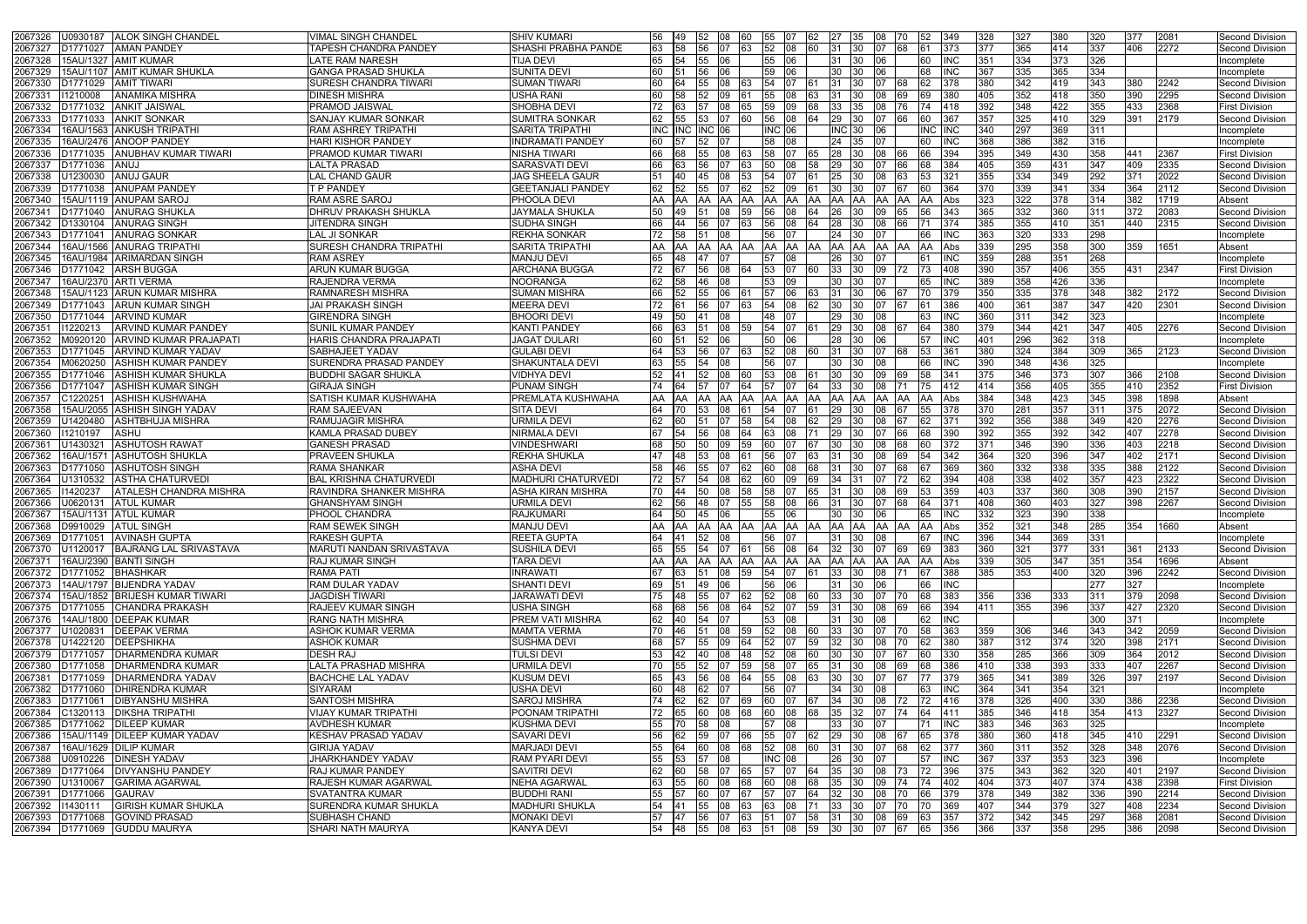| 16AU/2103 HARE KRISHNA SRIVASTAVA<br>2067395                 | PARSHURAM LAL SRIVASTAVA       | <b>INDRAWATI SRIVASTAVA</b> | 58 151           | 56         |             |            | 56 07   |            |                        | 31 30       | 08                         | 69        | <b>INC</b>  | 364 | <b>287</b> | 362 | 277 |     |      | Incomplete             |
|--------------------------------------------------------------|--------------------------------|-----------------------------|------------------|------------|-------------|------------|---------|------------|------------------------|-------------|----------------------------|-----------|-------------|-----|------------|-----|-----|-----|------|------------------------|
| 16AU/2080 HARE RAM SHRIVASTAVA<br>2067396                    | PARASURAM LAL SHRIVASTAVA      | INDRAWATI SHRIVASTAVA       | 55<br><b>151</b> | 56         | 108         |            | 60 08   |            | 30                     | -130        | 07                         | 66        | <b>INC</b>  | 375 | 328        | 394 | 293 |     |      | ncomplete              |
| <b>HARI NARAYAN</b><br>2067397<br>D1771071                   | RAJ KUMAR                      | <b>LALTI DEVI</b>           | 53<br>- 153      | 58         |             |            | 47   07 |            |                        | 29 30       |                            | 69        | <b>INC</b>  | 358 | 320        | 364 | 290 |     |      | Incomplete             |
| U1022465<br><b>HEMANT KUMAR YADAV</b><br>2067398             | <b>BHIM BAHADUR YADAV</b>      | KUSUM YADAV                 | 58               |            | 08          |            | 63 08   |            | 34                     |             |                            |           | <b>INC</b>  | 395 | 341        | 408 | 335 |     |      | Incomplete             |
| D1230166<br><b>HIMANSHU KUSHWAHA</b><br>2067399              | <b>BRIJ MOHAN KUSHWAHA</b>     | MUNNI DEVI KUSHWAHA         | 54               | 58         | 08          |            | 58      |            | 32                     |             |                            |           | INC         | 393 | 330        | 393 | 302 |     |      | Incomplete             |
| 15AU/1856 HIMANSHU SINGH                                     | <b>ASHOK SINGH</b>             | SARITA SINGH                | 55               | 54         |             |            | 54      | 108        | 34                     |             |                            |           | 368         | 324 | 302        | 363 | 278 | 370 | 2005 | <b>Second Division</b> |
| 2067400                                                      |                                |                             |                  |            |             |            |         |            |                        |             |                            |           |             |     |            | 354 |     |     |      |                        |
| 206740<br>D1771073 HIRDAY NARAYAN PANDEY                     | <b>SURYA PRAKASH PANDEY</b>    | <b>RAJESHWARI DEVI</b>      | 54               | <b>58</b>  | 08          | <b>66</b>  | l55 I   |            | 33                     |             |                            |           | 378         | 374 | 338        |     | 312 | 394 | 2150 | <b>Second Division</b> |
| 2067402<br>16AU/2443 IIKLAKH AHAMAD                          | KARAM ALI                      | <b>NAJMA BEGAM</b>          |                  |            |             |            |         |            | 33                     |             |                            |           |             | 407 | 364        | 410 | 333 | 383 | 2258 | <b>Second Division</b> |
| U1121874<br>JAGADAMBA PRASAD YADAV<br>2067403                | HARISHCHANDRA YADAV            | <b>MALATI DEVI</b>          | 56               | 58         | 08          |            | 56      |            | 34                     |             |                            |           | 376         | 372 | 350        | 356 | 310 | 392 | 2156 | Second Division        |
| 2067404<br>J0730320<br><b>JUHI JAISWAL</b>                   | NIRAJ JAISWAL                  | <b>ANITA JAISWAL</b>        |                  |            |             |            |         |            | 35                     |             |                            |           |             | 414 | 375        | 452 | 382 | 440 | 2485 | <b>First Division</b>  |
| 16AU/1633 JYOTISHMAN PANDEY<br>2067405                       | JANARDAN PRASAD PANDEY         | <b>INDIRA PANDEY</b>        |                  |            |             | 168        | 50      | 107        | 34                     | -130        |                            | 161       | 367         | 396 | 361        | 379 | 337 | 401 | 2241 | <b>Second Division</b> |
| 2067406<br><b>KAUSHAL KUMAR SINGH</b><br>G1030099            | SURENDRA SINGH                 | ASHA SINGH                  |                  | 58         | 08          |            | 52      | 08         | 32                     |             |                            |           | IINC        | 347 | 353        | 401 | 319 |     |      | Incomplete             |
| U0921838<br>2067407<br>IKM AMITA                             | SURESH KUMAR                   | <b>MEENA DEVI</b>           | 56<br>69         |            |             | 169        | 60      | 108        | 31                     |             |                            |           | 398         | 382 | 335        | 381 | 335 | 408 | 2239 | Second Division        |
| D0910044<br>KM EKTA PANDEY<br>2067408                        | SHRIRAM PANDEY                 | <b>SUSHEELA PANDEY</b>      |                  |            |             |            |         |            | 33                     |             |                            |           |             | 408 | 356        | 388 | 358 | 417 | 2324 | Second Division        |
| KRISHNA CHANDRA TRIPATHI<br>2067409<br>11420425              | TRILOKI NATH TRIPATHI          | KALAWATI DEVI               |                  |            |             |            |         |            |                        |             |                            |           | 366         | 370 | 327        | 392 | 344 | 387 | 2186 | <b>Second Division</b> |
| D1771079<br><b>KRISHNA KANT DUBEY</b><br>206741              | SANTOSH KUMAR DUBEY            | <b>SANGEETA DUBEY</b>       |                  | 54         |             | 62         | 58.     |            | 30                     |             |                            |           |             | 422 | 360        | 426 | 359 | 403 | 2337 | Second Division        |
| 15AU/1341 KRISHNA SINGH<br>206741                            | VIJAYRAJ KRISHNA KUMAR SINGH   | ANITA                       |                  |            |             |            |         |            | 31                     |             |                            |           |             | 398 | 366        | 421 | 353 | 405 | 2331 | <b>Second Division</b> |
| D1771082 KUNAL SINGH<br>2067412                              | LATE DINESH SINGH              | JAYA SINGH                  |                  |            |             | 72         | 58      |            | 32                     |             |                            |           | 378         | 437 | 395        | 357 | 314 | 373 | 2254 | Second Division        |
|                                                              |                                | <b>MEERA HITAISHI</b>       |                  |            |             |            |         |            |                        |             |                            |           |             |     |            | 316 |     |     |      |                        |
| D1771083<br>KUWAR ADITYA HITAISHI<br>2067413                 | SANTOSH KUMAR HITAISHI         |                             | 54               | 56         |             |            | 54      | 08         | 32                     |             |                            |           | INC         | 341 | 324        |     | 288 |     |      | Incomplete             |
| <b>LAVKUSH DIXIT</b><br>2067414<br>D1771084                  | <b>BHANU PRATAP DIXIT</b>      | SOMVATI DIXIT               | 54               | 55         | 108         | 163        | 51      | <b>07</b>  | 33                     |             | 80                         | 163       | 356         | 388 | 347        | 376 | 336 | 388 | 2191 | <b>Second Division</b> |
| 2067415<br>D1771085<br><b>MAHENDRA SINGH</b>                 | CHHEDILAL                      | PARVATI DEVI                |                  |            |             |            | 60      |            | 33                     |             |                            |           |             | 389 | 354        | 399 | 315 |     |      | Incomplete             |
| 15AU/1344 MANISH KUMAR GUPTA<br>2067416                      | <b>LAL CHANDA GUPTA</b>        | <b>GITA DEVI</b>            | 58               |            | 08          |            | 55      |            | 34                     |             |                            |           | 385         | 379 | 342        | 399 | 342 | 384 | 2231 | Second Division        |
| <b>MANISH KUMAR MISHRA</b><br>206741<br>D <sub>1771088</sub> | KANIK RAM MISHRA               | SHAKUNTALA DEVI             |                  |            |             |            | 54      | 08         | 33                     |             |                            |           | 318         | 406 | 364        | 371 | 326 | 375 | 2160 | Elig.for SE            |
| <b>IMANISH KUMAR RAI</b><br>2067418<br>ID1771089             | <b>JHARKHANDEY RAI</b>         | VIDYAWATI RAI               | 55<br>173.       | 58         | 08          |            | 60      |            | 33                     | 135         |                            |           | <b>INC</b>  | 385 | 332        | 369 | 304 |     |      | Incomplete             |
| 2067419<br>D1420947<br><b>IMANISHA DWIVEDI</b>               | UMA KANT DWIVEDI               | <b>SARLA DWIVEDI</b>        | 164              | 62         |             | 109 171    | 62 108  |            | 33<br>170.             | -130-       | 09.                        | 62        | l411        | 407 | 387        | 423 | 366 | 454 | 2448 | <b>First Division</b>  |
| 16AU/1589 MANOJ KUMAR HARIJAN<br>2067420                     | RAMKRIPAL                      | SUSHEELA DEVI               | 50               |            |             |            | 56      |            | 33                     |             |                            |           | <b>INC</b>  | 362 | 333        | 399 | 301 |     |      | Incomplete             |
| <b>MANSI TIWARI</b><br>2067421<br>D1771091                   | VIDIT TIWARI                   | <b>RASHMI TIWARI</b>        |                  |            | 06          | $\sqrt{0}$ | l64 l   | <b>06</b>  | 29<br>70.              | -130        |                            |           |             | 421 | 381        | 427 | 348 | 436 | 2385 | <b>First Division</b>  |
| D1771092 MANSUR ALI ANSARI<br>2067422                        | RAHAMAT ALI ANSARI             | <b>SHAKARUN NISHA</b>       | 48               |            |             |            |         |            | 30                     |             |                            |           |             | 387 | 343        | 383 | 314 | 384 | 2169 | <b>Second Division</b> |
| <b>MAYA PATI TRIPATHI</b><br>2067423<br>D <sub>1771093</sub> | <b>GHAN SHYAM TRIPATHI</b>     | <b>SUSHILA TRIPATHI</b>     | 48               | <b>58</b>  |             | 65         | I56     |            |                        | $32 \, 130$ |                            |           |             | 374 | 342        | 381 | 318 | 374 | 2156 | <b>Second Division</b> |
| 2067424<br><b>MAYANK DWIVEDI</b><br>U1320360                 | NITYANAND DWIVEDI              | APARNA DWIVEDI              |                  |            |             | 72         |         |            | 35                     |             |                            |           |             | 385 | 331        | 384 | 346 | 406 | 2246 | <b>Second Division</b> |
| D1771094<br><b>MAYANK SINGH</b><br>2067425                   | <b>DEVENDRA PRATAP SINGH</b>   | ANNAPURNA SINGH             | 56               | 62.        |             | 69         |         | 08         | 33<br>I70.             |             |                            |           | 391         | 348 | 268        | 327 | 316 | 400 | 2050 | <b>Second Division</b> |
|                                                              |                                |                             |                  |            |             |            |         |            |                        |             |                            |           |             |     |            |     |     |     |      |                        |
| 2067426<br>U1410874<br><b>MOHD RIZWAN</b>                    | MOHD RAFI                      | <b>SHABNAM BANO</b>         | 60               |            |             |            |         |            |                        |             |                            |           | 355         | 380 | 336        | 353 | 340 | 379 | 2143 | <b>Second Division</b> |
| 2067427<br>D1771095<br><b>MOHD WASI</b>                      | <b>MOHD RAZI</b>               | <b>KASTURI BANO</b>         |                  | 56         | 08          |            |         |            | 32.                    |             |                            |           | 369         | 354 | 309        | 331 | 284 | 375 | 2022 | Second Division        |
| <b>MOHIT KUMAR PANDEY</b><br>2067428<br>U1420685             | <b>ANIL KUMAR PANDEY</b>       | <b>NEELU DEVI</b>           |                  |            |             |            |         |            |                        |             |                            |           |             | 365 | 314        | 358 | 322 | 364 | 2045 | Second Division        |
| D1771096<br><b>MONIKA</b><br>2067429                         | AMRIT LAL                      | ANITA                       |                  |            |             |            | 62      | 08         | 29                     |             |                            |           | 393         | 389 | 352        | 351 | 342 | 401 | 2228 | Second Division        |
| U1220603<br><b>IMRITYUNJAY SINGH</b><br>2067430              | SANTOSH KUMAR SINGH            | <b>SUSHMA SINGH</b>         | 63               | 63         |             |            | 56      | IO 7       | 31                     | -130        |                            |           | 394         | 391 | 355        | 404 | 346 | 431 | 2321 | Second Division        |
| 11420508<br>INAMAN SINGH<br>2067431                          | PREM BAHADUR SINGH             | <b>SARITA SINGH</b>         | 53<br>139        | 58         | 08          |            | 49      | 107        | 29                     | -130        |                            | 54        | <b>IINC</b> | 374 | 316        | 355 |     | 381 |      | Incomplete             |
| NARENDRA KUMAR PANDEY<br>2067432<br>D1771098                 | <b>RAJ PATI PANDEY</b>         | RADHA DEVI                  | 52<br>52         | 52         | I07         | <b>59</b>  | 58 08   |            | 28                     |             | הו<br>65                   | 153       | 347         | 379 | $332$      | 369 | 337 | 380 | 2144 | Second Division        |
| <b>NARENDRA PRATAP SINGH</b><br>2067433<br>D1771099          | VARUN KUMAR SINGH              | <b>SAROJ SINGH</b>          | 50<br>49         | 50         | 08          |            |         |            | 27                     |             |                            | 54        | <b>INC</b>  | 395 | 331        | 343 |     |     |      | Incomplete             |
| U1222700<br><b>NARESH SAROJ</b><br>2067434                   | RAVI PRAKASH                   | <b>PAN DEVI</b>             |                  | 48         |             |            | 66      | 08         | 29                     |             |                            |           |             | 382 | 318        | 361 | 314 |     |      | Incomplete             |
| 2067435<br>U0521506<br>NAVNIT SINGH YADAV                    | <b>DHARA SINGH</b>             | RADHA DEVI                  |                  |            | 08          | 55         | 64      |            | 27                     | 130         |                            |           | 342         | 348 | 313        | 388 | 308 | 351 | 2050 | Second Division        |
| 2067436<br>D1771100 NAYNA BHATTACHARYA                       | S K BHATTACHARYA               | ANITA BHATTACHARYA          | 55 54            | 57 07      |             | 64         | 67 09   |            | 176                    | 27 30       | 08<br>65                   | 55        | 369         | 458 | 371        | 440 | 375 | 418 | 2431 | <b>First Division</b>  |
|                                                              |                                |                             |                  |            |             |            |         |            |                        |             |                            | 64        | 409         | 442 |            | 414 |     |     | 2409 |                        |
| 2067437 U1310830 NEELAM SINGH                                | <b>RAKESH PRATAP SINGH</b>     | SAVITA SINGH                | <b>62</b>        | 60 08      |             |            |         |            | 68 67 08 75 32 30      |             | 07 69                      |           |             |     | 1375       |     | 350 | 419 |      | <b>First Division</b>  |
| 2067438 D1771102 NEERAJ KUMAR                                | GAYA PRASAD KUSHAWAHA          | SHASHI KUSHAWAHA            | 57 63            |            |             | 52 07 59   |         |            | 68 08 76 31 30         |             | 08 69                      | 56        | 380         | 358 | 295        | 370 | 336 | 400 | 2139 | Second Division        |
| <b>NIRAJ MISHRA</b><br>2067439<br>11330162                   | <b>HARIKRISHNA MISHRA</b>      | <b>KIRAN MISHRA</b>         | 55<br><b>140</b> | 64         |             | 08 72      | 65      | 107        | 72<br>30               | <b>30</b>   | 08<br>68                   |           | 357         | 398 | 335        | 387 | 340 | 375 | 2192 | <b>Second Division</b> |
| C1230695 NITA GOYAL<br>2067440                               | DR NAVIN CHANDRA AGRAWA        | DR ALPANA AGRAWAL           | 61<br>-161       | 60         | 07          | 67         | 68 08   |            | <b>76</b><br><b>31</b> | <b>30</b>   | 09<br>l70                  |           | 391         | 430 | 355        | 433 | 374 | 433 | 2416 | <b>First Division</b>  |
| 2067441<br>D1771104 NITIN SAXENA                             | UMESH CHANDRA SAXENA           | RAJANI SAXENA               | 56               | 45         | <b>08</b>   | 53         | 66 08   |            | 174                    | 28 30       | 65<br>07                   |           | 359         | 420 | 349        | 389 | 346 | 373 | 2236 | <b>Second Division</b> |
| 16AU/1595 PANKAJ KUMAR TIWARI<br>2067442                     | <b>SHIV RAM TIWARI</b>         | <b>SHIV RANI</b>            | 56<br>- 155      |            | 107         | l 74       | 68 09   |            | <b>30</b><br>177       | <b>30</b>   | 08 68                      | I47       | 377         | 361 | 343        | 393 | 342 | 384 | 2200 | <b>Second Division</b> |
| 15AU/1197 PAVAN KUMAR MISHRA<br>2067443                      | VIRENDRA MISHRA                | <b>LALITA MISHRA</b>        | 164              |            |             | 56 08 64   | 68 08   |            | 76 29 30               |             | 07<br>66                   | <b>58</b> | 389         | 386 | 367        | 422 | 344 | 387 | 2295 | Second Division        |
| U1430047 PAWAN KUMAR SINGH<br>2067444                        | <b>RATI BHAN SINGH</b>         | SHYAM DULARI SINGH          | 56<br>54         | 52         | 08          | 60         | 67 07   |            | <b>28</b><br>174       | <b>1</b> 30 | 09<br>167                  | 58        | 369         | 426 | 368        | 418 | 378 | 421 | 2380 | <b>First Division</b>  |
| 2067445<br>16AU/1550 PAWAN SINGH                             | <b>RAM VIJAY SINGH</b>         | <b>KARMA DEVI</b>           | 55 52            | 151        | 107         |            | 66 08   |            |                        | 30 30       | I07                        | 52        | <b>INC</b>  | 357 | 358        | 415 | 323 |     |      | Incomplete             |
| 2067446<br>D1771106 PIYUSH KUMAR                             | <b>BALIRAM SHARMA</b>          | SHOBHA DEVI                 | 53<br><b>147</b> | <b>150</b> | 08          | 58         | 67 08   |            | 175                    | 29 30       | 07<br>166                  | 151       | 350         | 385 | 336        | 387 | 322 | 371 | 2151 | Second Division        |
| D1771109 PRABHAT CHANDRA SAHOO<br>2067447                    | CHHEDI LAL                     | <b>PHOOLMATI</b>            | 164<br>64        | 51         | <b>07</b>   |            | 68 08   |            |                        | 31 30       | 07                         | 56        | <b>INC</b>  | 366 | 330        | 379 | 333 |     |      | Incomplete             |
| U0910684   PRADEEP KUMAR YADAV<br>2067448                    | TRIBHUVAN YADAV                | <b>SITA PATI</b>            | 65               | 54         | 08          | 62         | 68 07   |            | 32<br>175              | <b>1</b> 30 | 08                         | 62        | 395         | 354 | 330        | 367 | 352 | 395 | 2193 | Second Division        |
| D1771111   PRADEEP YADAV<br>2067449                          | <b>RAM SHABAD YADAV</b>        | SHEELA DEVI                 | 56 55            |            |             | 53 08 61   | 65 07   |            | 72 30 30               |             | 08 68                      | I60       | <b>372</b>  | 360 | 333        | 384 | 342 | 386 | 2177 | Second Division        |
| 2067450<br>D1430294   PRAFUL DEV SHUKLA                      | MUKUND DEV SHUKLA              | PRATIBHA SHUKLA             | 144              | 153        | 09          | 62         | l70 -   | 108        | 28<br>178              | <b>135</b>  | 09<br>72.                  |           | 368         | 404 | 355        | 375 | 357 | 396 | 2255 | <b>Second Division</b> |
|                                                              |                                |                             |                  |            |             |            |         |            |                        |             |                            |           |             |     |            |     |     |     |      |                        |
| U1021945 PRAKASH KUMAR<br>2067451                            | <b>ONKAR NATH</b>              | <b>FOOL MATI</b>            | 58<br>I62        | 52         | <b>07</b>   | 59         | 64 08   |            | 172                    | 03 30       | 07<br>I40                  |           | 351         | 406 | 350        | 384 | 361 | 396 | 2248 | Second Division        |
| 2067452<br>15AU/1811   PRAMOD KUMAR SAROJ                    | RAM DHANI SAROJ                | SHIV KALI DEVI              | 53<br><b>54</b>  | 54         | 08          |            | 66      | 07         | 29                     | -130        |                            | 157       | <b>INC</b>  | 354 | 307        | 368 | 319 |     |      | Incomplete             |
| 16AU/1602 PRASHANT MISHRA<br>2067453                         | PREM NARAYAN MISHRA            | <b>USHA DEVI</b>            | 55<br><b>150</b> | 52         | 107         | 59         | 60 08   |            | 68                     | 28 30       | 07<br><b>65</b>            | 52        | 349         | 367 | 315        | 370 | 321 | 340 | 2062 | <b>Second Division</b> |
| 2067454<br>15AU/1857 PRASHANT SINGH KACHHAWAH                | <b>VIRENDRA SINGH</b>          | <b>SUMAN DEVI</b>           | 53<br><b>140</b> |            | 49 08       | - 157      | 64 07   | <b>171</b> |                        | 27 30       | 08 65                      | 154       | 340         | 321 | 322        | 354 | 305 | 384 | 2026 | <b>Second Division</b> |
| U1422110 PRATEEK BHARTI<br>2067455                           | ASHOK KUMAR                    | MADHU                       | 58<br>- 151      | <b>144</b> | <b>1</b> 07 | 51         | 65 08   | -173       |                        | 29 30       | 07 66                      |           | 359         | 372 | 339        | 364 | 322 | 372 | 2128 | Second Division        |
| D1771114   PRATEEK PANDEY<br>2067456                         | VIJAY SHANKAR PANDEY           | SANGEETA PANDEY             | <b>140</b>       | 50         | 108         | 58         | 64 07   |            | 171                    | 27 30       | 08<br>65                   | 157       | 342         | 415 | 348        | 382 | 371 | 411 | 2269 | Second Division        |
| 2067457<br>U1321781 PRATEEK SAROJ                            | PRAMOD SAROJ                   | VIDYA                       | 52               | 45         | 107         | 52         | 60 08   |            | 26<br><b>68</b>        | <b>30</b>   | 07<br>63                   | 157       | 336         | 386 | 353        | 382 | 359 | 388 | 2204 | Second Division        |
| 2067458<br>D1771115 PRAVEEN KUMAR                            | SHITLA PRASAD                  | <b>MUNNI DEVI</b>           | 55<br>60         | <b>52</b>  | <b>08</b>   |            | 62 07   |            |                        | 30 30       | 08                         | l58       | <b>INC</b>  | 353 | 323        | 334 | 329 |     |      | Incomplete             |
| D1771116   PRAVESH KUMAR<br>2067459                          | ASHOK KUMAR YADAV              | SONPATI                     | 58<br>158        | <b>55</b>  | 107         | 62         | 65 08   |            | 173                    | 32 30       | 69<br>07                   |           | 1381        | 359 | 316        | 356 | 340 | 367 | 2119 | <b>Second Division</b> |
| 2067460<br>D1330305 PRIYANSH SHUKLA                          | VINOD KUMAR SHUKLA             | <b>SUNITA SHUKLA</b>        | 54<br>153        | 54 08      |             | 62         | 64 07   |            | I71                    | 36 30       | $ 08 $ 74                  |           | 370         | 370 | 357        | 390 | 359 | 407 | 2253 | Second Division        |
| PURUSHOTTAM SINGH DANGI<br>14AU/787<br>2067461               | <b>CHANDRABHAN SINGH DANGI</b> | <b>FOOLBATIDEVI DANGI</b>   | 56<br>- 151      | 53         | 107         | 60         | 62 08   | 70         | 31                     | <b>30</b>   | 07<br>68                   | 56        | 361         | 367 | 320        | 333 | 343 | 356 | 2080 | <b>Second Division</b> |
| 2067462 D1771120 PUSHP RAJ                                   | <b>DHARM RAJ</b>               | <b>RAJ RANI</b>             | 56 56 55 09 64   |            |             |            |         |            |                        |             | 69  08  77  35  35  08  78 | 62 393    |             | 411 | 373        | 434 | 382 | 445 | 2438 | <b>First Division</b>  |
| 2067463 U1120789 RAGHAVENDRA MAURYA                          | <b>JIVENDRA MAURYA</b>         | <b>KIRAN MAURYA</b>         | 55 60            | 51 08      |             |            | 68 07   |            |                        | 37 30       | 07                         | 54        | <b>INC</b>  | 371 | 339        | 407 | 345 |     |      | Incomplete             |
|                                                              |                                |                             |                  |            |             |            |         |            |                        |             |                            |           |             |     |            |     |     |     |      |                        |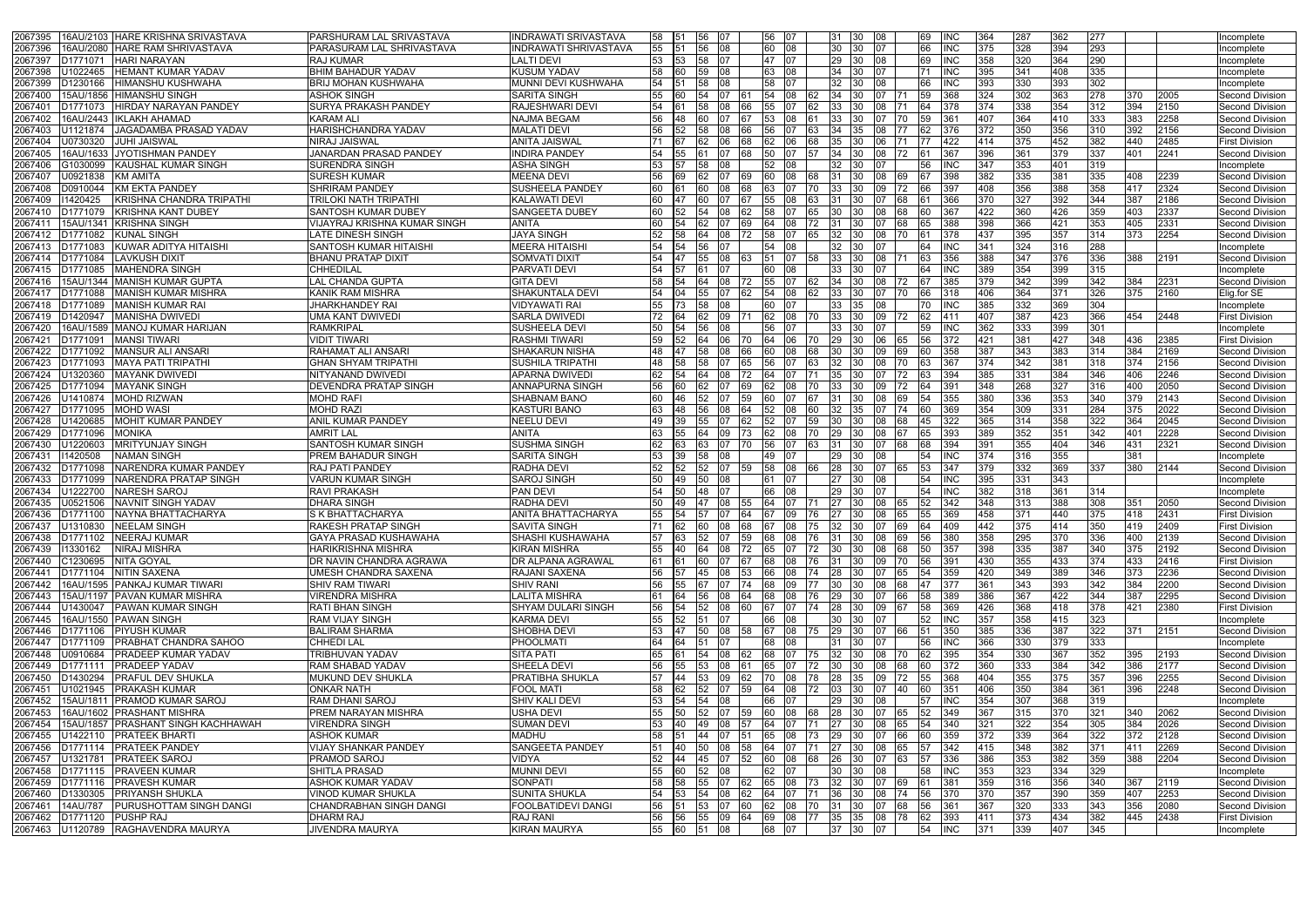| 2067464 16AU/1606 RAHUL GOSWAMI                                         | √INOD GOSWAMI                      | URMILA GOSWAMI                           | 59<br>164            | <b>54</b> |                        |            | 69            | 08 <br>177                                                       | 131      |                |              | 163       | 393               | 408        | 320        | 375        | 312              | 369 | 2177 | Second Division               |
|-------------------------------------------------------------------------|------------------------------------|------------------------------------------|----------------------|-----------|------------------------|------------|---------------|------------------------------------------------------------------|----------|----------------|--------------|-----------|-------------------|------------|------------|------------|------------------|-----|------|-------------------------------|
| <b>RAHUL KUMAR BHARTIYA</b><br>2067465<br>D1771122                      | <b>DEVI PRASAD</b>                 | SUSHILA DEVI                             | <b>48</b><br>52      | 49        | 108                    | <b>57</b>  | 68 07         | 175                                                              | 131      | <b>1</b> 30    | 69.<br>08    |           | 357               | 357        | 318        | 367        | 335              | 388 | 2122 | <b>Second Division</b>        |
| 2067466<br>U0921732<br><b>RAHUL SINGH</b>                               | PUNNOO LAL                         | SHIVPATI                                 |                      | 47 07     |                        | - 154      | 61 08         | 69                                                               | 27       | - 130          | 64           |           | 356               | 348        | 309        | 368        | 311              | 347 | 2039 | Second Division               |
| 15AU/1213 RAJ KUMAR<br>2067467                                          | <b>BHOLA NATH VERMA</b>            | <b>KEWALA DEVI</b>                       | 54<br>-63            | 52        | 106                    |            | <b>INC 06</b> |                                                                  | 29       | 130            | 06           | I60.      | INC.              | 358        | 340        | 391        | 325              | 365 |      | Incomplete                    |
| <b>RAJ NATH YADAV</b><br>2067468<br>D1771124                            | SHIV MURAT YADAV                   | <b>BUDDHAN DEVI</b>                      | 53                   | 54        | 08                     |            | 68            | 07                                                               | 29       |                |              |           |                   | 358        | 333        | 372        | 332              |     |      | Incomplete                    |
| 2067469<br>D1771125 RAJESH KUMAR                                        | GOLHAI                             | <b>MUNKKA DEVI</b>                       |                      |           |                        |            | 55 09         |                                                                  | 26       |                |              |           |                   | 364        | 341        | 381        | 336              | 388 | 2157 | <b>Second Division</b>        |
| 2067470<br><b>RAJNEESH PATHAK</b><br>D1771127                           | RAM PRAKASH PATHAK                 | <b>MALTI PATHAK</b>                      | 49                   | 53        | 08                     |            |               |                                                                  | 30       |                |              |           |                   | 372        | 325        | 428        | 345              | 377 | 2229 | Second Division               |
|                                                                         |                                    |                                          |                      |           |                        |            |               |                                                                  |          |                |              |           |                   |            |            | 392        |                  |     |      |                               |
| 206747<br>M0721509<br><b>RAJNISH</b>                                    | TARAK NATH                         | URAMILA DEVI                             |                      |           |                        | 48         |               |                                                                  | 28       |                |              |           |                   | 316        | 296        |            | 342              | 365 | 2058 | Second Division               |
| D1771128<br><b>RAM BRIKSHA MAURYA</b><br>2067472                        | VINOD KUMAR MAURYA                 | KAUSHILYA DEVI                           | 55                   | 56        | 08                     | 64         |               |                                                                  | 27       |                |              |           |                   | 373        | 363        | 414        | 370              | 428 | 2330 | Second Division               |
| U1120647<br><b>RAMENDRA OJHA</b><br>2067473                             | GYANENDRA PRAKASH OJHA             | <b>BHULLAN DEVI</b>                      | 59                   |           |                        | 54         |               | 08                                                               | 29       |                |              |           |                   | 378        | 339        | 371        | 335              | 352 | 2135 | <b>Second Division</b>        |
| D1120566<br><b>RAMMOHAN PASWAN</b><br>2067474                           | <b>AWADH NATH PASWAN</b>           | <b>DURGAWATI DEVI</b>                    | 57<br><b>48</b>      | 54        | 108                    | $-62$      | 66            | 173                                                              | 31       |                | 69           |           | 366               | 372        | 324        | 360        | 350              | 338 | 2110 | Second Division               |
| 2067475<br>D0721654<br>RAN VIJAY                                        | RAM DARASH SINGH                   | <b>REKHA RANI</b>                        |                      |           |                        | 58         | 66.           |                                                                  |          |                |              |           |                   | 388        | 301        | 365        | 330              | 348 | 2092 | Second Division               |
| <b>RANJEET KUMAR JAISWAR</b><br>2067476<br>M0621007                     | RAJ KUMAR                          | LATE CHANDA DEVI                         | 59                   |           | 08                     |            |               |                                                                  | 34       |                |              |           | INC               | 337        | 321        | 374        | 337              |     |      | Incomplete                    |
| 2067477<br>D1771132<br><b>RAVI PRATAP SINGH</b>                         | RAMASHRAYA SINGH                   | RAMAWATI DEVI                            |                      |           |                        |            |               | 08                                                               | 28       |                |              |           |                   | 406        | 333        | 431        | 358              | 407 | 2290 | Second Division               |
| <b>RICHA MISHRA</b><br>2067478<br>D1430606                              | PRAMOD KUMAR MISHRA                | <b>ANITA MISHRA</b>                      | 55                   | 148       | 09                     |            | 64            | I08                                                              | 30       |                |              |           | 365               | 350        | 319        | 415        | 357              | 406 | 2212 | <b>Second Division</b>        |
| 2067479<br><b>RICHA SHARMA</b><br>D1771133                              | SUNEEL SHARMA                      | <b>KAVITA SHARMA</b>                     | 53.                  | I56       | 108                    | 164        |               | I08<br>179.                                                      | 31       | -130           | 09.<br>70.   |           |                   | 383        | 363        | 448        | 388              | 457 | 2420 | <b>First Division</b>         |
| 2067480<br>U1420942<br><b>RISHI RAJ SINGH</b>                           | TEJ BAHADUR SINGH                  | <b>KUSUM SINGH</b>                       | 52                   |           |                        | 58         |               |                                                                  | 32       |                |              |           |                   | 345        | 300        | 346        | 327              | 363 | 2046 | Second Division               |
| <b>RUPAK SHUKLA</b><br>206748<br>D1771136                               | ARUN KUMAR SHUKLA                  | SHIVKUMARI SHUKLA                        | 49<br>53.            | 45        | 108                    | 53         | 65            | 08                                                               | 27       |                |              |           | 350               | 368        | 349        | 422        | 365              | 421 | 2275 | Second Division               |
| <b>SAMPOORNA NAND</b><br>2067482<br>16AU/1955                           | <b>RAM ACHAL</b>                   | SHASHI KALA DEVI                         | 59                   |           |                        |            | 64            |                                                                  | 29       |                |              |           | INC               | 371        | 350        | 399        | 347              |     |      | Incomplete                    |
| U1422147<br><b>SANDEEP KUMAR</b><br>2067483                             | <b>JAGISH RAO</b>                  | <b>BINDU DEVI</b>                        |                      | 55        | 108                    | - 163      | 68 107        | <b>1</b> 75                                                      | 31       |                | 69<br>08.    |           | 395               | 355        | 330        | 374        | 357              | 417 | 2228 | Second Division               |
| 2067484<br><b>SANDEEP KUMAR PANDEY</b><br>D1771140                      | ARJUN PRASAD PANDEY                | <b>ANARA PANDEY</b>                      |                      |           |                        |            |               |                                                                  | 32       |                |              |           |                   | 388        | 320        | 385        | 327              | 373 | 2158 | <b>Second Division</b>        |
| U1421714<br><b>SANDEEP KUMAR YADAV</b><br>2067485                       | PURUSHOTTAM YADAV                  | VIDHYAWATI YADAV                         | INC IINC 144         |           | 108                    |            | 62            | 107                                                              | 24       |                |              | 163.      | INC               | 379        | 333        | 359        | 323              |     |      | Incomplete                    |
| 2067486<br>U1122495<br><b>SANJAY</b>                                    | <b>NATTHU LAL</b>                  | <b>RAM KALI</b>                          |                      |           |                        |            |               |                                                                  | 24       |                |              |           |                   | 329        | 302        | 360        | 287              | 363 | 1988 | <b>Second Division</b>        |
| 2067487<br><b>SANJAY KUMAR TRIPATHI</b><br>D1771142                     | RAM SHANKAR TRIPATHI               | <b>NIRMALA TRIPATHI</b>                  | 58.                  | 55        | 08                     | 63         |               |                                                                  | 30       |                |              |           | 382               | 434        | 372        | 402        | 348              | 409 | 2347 | <b>First Division</b>         |
|                                                                         |                                    |                                          |                      |           |                        |            |               |                                                                  |          |                |              |           |                   |            |            |            |                  |     |      |                               |
| 2067488<br>D1771143<br><b>SANJEEV KUMAR</b>                             | <b>VIRENDRA KUMAR</b>              | <b>KUNTI DEVI</b>                        |                      |           |                        |            |               |                                                                  |          |                |              |           |                   | 388        | 343        | 362        | 337              | 400 | 2209 | Second Division               |
| D1771144<br><b>SANJEEV KUMAR SINGH</b><br>2067489                       | GYAN SINGH                         | <b>BITTO DEVI</b>                        | 59                   |           |                        |            |               |                                                                  | 27       |                |              |           | 391               | 381        | 344        | 389        | 348              | 387 | 2240 | <b>Second Division</b>        |
| <b>SANJEEV KUMAR SONKAR</b><br>1320648<br>2067490                       | SATYA PRAKASH SONKAR               | <b>SUJATA SONKAR</b>                     | 55                   |           |                        |            |               |                                                                  | 26       |                |              |           |                   | 352        | 318        | 354        | 312              | 355 | 2056 | <b>Second Division</b>        |
| U0922724<br>2067491<br>ISARITA                                          | SURESH CHANDRA                     | <b>SUSHILA DEVI</b>                      | 53<br>149            |           |                        | I64        | 65            | I08                                                              | 26       |                | 63           |           | 369               | 392        | 339        | 358        | 333              | 366 | 2157 | Second Division               |
| <b>SATISH KUMAR YADAV</b><br>2067492<br>15AU/1784                       | DAYA SHANKER YADAV                 | <b>BINDO DEVI</b>                        |                      | 55        | 08                     | 163        | 65.           | 72                                                               | 28       |                | 66           |           | 386               | 311        | 329        | 370        | 323              | 361 | 2080 | Second Division               |
| <b>SATYA PRAKASH MISHRA</b><br>2067493<br>C9729142                      | KUNWAR BHARAT MISHRA               | <b>MITHILESH MISHRA</b>                  |                      |           |                        | 62         |               |                                                                  | 27       |                |              |           |                   | 377        | 332        | 404        | 339              | 410 | 2239 | <b>Second Division</b>        |
| <b>SATYAM DWIVEDI</b><br>2067494<br>D1771146                            | SUNIL DWIVEDI                      | USHA DWIVEDI                             |                      |           | 08                     |            |               |                                                                  | 28       |                |              |           |                   | 381        | 362        | 404        | $\overline{362}$ | 441 | 2339 | Second Division               |
| <b>SATYAM KUMAR PANDEY</b><br>2067495<br>M1221117                       | ASHOK KUMAR PANDEY                 | USHA PANDEY                              | 54<br>49             |           |                        |            | 68            | 08                                                               | 29       |                |              |           | <b>INC</b>        | 367        | 309        | 359        | 323              |     |      | Incomplete                    |
| 2067496<br>D1771147<br><b>SATYAM TIWARI</b>                             | AYODHYA PRASAD TIWARI              | <b>SHASHI TIWARI</b>                     |                      | <b>56</b> | 108                    | <b>64</b>  | 65            |                                                                  | 28       |                |              |           |                   | 394        | 340        | 367        | 349              | 382 | 2204 | Second Division               |
| 2067497<br>D1771149 SATYENDRA KUMAR                                     | <b>BRIJ MOHAN</b>                  | <b>SITAPATI</b>                          | 55                   |           |                        | 158        | 67            | I08                                                              | 26       |                |              |           |                   | 386        | 348        | 366        | 349              | 385 | 2205 | Second Division               |
| D1771150<br><b>SAURABH YADAV</b><br>2067498                             | RAMJEET YADAV                      | NIRMALA YADAV                            | 55<br>-151           | 43        |                        |            | 64            | 08                                                               | 28       |                |              |           | INC.              | 365        | 298        | 327        | 312              |     |      | Incomplete                    |
| <b>SHADAB ALAM</b><br>D1771151<br>2067499                               | <b>MASHOOQ ALAM</b>                | <b>RAISA BANO</b>                        | 55                   | 54        | 108                    | 62         | 65            | 107                                                              | 27       |                | 08           |           | 368               | 428        | 369        | 403        | 350              | 423 | 2341 | <b>First Division</b>         |
| <b>SHAKTIDHAR RAM TRIPATHI</b><br>2067500<br>U0721701                   | <b>BHRIGUJI RAM TRIPATHI</b>       | <b>GAYTRI DEVI</b>                       | 55<br>50             | 52        | 06                     |            | 59 06         |                                                                  | 26       |                |              | 68        | INC.              | 343        | 311        | 377        | 319              |     |      | Incomplete                    |
|                                                                         |                                    |                                          |                      |           |                        |            |               |                                                                  | 30       |                |              |           |                   |            |            |            |                  |     |      |                               |
|                                                                         |                                    |                                          | 56                   |           | 08                     |            | 66 07         |                                                                  |          |                |              |           |                   |            |            |            |                  |     |      |                               |
| 206750<br><b>SHALWANT PASWAN</b><br>D1771154                            | PARAS NATH PASWAN                  | <b>RAJPATTI PASWAN</b><br>RAM LALI       | 148                  | 52        |                        |            |               |                                                                  |          |                |              | 64        | INC.              | 375<br>326 | 355<br>317 | 380        | 339              |     |      | Incomplete                    |
| 15AU/1862<br><b>SHANTA NAND MISHRA</b><br>2067502                       | BHAIYA LAL MISHRA                  |                                          | 53                   |           |                        |            | 55 08         |                                                                  | 25       |                |              |           |                   |            |            | 374        | 318              |     |      | Incomplete                    |
| D1430417<br>2067503<br>ISHIKHAR CHANDRA                                 | PARESH KUMAR                       | MADHUBALA SRIVASTAV                      | 56<br>55             | 56        | 108                    | 164        | 66            | 107<br>173.                                                      | 25       |                |              |           | 380               | 412        | 353        | 415        | 346              | 433 | 2339 | Second Division               |
| 2067504<br>D1771155<br><b>SHISHIR TRIPATHI</b>                          | ARVIND KUMAR TRIPATHI              | <b>MADHU TRIPATHI</b>                    | 57<br>54             | 54        | 07                     | 161        | 65            | <b>08</b><br>173                                                 | 28       |                | 66           |           |                   | 368        | 323        | 386        | 303              | 385 | 2142 | <b>Second Division</b>        |
| 2067505<br>U1222742 SHIV KUMAR                                          | RAM KARAN                          | <b>BITTAN DEVI</b>                       | I49                  |           | 49 08 57               |            | 61 07         | l68                                                              |          | 27 30          | 64<br>07     |           | 360               | 376        | 293        | 392        | 289              | 386 | 2096 | Second Division               |
| 2067506 U1022359 SHIV KUMAR                                             | SHIV NARESH                        | <b>SHYAMA YADAV</b>                      | 52<br>ାଧ             | 44 06     |                        |            | 70 06         |                                                                  |          | $ 24 $ 30      | U6.          |           |                   | 354        | 303        | 357        | 301              |     |      | Incomplete                    |
| U1030504 SHIV PUJAN MAURYA<br>2067507                                   | <b>SIYARAM MAURYA</b>              | SHAKUNTALA DEVI                          | 55 51                | 51 07 58  |                        |            | 61 08         |                                                                  | 69 28 30 |                | 07 65        | <b>65</b> | 363               | 388        | 352        | 389        | 302              | 393 | 2187 | Second Division               |
| 2067508<br>C1220400 SHIVANG DWIVEDI                                     | SURESH DWIVEDI                     | URMILA DWIVEDI                           | 63<br>159            | 60        | 08                     | 68         | 71 09         | <b>80</b>                                                        |          | 33 30          | 08<br>71     |           | 408               | 433        | 381        | 420        | 359              | 435 | 2436 | <b>First Division</b>         |
| U1022653<br>2067509<br>SHIVANI                                          | <b>PRADEEP KUMAR</b>               | <b>GEETA DEVI</b>                        | 61 70                |           |                        |            |               | 58 07 65 67 08 75 33 30                                          |          |                | 07 70        | <b>67</b> | 408               | 416        | 352        | 411        | 337              | 422 | 2346 | <b>First Division</b>         |
| 2067510<br>U1123076<br>SHIVANI CHAUDHARY                                | <b>PREETAM CHAUDHARY</b>           | <b>PUSHPA CHAUDHARY</b>                  | 56<br><b>49</b>      | 52        | 08                     |            | 67            | I07                                                              | 34       |                |              |           | <b>INC</b>        |            | 340        | 376        | 318              | 388 |      | Incomplete                    |
| U1420500<br><b>SHIVANSH MISHRA</b><br>2067511                           | <b>ANIL KUMAR MISHRA</b>           | <b>NEELAM MISHRA</b>                     | <b>152</b><br>53     | 54 07     |                        | - 61       | 65 08         | 173                                                              |          | 34 30          | 07<br>l 71   | 67        | 377               | 375        | 314        | 380        | 313              | 409 | 2168 | Second Division               |
| 2067512<br>M1310411<br><b>SHRAVAN KUMAR</b>                             | <b>SHIV PRASAD</b>                 | SUBHAVATI DEVI                           | 152                  | <b>55</b> |                        | 62         | 64 07         |                                                                  | 34       |                | 08           |           |                   | 374        | 323        | 399        | 321              | 384 | 2182 | Second Division               |
| D1771156 SHREYANSH TRIPATHI<br>2067513                                  | ASHOK KUMAR TRIPATHI               | <b>PRAMILA TRIPATHI</b>                  | 58<br>161            | 60        | 107                    |            | 69 08         |                                                                  |          | 33 30          | 07           | 175       | <b>INC</b>        | 372        | 344        | 384        | 316              |     |      | Incomplete                    |
| 2067514<br>C1430528<br><b>SHRISTI SINGH</b>                             | PAWAN KUMAR SINGH                  | <b>RITA SINGH</b>                        | 54<br><b>1</b> 58    |           | $\overline{157}$ 08 65 |            |               | 63 08 71                                                         |          | 36 30          | 09 75        | <b>62</b> | 385               | 398        | 339        | 405        | 331              | 405 | 2263 | Second Division               |
| U1430375 SHUBHAM KUMAR<br>2067515                                       | VIDYA SHANKER                      | <b>SEEMA</b>                             | 60<br>- 160          |           | 54 07 61               |            | 64 07         | <u>171</u>                                                       |          | 34 30          | 08 72        | 168       | 392               | 367        | 334        | 365        | 292              | 375 | 2125 | Second Division               |
| 16AU/1967 SHUBHAM SHUKLA<br>2067516                                     | RAM CHANDRA SHUKLA                 | <b>INDU SHUKLA</b>                       | 55                   | 50        | 08                     | 58         | 65 07         | 72                                                               |          | 33 30          | 70<br>07     |           | 374               | 365        | 344        | 386        | 310              | 383 | 2162 | Second Division               |
| D1030455 SHUBHAM SINGH<br>2067517                                       | ARUN KUMAR SINGH                   | <b>DAMYANTI SINGH</b>                    | 59<br>156            | 52        | 06                     | 58         | 67 06         | 173                                                              | 133      | <b>30</b>      | 69<br>06     | 173       | 388               | 408        | 337        | 412        | 355              | 403 | 2303 | Second Division               |
| 2067518<br>D1771160<br><b>SHUBHAM YADAV</b>                             | RAJESH YADAV                       | <b>KUSUM DEVI</b>                        | 163                  | 55        |                        |            |               | $\begin{bmatrix} 07 & 62 & 66 & 08 & 74 & 34 & 30 \end{bmatrix}$ |          |                | I71<br>07.   | 168       | 397               | 342        | 335        | 372        | 340              | 410 | 2196 | Second Division               |
| 2067519<br>D1771161 SHYAM BIHARI                                        | <b>RAM LAL</b>                     | <b>SATANI DEVI</b>                       | 59                   |           | 108                    | 59         | 64 07         | 171                                                              | 33       | <b>30</b>      |              |           | 382               | 346        | 294        | 349        | 307              | 376 | 2054 | <b>Second Division</b>        |
| D1771162 SIDDHARTH SINGH<br>2067520                                     | <b>RAM KESH</b>                    | <b>VIDYAWATI SINGH</b>                   | 55<br>158            |           | 56 09 65               |            |               | 64 08 72 35 35                                                   |          |                | 09 79        |           | 399               | 388        | 312        | 360        | 283              | 393 | 2135 | Second Division               |
| 2067521<br>15AU/1356 SONU KUMAR                                         | <b>SHIV GOPAL</b>                  | <b>MUNNI DEVI</b>                        | 54<br><b>166</b>     | 50        | 107                    | 57         | 67 07         | <b>74</b>                                                        | 32 30    |                | 08<br>70     | 69        | 390               | 354        | 331        | 383        | 331              | 392 | 2181 | Second Division               |
| 2067522                                                                 | <b>RAM LAL PAL</b>                 |                                          | 52 64                |           |                        |            |               | 67 07 74 36 30                                                   |          |                | 08 74 67     |           | <b>389</b>        | 322        | 348        | 378        | 310              | 397 | 2144 | Second Division               |
| 15AU/1254 SUBHASH CHANDRA PAL                                           |                                    | SONA DEVI PAL                            | 56<br>164            | 50 08 58  | 07                     |            |               |                                                                  |          |                |              |           |                   |            |            |            |                  |     |      |                               |
| 2067523<br>D1771165 SUDHIR KUMAR TIWARI                                 | HARI NARAIN TIWARI                 | <b>KUSUM TIWARI</b>                      |                      | 53        |                        |            | 67 08         |                                                                  | 33       |                |              |           |                   | 408        | 350        | 376        | 331              |     |      | Incomplete                    |
| 2067524<br>U1321894<br><b>SUJEET GAURAV</b>                             | <b>RAM NARAYAN</b>                 | <b>MAYA DEVI</b>                         | 168<br>61            |           | 52 09 61               |            | 68 08         | 176                                                              |          | 34 35          | 08           | 68        | 411               | 395        | 326        | 390        | 337              | 421 | 2280 | Second Division               |
| 2067525<br>D0830339<br><b>SUJEET KUMAR GAUTAM</b>                       | <b>MAHAVEER GAUTAM</b>             | <b>DHANPAT DEVI</b>                      | 47<br><b>157</b>     | 47 08     |                        |            | 59 07         |                                                                  |          | 24 30          |              | 65        | INC               | 358        | 303        | 346        | 302              |     |      | Incomplete                    |
| <b>SUMIT GUPTA</b><br>2067526<br>D1771166                               | <b>NANDU GUPTA</b>                 | <b>KANTI DEVI</b>                        | 60<br>59             | 53 07     |                        | <b>160</b> | 55 08         | 163.                                                             |          | $32 \, 30$     | 07<br>69     | 68        | 379               | 367        | 327        | 364        | 318              | 388 | 2143 | Second Division               |
| 2067527<br>U0723133<br><b>SUMIT KUMAR</b>                               | <b>JEET LAL</b>                    | <b>TARA WATI</b>                         | 53 65 50 08          |           |                        |            | 61 09         |                                                                  |          | 32 35          | 08           | 66        | <b>INC</b>        | 359        | 314        | 343        |                  | 362 |      | Incomplete                    |
| D1771167 SUNEEL KUMAR<br>2067528                                        | RAMESHVAR                          | <b>SURAJ KALI</b>                        | 57 61                | 52 06     |                        |            | 61 06         |                                                                  |          | 32 30          | 06           | 62        | IINC.             | 381        | 338        | 373        | 341              |     |      | Incomplete                    |
| D1771168 SUNIL BAJPAY<br>2067529                                        | SUKH SAGAR BAJPAY                  | RANNO BAJPAY                             | 64 158               |           | 55 08 63               |            |               | 63 07 70                                                         |          | 34 30          | 08 72        | 167       | 394               | 402        | 359        | 405        | 346              | 445 | 2351 | <b>First Division</b>         |
| 2067530<br><b>SUNIL KUMAR</b><br>U0920251                               | <b>JAGDISH BAHADUR</b>             | <b>SOMA DEVI</b>                         | 60<br><b>160</b>     | 54 07     |                        | <b>61</b>  | 68 08         | <b>76</b>                                                        |          | 35 30          | 07<br>172    | 168       | 397               | 404        | 338        | 373        | 332              | 395 | 2239 | Second Division               |
| 15AU/1257 SUNIL KUMAR<br>2067531<br>2067532 15AU/1789 SUNIL KUMAR YADAV | <b>NANHE LAL</b><br>RAJENDRA YADAV | <b>SHIV KUMARI</b><br><b>GEETA YADAV</b> | 52 54 49 07<br>53 53 |           |                        |            | 66 08         | 54 08 62 63 07 70 34 30                                          |          | $\sqrt{34}$ 30 | IO7<br>08 72 | I65<br>68 | <b>INC</b><br>378 | 355<br>316 | 294<br>299 | 382<br>390 | 336<br>316       | 372 | 2071 | Incomplete<br>Second Division |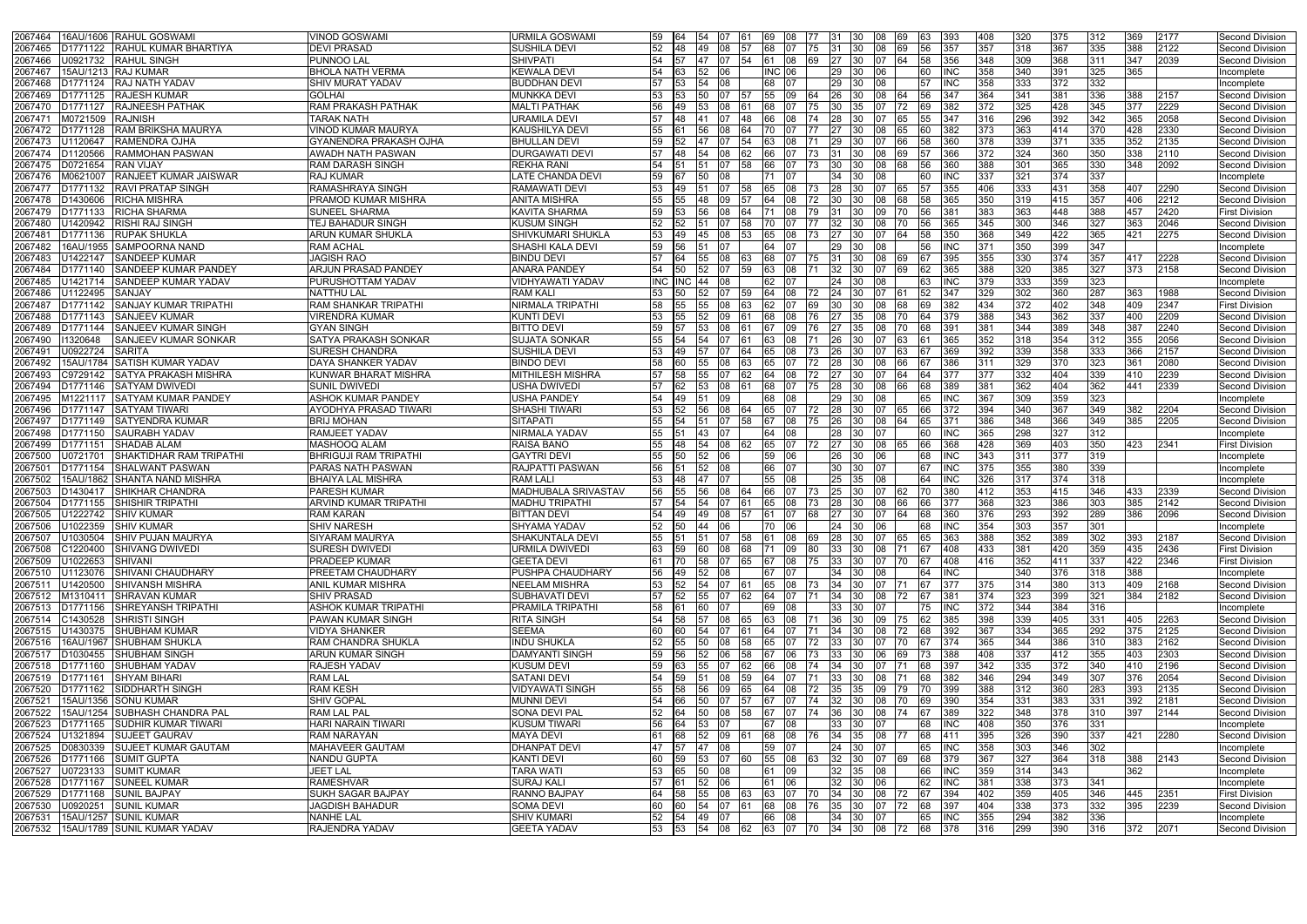| 2067533<br>J0920971<br><b>SURAJ KUMAR YADAV</b>                 | RAMRAJ YADAV                               | SAMRATHI                       | 55        | <b>1</b> 58 | 48          | 08           | 56             | 63 07          |              | 70 34        |                   | <b>1</b> 30<br>08                               |                                                           |           | 378              | 354 | 334   | 358           | 331        | 387        | 2142 | Second Division                           |
|-----------------------------------------------------------------|--------------------------------------------|--------------------------------|-----------|-------------|-------------|--------------|----------------|----------------|--------------|--------------|-------------------|-------------------------------------------------|-----------------------------------------------------------|-----------|------------------|-----|-------|---------------|------------|------------|------|-------------------------------------------|
| <b>SURENDRA KUMAR KUSHAWAHA</b><br>2067534<br>D1771169          | CHANDRA SHEKHAR KUSHAWAH                   | SHYAMA DEVI KUSHAWA            | 55        |             | 46          | 07           | <b>53</b>      | 65 08          |              | 73           | $ 30\rangle$      | 30<br>07                                        |                                                           |           | 373              | 338 | 346   | 389           | 333        | 404        | 2183 | Second Division                           |
| <b>SURYA PRAKASH</b><br>2067535<br>D1771170                     | <b>SURENDRA PRASAD</b>                     | <b>LEELAWATI DEVI</b>          | 52        | - 153       | <b>55</b>   | 108          | 163            | 167            | I07.         | 174          | 31                | l30 l<br>108                                    |                                                           |           | 383              | 360 | 332   | 335           | 325        | 367        | 2102 | Second Division                           |
| 16AU/2345 ISURYA PRAKASH TIWARI<br>2067536                      | <b>ARVIND KUMAR TIWARI</b>                 | SUNITA DEVI                    | 54        |             | 54          | 08           | 62             | 55             | 107          | I62.         | 31                | 30<br>108                                       |                                                           |           | 360              | 386 | 366   | 394           | 337        | 406        | 2249 | Second Division                           |
| 0177117′<br>ISUSHIL KUMAR SONKAR<br>206753                      | <b>BRIJESH KUMAR</b>                       | <b>DURGAWATI DEVI</b>          | 69        |             |             | 06           |                | 70             | 06           | 76.          | 34                | 30<br>06                                        |                                                           |           | 422              | 439 | 372   | 424           | 375        | 426        | 2458 | <b>First Division</b>                     |
| 1430272<br><b>SUSHMITA VERMA</b><br>2067538                     | <b>SURESH KUMAR</b>                        | <b>ANITA VERMA</b>             | 59        |             |             |              |                | 70.            |              |              | 33                |                                                 |                                                           |           |                  | 407 | 350   | 411           | 362        | 429        | 2360 | <b>First Division</b>                     |
| D1771172<br><b>SWAYMANAND</b><br>2067539                        | <b>MAHENDRA PRATAP SINGH</b>               | <b>VIBHA SINGH</b>             | 55        |             | 54          |              |                | 64             |              |              |                   |                                                 |                                                           |           |                  | 356 | 324   | 382           |            | 390        |      | Incomplete                                |
|                                                                 |                                            |                                |           |             |             | 07           |                |                |              |              |                   |                                                 |                                                           |           |                  |     |       |               |            |            |      |                                           |
| 15AU/1261 TRILOK SINGH<br>2067540                               | <b>RAMVIR SINGH</b>                        | <b>VISHESHA DEVI</b>           | 52        |             |             |              |                |                | 08           |              | 30                |                                                 |                                                           |           | 365              | 354 | 348   | 404           | 330        | 391        | 2192 | Second Division                           |
| D1771174 UTKARSH<br>2067541                                     | <b>ARUN KUMAR SINGH</b>                    | <b>SADHANA</b>                 | 57        |             | 54          | 08           |                | 68             | 09           |              |                   |                                                 |                                                           |           |                  | 432 | 379   | 405           | 350        |            |      | Incomplete                                |
| J1330114<br>VANDITA MISHRA<br>2067542                           | <b>SUDHIR KUMAR MISRA</b>                  | <b>ASHA MISHRA</b>             | 55        |             | 62          | 09           |                | 67             | 09           | 176.         | 32                | l09                                             |                                                           |           | 397              | 418 | 357   | 430           | 377        | 428        | 2407 | <b>First Division</b>                     |
| <b>VED PRAKASH</b><br>D1771175<br>2067543                       | <b>VISHWA RAM</b>                          | <b>SHOBHA DEVI</b>             | 54        | 45          | 54          | 07           |                | 65             | 108          |              | 30                | 08<br>30                                        | 68                                                        |           | 357              | 376 | 367   | 384           | 327        | 393        | 2204 | Second Division                           |
| 2067544<br><b>VENKTESH SHARMA</b><br>)1771176                   | <b>RAKESH KUMAR SHARMA</b>                 | <b>SHAIL SHARMA</b>            | 58        |             |             |              |                |                |              |              | 32                |                                                 |                                                           |           |                  | 363 | 336   | 394           | 314        |            |      | Incomplete                                |
| J1422433<br><b>VIJAY KUMAR</b><br>2067545                       | <b>MATADEEN</b>                            | <b>SAVITREE DEVI</b>           | 55        |             |             | 08           |                |                | 09           |              |                   |                                                 |                                                           |           | 370              | 356 | 312   | 371           | 311        | 364        | 2084 | Second Division                           |
| 15AU/1264 VIJAY KUMAR YADAV<br>2067546                          | <b>VASHISHTH MUNI</b>                      | INDRAWATI DEVI                 | 58        |             |             |              |                |                |              |              | 33.               |                                                 |                                                           |           | 388              | 369 | 338   | 408           | 332        | 412        | 2247 | <b>Second Division</b>                    |
| <b>VIKAS YADAV</b><br>2067547<br>U1321504                       | KRISHNA CHANDRA YADAV                      | <b>GEETA YADAV</b>             | 60        |             | 53          | 06           | 59             |                |              |              | 29                | 06                                              |                                                           |           | 365              | 355 | 327   | 370           | 342        | 361        | 2120 | <b>Second Division</b>                    |
| <b>VIKASH KUMAR</b><br>2067548<br>D1771177                      | <b>OM PRAKASH</b>                          | <b>NIRMALA DEVI</b>            | 54        | 48          | 53.         | 08           |                | 63             |              | 70.          | 28                | 30-<br>108                                      |                                                           |           | 355              | 354 | 336   | 360           | 309        | 347        | 2061 | <b>Second Division</b>                    |
| <b>VIKASH KUMAR SINGH</b><br>2067549<br>D1771179                | <b>RAMESH SINGH</b>                        | <b>MALA DEVI</b>               | 60        |             |             |              |                |                |              |              |                   |                                                 |                                                           |           | 411              | 417 | 391   | 450           | 348        | 445        | 2462 | <b>First Division</b>                     |
| 2067550<br>D1771180<br><b>VIKASH TIWARI</b>                     | UMA SHANKAR TIWARI                         | <b>MAMATA TIWARI</b>           | 54        |             | 52.         | 06           |                |                |              |              | 29                |                                                 |                                                           |           | 364              | 363 | 347   | 378           | 312        | 368        | 2132 | Second Division                           |
| D1771181<br><b>VIKRAM GUPTA</b><br>206755′                      | <b>RAJESH KUMAR GUPTA</b>                  | <b>MAYA GUPTA</b>              | 60        |             |             |              |                |                |              |              | 32                |                                                 |                                                           |           |                  | 391 | 357   | 397           | 311        | 422        | 2273 | <b>Second Division</b>                    |
| <b>VINAY KUMAR AGRAHARI</b><br>2067552<br>D1771182              | <b>RAM KISHOR AGRAHARI</b>                 | <b>RAMBHA DEVI</b>             | 52        | 52          | 52          | 108          | 160.           | 60             |              |              | 30                | 30<br>108                                       | l68                                                       |           | 347              | 360 | 331   | 365           | 305        | 393        | 2101 | <b>Second Division</b>                    |
| M1020614<br><b>VINAY MISHRA</b><br>2067553                      | <b>MATA ACHAL MISHRA</b>                   | INDO MISHRA                    | 57        |             |             |              |                |                |              |              | 29                |                                                 |                                                           |           |                  | 358 | 333   | 346           | 300        | 373        | 2071 | <b>Second Division</b>                    |
| U1123445<br><b>VIVEK GUPTA</b><br>2067554                       | <b>VINOD GUPTA</b>                         | <b>GANGAJALI DEVI</b>          | 54        | l48         |             | 08           | 159            |                |              |              | 28                | 30.                                             |                                                           |           | 356              | 359 | 327   | 371           | 322        | 397        | 2132 | Second Division                           |
| J0722744<br>VIVEK KUMAR PANDEY<br>2067555                       | <b>RAJ KUMAR PANDEY</b>                    | <b>MAYA PANDEY</b>             | 56        |             |             |              |                |                |              |              |                   |                                                 |                                                           |           | 366              | 345 | 346   | 398           | 304        | 379        | 2138 | <b>Second Division</b>                    |
| <b>VIVEK KUMAR SHUKLA</b><br>D1030530<br>2067556                | RAM SAJIVAN SHUKLA                         | USHA SHUKLA                    | 58        |             | 55          | 80           |                |                |              |              | 29                |                                                 |                                                           |           | 374              | 339 | 327   | 373           | 313        | 380        | 2106 | Second Division                           |
| 206755<br>)1771185<br><b>VIVEK KUMAR UPADHAYAY</b>              | ONKAR NATH UPADHAYAY                       | SHANTI DEVI                    | 53        |             |             |              |                |                |              |              | 29                |                                                 |                                                           |           |                  | 402 | 364   | 390           | 333        | 416        | 2265 | <b>Second Division</b>                    |
| <b>VIVEK MISHRA</b><br>2067558<br>D1771186                      | <b>DINANATH MISHRA</b>                     | REETA MISHRA                   | 54        |             |             | 08           |                |                |              |              |                   |                                                 |                                                           |           | 346              | 418 | 369   | 353           | 319        | 401        | 2206 | Second Division                           |
| M0721121<br>WHAQUAR AHMAD<br>2067559                            | <b>GULAM MOHAMMAD</b>                      | ROSHAN JAHAN                   | 55        |             |             | 08           |                |                |              | 76.          | 30                | 35                                              |                                                           |           | 356              | 376 | 353   | 382           | 329        | 373        | 2169 |                                           |
| <b>YOGITA</b>                                                   | <b>ARUN KUMAR</b>                          | <b>SHANTI KUMARI</b>           | 59        |             |             | 09           | 69             |                |              |              | 31                | 09                                              |                                                           |           | 402              | 356 | 340   | 336           | 298        | 384        | 2116 | Second Division<br><b>Second Division</b> |
| U1321801<br>2067560                                             |                                            |                                |           |             | 60          |              |                | 66             | 08           |              |                   | 30                                              | 170                                                       |           |                  |     |       |               |            |            |      |                                           |
| <b>ADITYA SINGH</b><br>16AU/1927<br>206756                      | <b>DILEEP SINGH</b>                        | URMILA SINGH                   | 53        |             | 53.         | 08           |                | 66             | 09.          | 75.          | 30                | 30-<br>08                                       |                                                           |           | 360              | 389 | 314   | 381           | 341        | 380        | 2165 | <b>Second Division</b>                    |
| <b>ARUN KUMAR PANDEY</b><br>2067562<br>D1120148                 | <b>SHIV SHANKER PANDEY</b>                 | SUSHEELA DEVI                  | 44        |             |             | 06           |                |                |              |              | 20                |                                                 |                                                           |           | 280              | 362 | 320   | 403           | 319        | 371        | 2055 | Elig.for SE                               |
| 15AU/1169  KRISHNA MOHAN ANAND<br>2067563                       | <b>DOODH NATH RAM</b>                      | CHANDRAMA DEVI                 | 56        |             |             |              |                |                |              |              | 32.               |                                                 |                                                           |           |                  | 380 | 337   | 400           | 350        |            |      | Incomplete                                |
| 2067564<br>J1120187<br><b>PRAJJWAL PANDEY</b>                   | KARUNA SHANKAR PANDEY                      | <b>SARITA PANDEY</b>           | 57        |             |             |              | 62.            |                |              |              |                   |                                                 |                                                           |           | 374              | 350 | 338   | 413           | 347        | 376        | 2198 | Second Division                           |
| 16AU/1613  RISHI KUMAR VAISH<br>2067565                         | <b>SANTOSH KUMAR VAISH</b>                 | <b>REETA DEVI</b>              | 55        |             | 56          | 08           | 64             |                |              |              | 30                |                                                 |                                                           |           | 374              | 380 | 312   | 377           | 334        | 367        | 2144 | <b>Second Division</b>                    |
| 16AU/1971   VINEET KUMAR SHARMA<br>2067566                      | <b>SHRI PRAKASH SHARMA</b>                 | <b>MEENA SHARMA</b>            | 53        |             | 53          |              |                |                |              |              |                   |                                                 |                                                           |           | 360              | 366 | 327   | 376           | 330        | 374        | 2133 | <b>Second Division</b>                    |
| J1021546<br>YASHAVEER SINGH<br>206756                           | <b>GHANSHYAM SINGH</b>                     | SAVITRI DEVI                   | 58        |             | 50          | 07           |                |                |              |              | 29                |                                                 |                                                           |           | 358              | 348 | 286   | 358           | 289        | 330        | 1969 | Second Division                           |
| J1322183<br><b>SAGAR MISHRA</b><br>2067568                      | RAMSWAROOP MISHRA                          | <b>MEERA MISHRA</b>            | 55        |             |             |              |                |                |              |              |                   |                                                 |                                                           |           |                  | 367 | 343   | 399           |            |            |      | Incomplete                                |
| <b>ABHAY PRATAP</b><br>M1771002<br>206760                       | <b>CHHOTE LAL GUPTA</b>                    | CHANDRA KALI GUPTA             | 59        |             | 55          | 07           | 62             | 69             | <b>07</b>    | 76.          | 31                | 08<br>29.                                       |                                                           |           | 370              | 408 | 356   | 415           | 353        | 380        | 2282 | Second Division                           |
| 2067602<br>M1771004<br><b>ABHISHEK JAISWAL</b>                  | <b>LALLAN JAISWAL</b>                      | RANJANA JAISWAL                | 56        |             | 60          | 07           |                | 65             |              |              | 31                | 30<br>108                                       |                                                           |           | 379              | 404 | 389   | 432           | 374        | 460        | 2438 | <b>First Division</b>                     |
| <b>ABHISHEK KUMAR YADAV</b><br>2067603<br>J1110447              | <b>FAUJDAR YADAV</b>                       | <b>BEILA DEVI</b>              | 52        | 49          | 52          | 08           |                | 65             | $ 08\rangle$ |              | 31                | I09                                             |                                                           |           | INC              | 371 | 316   | 347           | 293        |            |      | Incomplete                                |
| <b>AJAY KUMAR SHARMA</b><br>1102067′<br>2067604                 | RAMAYAN SHARMA                             | VASMATI SHARMA                 | <b>61</b> |             | 54          | 108          |                | 69 08          |              |              | 31                | 32                                              |                                                           | 56        | INC              | 373 | 335   | 345           | 295        |            |      | Incomplete                                |
| M1771009 AJEET SHARMA<br>2067605                                | <b>VIR PAL SHARMA</b>                      | ASHA DEVI                      | 61        |             | 56          | 08           |                | 65 08          |              |              | 29                | 09<br>34                                        | 172                                                       | 60        | 397              | 431 | 379   | 421           | 345        | 408        | 2381 | <b>First Division</b>                     |
| 15AU/1549 AJEET SINGH<br>2067606                                | <b>BHAIYA LAL SINGH</b>                    | PREM LATA SINGH                | 55        | 49          | 155         | 08           |                | 66 08          |              |              | 29                | 108<br>130                                      |                                                           |           | <b>INC</b>       |     |       | 392           | 298        |            |      | Incomplete                                |
| 2067607 M1771010 AJIT KUMAR TRIPATHI                            | <b>PREM PRAKASH TIWARI</b>                 | NAYAN TARA TIWARI              | 59 143    |             |             |              |                |                |              |              |                   | 51   07   58   64   07   71   30   30   07   67 |                                                           | 55        | 353              | 376 | 349   | 368           | 310        | 392        | 2148 | Second Division                           |
| 2067608 M1771012 AKHAND PRATAP SSINGH                           | JAGAT NARAYAN SINGH                        | PRAMILA SINGH                  |           |             |             |              |                |                |              |              |                   |                                                 | 56 50 53 09 62 61 09 70 29 32 09 70                       |           | 52 360           | 370 | 339   | 369           | 306        | 355        | 2099 | Second Division                           |
| M1771013 AKHIL SINGH<br>2067609                                 | <b>RAMESH SINGH</b>                        | <b>INDU SINGH</b>              | 55        | <b>145</b>  | 52 07 59    |              |                |                |              |              | 59 07 66 30 30    | 08                                              | 68                                                        |           | 345              | 371 | 322   | 341           | 307        | 379        | 2065 | Second Division                           |
| M1771014 AKHILESH KUMAR YADAV<br>2067610                        | <b>PHOOL CHANDRA YADAV</b>                 | <b>SHIV KUMARI YADAV</b>       |           |             |             |              |                |                |              |              |                   |                                                 | 55   64   56   09   65   65   09   74   30   33   09   72 |           | 56 386           | 389 | 348   | 370           | 342        | 388        | 2223 | Second Division                           |
| <b>AKRITI KUMARI</b><br>G1130023<br>2067611                     | <b>G C BHARTIYA</b>                        | <b>GENA DEVI</b>               | 60        |             | 61          | 07           | <b>68</b>      | 70 08          |              | 78 31        |                   | 32<br><b>08</b>                                 |                                                           |           | 397              | 405 | 378   | 407           | 375        | 436        | 2398 | <b>First Division</b>                     |
| U1422253 AMAR JYOTI<br>2067612                                  | <b>LATE RAM PUJAN</b>                      | <b>BINDU DEVI</b>              | 60        | 165         | 61          | 08 69        |                |                |              | 78 30        |                   | 08<br>I31                                       | 169                                                       |           | 399              | 419 | 370   | 428           | 378        | 452        | 2446 | <b>First Division</b>                     |
| M1771017 AMIT KUMAR DUBEY<br>2067613                            | <b>ONKAR DUBEY</b>                         | <b>SUSHEELA DEVI</b>           | 55        | 160         | 54          | 107          | <b>1</b> 61    | 70   08        |              | 78 30        |                   | 28<br>08                                        | I66.                                                      |           | 378              | 405 | 351   | 380           | 336        | 406        | 2256 | Second Division                           |
| M1220163 AMIT KUMAR MISHRA<br>2067614                           | <b>SUDHEER KUMAR MISHRA</b>                | USHA MISHRA                    | 61        | 68          | 60 06 66    |              |                | 68 07          |              |              | 75 30 30          | 07                                              | 67                                                        | <b>65</b> | 402              | 385 | 323   | 347           | 301        | 375        | 2133 | Second Division                           |
| M1771019 AMIT KUMAR OJHA<br>2067615                             | <b>KAMLESH OJHA</b>                        | <b>ANITA OJHA</b>              | 54        |             | 48 56 07 63 |              |                | 66 08          |              |              | $\sqrt{74}$ 30 28 |                                                 | 08 66                                                     |           | 359              | 409 | $332$ | 350           | 333        | 397        | 2180 | Second Division                           |
| M1771021 AMIT KUMAR YADAV<br>2067616                            | LAL JI YADAV                               | BRAHMRAJ KUMARI YADAV          | 46 49     |             | 52 08       |              |                | 67 08          |              |              |                   | 32 32 09                                        |                                                           |           | <b>INC</b>       | 394 | 319   | 348           | 316        |            |      | Incomplete                                |
| U1120227<br><b>AMIT MISHRA</b><br>2067617                       | <b>VINOD KUMAR MISHRA</b>                  | <b>SHANTI MISHRA</b>           | 54 56     |             | 59          | 07 66        |                |                |              |              |                   | 68 07 75 30 31 08                               | 69                                                        |           | 373              | 392 | 299   | 341           | 344        | 454        | 2203 | Second Division                           |
| M1771022 AMIT YADAV<br>2067618                                  | <b>INDRA MANI YADAV</b>                    | <b>KIRAN YADAV</b>             | 53        | <b>156</b>  | 56          | 08           | 64             | 65 08          |              | <b>73</b> 27 |                   | 32<br>08                                        | 167                                                       | 52        | 365              | 388 | 290   | 317           | 277        | 390        | 2027 | Second Division                           |
| M1771023 AMRENDRA TIWARI<br>2067619                             | <b>VIJAYANAND TIWARI</b>                   | <b>NITA DEVI</b>               | 53        | <b>151</b>  |             |              | 60 07 67 68 08 |                |              |              |                   |                                                 | 76  30  32  08  70                                        | <b>66</b> | 383              | 385 | 301   | 335           | 310        | 381        | 2095 | Second Division                           |
| M1771025 ANIL BHUSHAN MISHRA<br>2067620                         | CHHATRADHARI MISHRA                        | <b>SHANTI DEVI MISHRA</b>      | 54 45     |             | 56          | 107          |                | 62 07          |              |              | 26                | <b>26</b><br>08                                 |                                                           | 63        | INC              | 362 | 298   | 322           | 323        |            |      | Incomplete                                |
| U1421473 ANIRUDH SINGH                                          |                                            |                                | 60 54     |             |             |              |                |                |              |              |                   |                                                 |                                                           |           | 393              | 382 | 336   | 348           | 320        | 347        | 2126 |                                           |
| 2067621                                                         | <b>RAJ KUMAR SINGH</b>                     | <b>CHAINA DEVI</b>             |           |             |             | 62 07 69     |                |                |              |              |                   | 68 07 75 27 32 08                               | 167                                                       | <b>68</b> |                  |     |       |               |            |            |      | Second Division                           |
| M1320159 ANKIT SINGH<br>2067622                                 | MAHENDRA PRATAP SINGH                      | <b>SHANTI SINGH</b>            | 56        |             | 64 07       |              | - 171          | 66 08          |              | 74 30        |                   | 28<br>08                                        | 66                                                        | 66        | 394              | 382 | 330   | 371           | 338        | 373        | 2188 | Second Division                           |
| M1771030 ANKIT SINGH<br>2067623                                 | <b>VIRENDRA PRATAP SINGH</b>               | <b>BHANWAR KALI</b>            | <b>66</b> |             |             |              |                |                |              |              |                   |                                                 | 68 54 08 62 71 08 79 32 32 08 72                          |           | 78 425           | 385 | 343   | 375           | 323        | 402        | 2253 | Second Division                           |
| <b>ANKIT SRIVASTAVA</b><br>2067624<br>M1771031                  | ANJANI KUMAR SRIVASTAVA                    | SUMAN SRIVASTAVA               | 57        | <b>1</b> 61 | 59          | $ 08\rangle$ |                | 67 08          |              |              | 30                | 08                                              |                                                           | 74        | INC              | 385 | 331   | 401           | 346        |            |      | <b>Incomplete</b>                         |
| U1320897<br><b>ANKUR VERMA</b><br>2067625                       | <b>VYAS JEE VERMA</b>                      | <b>ASHA DEVI</b>               | 61        | <b>72</b>   | I61         | 08           | 169            | 68 09          |              | 77           | 28 29             | 09                                              | <b>166</b>                                                | 68        | 413              | 371 | 316   | 396           | 312        | 363        | 2171 | Second Division                           |
| <b>ANMOL KUMAR</b><br>U1322397<br>2067626                       | <b>UMA SHANKER MISHRA</b>                  | <b>NIRMALA DEVI</b>            | 55        | 63          | 58          | 07           |                | 64 07          |              |              | 26 30             | 08                                              |                                                           |           | INC              | 358 | 313   | 366           |            |            |      | Incomplete                                |
| <b>ANNU KUMARI</b><br>U1430191<br>2067627                       | <b>SIDH NATH PRASAD</b>                    | <b>MEENA DEVI</b>              | <b>61</b> |             | 79 61 08 69 |              |                |                |              |              |                   |                                                 | 60 08 68 30 32 08 70                                      | 178       | 425              | 393 | 329   | 430           | 358        | 386        | 2321 | Second Division                           |
| M1771034 ANUJ KUMAR CHAUDHARY<br>2067628                        | <b>BAL CHAND CHAUDHARY</b>                 | <b>RAJ MUNI DEVI</b>           |           |             |             |              |                |                |              |              |                   |                                                 | 63  62  58  07  65  69  07  76  31  30  08  69            |           | 76 411           | 382 | 333   | 373           | 340        | 376        | 2215 | Second Division                           |
| 10620125<br><b>ANUJ VERMA</b><br>2067629                        | LAL JEE VERMA                              | <b>LALITA VERMA</b>            | 55 62     |             | 58 08 66    |              |                | $\sqrt{67}$ 08 |              |              |                   |                                                 | 75 30 32 08 70                                            |           | 398              | 401 | 343   | $ 413\rangle$ | 355        | 402        | 2312 | Second Division                           |
| M1771035 ANUP KUSHWAHA<br>2067630                               | <b>BHUKHAL PRASAD KUSHWAHA</b>             | <b>SHAKUNTALA DEVI</b>         | 59        | <b>160</b>  |             |              |                |                |              |              |                   |                                                 | 56 07 63 68 07 75 29 30 08 67                             | 165.      | 389              | 344 | 329   | 388           | 334        | 365        | 2149 | Second Division                           |
| V0320916 ANUPAM KUMAR<br>2067631                                | <b>AMAR NATH</b>                           | <b>KAMLA DEVI</b>              | 55        |             | 58 07       |              | 65             | 65 08          |              |              | 73 29 28          |                                                 | 08 65                                                     | 170.      | 389              | 362 | 314   | 381           | 298        | 348        | 2092 | <b>Second Division</b>                    |
|                                                                 |                                            |                                |           |             |             |              |                |                |              |              |                   |                                                 |                                                           |           |                  |     |       |               |            |            |      |                                           |
| M1771036 ANURAG SINGH<br>2067632<br>2067633 U0221513 ARUN KUMAR | <b>SHAILENDRA SINGH</b><br><b>MOTI LAL</b> | <b>ASHA SINGH</b><br>PHOOLKALI |           |             | 63 45 62 08 |              |                | 68 08          |              |              | 29 30             | 08                                              | 65  77  62  08  70  67  08  75  30  33  09  72            |           | 76 435<br>70 INC | 411 | 346   | 454<br>373    | 378<br>303 | 497<br>388 | 2521 | <b>First Division</b><br>Incomplete       |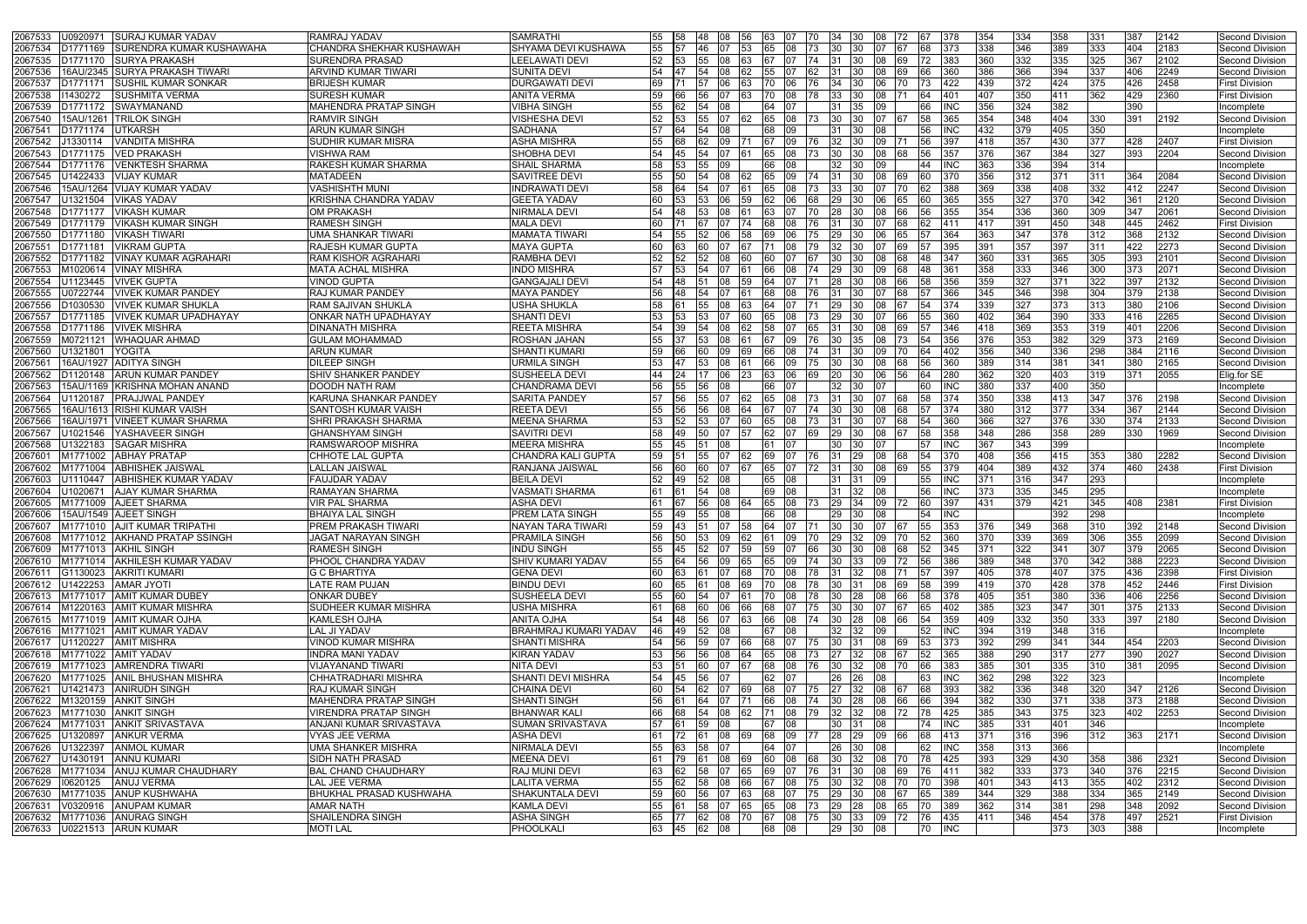| 2067634 M1771037 ARUN YADAV                              | PREM CHANDRA YADAV                         | <b>KISMATEE YADAV</b>           | 56 67 |            | 58 08       | 66                                                         |     | 63 09    | 72 27    |                | 09<br><b>29</b>      | 65         |           | 390        | 353        | 327   | 346 | 290              | 328 | 2034 | <b>Second Division</b>             |
|----------------------------------------------------------|--------------------------------------------|---------------------------------|-------|------------|-------------|------------------------------------------------------------|-----|----------|----------|----------------|----------------------|------------|-----------|------------|------------|-------|-----|------------------|-----|------|------------------------------------|
| M9520213 ASHISH SRIVASTAVA<br>2067635                    | <b>VISHNU KUMAR</b>                        | SHEELA SRIVASTAVA               | 52    | 64         | 58          | $ 08\rangle$<br>66                                         | 62  | 08       |          | 28             | <b>29</b><br>08      |            |           | 377        | 365        | 338   | 364 | 320              | 354 | 2118 | Second Division                    |
| 2067636<br>M1771041<br><b>ASHUTOSH MISHRA</b>            | LAL CHANDRA MISHRA                         | <b>NIRMALA MISHRA</b>           |       |            | 59          |                                                            |     |          |          | 26             |                      |            |           | 392        | 395        | 342   | 368 | 329              | 383 | 2209 | Second Division                    |
| U1320392<br><b>ASHUTOSH TIWARI</b><br>2067637            | √INAY KUMAR TIWARI                         | ASHA TIWARI                     | 56    |            |             |                                                            | 59  | 08       |          | 31             | I28                  |            |           | 392        | 403        | 346   | 372 | 325              | 352 | 2190 | Second Division                    |
| 2067638<br>M1771042<br><b>ASHWANI KUMAR</b>              | <b>BHUPENDRA KUMAR</b>                     | <b>INDRA RANI</b>               |       |            |             |                                                            |     |          |          |                |                      |            |           | INC        | 391        | 342   | 378 |                  | 390 |      | Incomplete                         |
| <b>ASUTOSH KUMAR DUBEY</b><br>2067639<br>U1420636        | ASHOK KUMAR DUBEY                          | <b>ABHA DUBEY</b><br>57         |       |            | 64          |                                                            | 65  | 07       |          | 28             | 08                   |            |           | 386        | 401        | 352   | 375 | 303              | 385 | 2202 | Second Division                    |
| 2067640<br>M1771044 ATUL KUMAR SINGH                     | <b>BRIJ RAJ SINGH</b>                      | <b>CHAMPA SINGH</b>             |       | 162        |             | 168                                                        |     | 08       | 172      | 27             | -130<br>08           |            |           | 388        | 392        | 360   | 413 | 354              | 404 | 2311 | Second Division                    |
| M1771045 AVINASH KUMAR CHAUBEY<br>2067641                | <b>PATESHWARI CHAUBEY</b>                  | <b>MANJU DEVI</b><br>57         |       | 63.        |             | 08                                                         | 62  | 09       |          | 29.            |                      |            |           | 389        | 383        | 341   | 383 | 342              | 411 | 2249 | Second Division                    |
| 15AU/1571 AWANISH KUMAR<br>2067642                       | <b>BADRI NATH</b>                          | <b>NIRMALA DEVI</b>             |       |            |             | 09                                                         |     | 08       |          | 30             |                      |            |           | INC        | 357        | 315   | 373 | $\overline{324}$ |     |      | Incomplete                         |
| M1771047 AYUSH J NAYAK<br>2067643                        | <b>JAI PRAKASH NAYAK</b>                   | SAVITRI DEVI                    | 58    |            |             | 08                                                         |     | 08       |          | 30             |                      |            |           | 406        | 376        | 343   | 376 | 327              | 402 | 2230 | Second Division                    |
| M1420425 AYUSH MISHRA<br>2067644                         | YOGENDRA MISHRA                            | <b>SHASHI MISHRA</b>            |       |            | 64          | <b>1</b> 09<br> 73                                         | 69  | 09       | 178      | 31             | 09<br><b>1</b> 30    | 170        | 70.       | 431        | 424        | 370   | 427 | 369              | 473 | 2494 | <b>First Division</b>              |
| 2067645<br>M1771049 BHASHKAR KUMAR                       | RAMA BACHAN RAM                            | <b>SUBHAVATI DEVI</b>           | 56    | 65         | 58          |                                                            | 66  | 08       |          | 32.            |                      |            |           | INC        | 381        | 319   | 367 | 327              |     |      | Incomplete                         |
| M1771052 BRAHAMA NAND SINGH<br>2067646                   | SHIV PRATAP SINGH                          | <b>BINDU SSINGH</b>             | 58    | 172        | 66          | 08<br>174                                                  | 67  | 08       | 75.      | 31             | I25<br>08            |            |           | l413       | 405        | 348   | 354 | 319              | 373 | 2212 | Second Division                    |
| 2067647<br>M1771054<br><b>CHHAVINATH TIWARI</b>          | <b>DEENA NATH TIWARI</b>                   | <b>REETA TIWARI</b>             | 58    |            |             |                                                            |     | 80       |          | 30             |                      |            |           | 394        | 384        | 336   | 359 | 332              | 387 | 2192 | <b>Second Division</b>             |
| DAYA SHANKAR CHAUDHARY<br>2067648<br>U1110801            | RAJ KUMAR CHAUDHARY                        | <b>CHAMPA DEVI</b>              | 54    | 163.       |             | 68                                                         |     | 08       |          | 29.            | 08<br>130            |            |           | 388        | 363        | 318   | 359 | 327              | 376 | 2131 | Second Division                    |
| 2067649<br>M1771056<br>DEEPAK VISHVAKARMA                | CHANDRA BHUSHAN VISHWAKARMA                | <b>MEENA DEVI</b>               |       |            |             |                                                            |     |          |          |                |                      |            |           |            | 385        | 338   | 374 | 304              |     |      | ncomplete                          |
| <b>IDHARMENDRA KUMAR</b><br>U0223495<br>2067650          | SUSHIL KUMAR                               | <b>RAM SANWARI</b>              | 55    |            |             |                                                            | 67  | 08       |          | 29             | 08                   |            |           | 380        | 367        | 324   | 334 | 293              | 346 | 2044 | Second Division                    |
| 15AU/1589   DHEERENDRA PRATAP SINGH<br>2067651           | SAMAR BAHADUR SINGH                        | <b>ANTA SINGH</b>               |       | 151        | 66          |                                                            | 65  | 08       |          | 31             | 08<br>- 131          |            | 68        | INC        | 375        | 357   | 355 | 311              |     |      | Incomplete                         |
| M1771059 DHEERENDRA PRATAP SINGH<br>2067652              | SUR PATI SINGH                             | SHAILA DEVI                     | 50    | 156        | 58          | 08                                                         | 68  | 08       |          | 29             | <b>32</b><br>08      |            | 64        | <b>INC</b> | 366        | 341   | 361 |                  | 378 |      | Incomplete                         |
| 2067653<br><b>IDIBYANSHU DUBEY</b><br>M1771061           | <b>OM PRAKASH DUBEY</b>                    | <b>REETA DEVI</b>               | 54    | 54         | 160         | 08                                                         | 69. | 09       |          | 30             | <b>129</b>           |            |           |            | 399        | 350   | 362 | 337              |     |      | Incomplete                         |
| 16AU/2165 DILEEP CHAURSIYA<br>2067654                    | JAGANNATH CHAURSIYA                        | <b>PHOOL KALI</b>               | 48    |            |             |                                                            |     |          |          | 27             |                      |            |           | 384        | 425        | 393   | 336 | 298              | 345 | 2181 | Second Division                    |
| <b>DINESH TRIPATHI</b><br>2067655<br>M1771064            | SHIVE PRAKASH TRIPATHI                     | LALITA DEVI                     |       | 60         |             | 08                                                         | 68  | 80       |          | 28             | 29                   |            |           | INC        | 363        | 326   | 334 |                  | 371 |      | Incomplete                         |
| <b>DIWAKAR YADAV</b><br>2067656<br>M1420544              | DINESH CHAND YADAV                         | <b>LILAWATI DEVI</b>            |       |            |             |                                                            |     | 08       |          | 29             |                      |            |           | 400        | 400        | 364   | 369 | 353              | 393 | 2279 | <b>Second Division</b>             |
| M0121033 DURGA PRASAD PANDEY<br>2067657                  | RAJENDRA PRASAD PANDEY                     | <b>NIRMLA PANDEY</b>            | 49    | 140        | <b>56</b>   | 08<br>64                                                   | 63  | 08       |          | 27             | 09                   | <b>166</b> |           | 355        | 352        | 320   | 395 | 335              | 381 | 2138 | <b>Second Division</b>             |
| 2067658<br><b>IESHWAR CHANDRA VIDYASAGAR</b><br>M1771066 | <b>RAM LAKHAN RAM</b>                      | <b>USHA DEVI</b>                |       |            |             |                                                            |     |          |          | 29             | 130                  |            |           | INC        | 363        | 345   | 357 | 335              |     |      |                                    |
|                                                          |                                            |                                 | 54    |            |             | 77                                                         |     |          |          |                |                      |            |           |            |            | 351   | 334 | 284              | 387 | 2112 | Incomplete                         |
| M1771067 GANGESH MISHRA<br>2067659<br>M1771072 GITA DEVI | <b>MRITUNJAI MISHRA</b><br><b>MEDI LAL</b> | SHAIL MISHRA<br><b>SON PATI</b> |       |            |             |                                                            |     | 08<br>)9 |          | 28             | 29<br>08             |            |           | 390<br>406 | 366<br>368 | 353   | 365 | 335              | 403 | 2230 | Second Division<br>Second Division |
| 2067660                                                  |                                            |                                 |       |            |             |                                                            |     |          |          |                |                      |            |           |            |            |       |     |                  |     |      |                                    |
| M1771073 GOVIND SINGH<br>2067661                         | <b>GHANSHYAM</b>                           | <b>MEENA DEVI</b>               | 53    | 53.        | 58          | 07<br>65                                                   | 68  | 08       | 176      | 29             | 08<br>130            |            | 66        | 380        | 391        | 331   | 370 | 324              | 396 | 2192 | Second Division                    |
| U1322533<br>206766<br>IGYAN JI YADAV                     | RAM BALI YADAV                             | <b>SUMARI DEVI</b><br>53        |       | 40         | 54          |                                                            |     | 08       |          | 27             | <b>129</b>           |            |           | <b>INC</b> |            |       |     | 296              | 358 |      | Incomplete                         |
| 16AU/2384 HEMANT KUMAR SHARMA<br>2067663                 | HARI NARAYAN SHARMA                        | <b>RANI SHARMA</b>              | 58    | 157        |             | 08                                                         | 70. | 08       |          | 31             | 32                   |            | 64        | <b>INC</b> | 323        | 345   | 355 | 303              |     |      | Incomplete                         |
| M1771075<br><b>IHIMANSHU YADAV</b><br>2067664            | ARJUN SINGH YADAV                          | RAJNI YADAV                     |       |            |             | 08<br>74                                                   |     | 08       |          | 30             | I30                  |            |           | 408        | 364        | 354   | 332 | $\overline{325}$ | 390 | 2173 | Second Division                    |
| M1771076 INDRAJEET<br>2067665                            | <b>DEV RAJ</b>                             | <b>KAMLA DEVI</b>               | 50    |            | 58          | <b>65</b>                                                  |     | 08       |          | 26             | <b>29</b><br>08      |            |           | 362        | 333        | 321   | 337 | 274              | 345 | 1972 | <b>Second Division</b>             |
| M1771077 IINDRAJEET KUMAR<br>2067666                     | <b>RAJA RAM</b>                            | <b>LALTI DEVI</b>               | 56    | 54         | <b>152</b>  | <b>59</b>                                                  |     | 80       |          | 29             |                      |            |           | 375        | 363        | 341   | 362 | 311              | 369 | 2121 | Second Division                    |
| M1771078 INDRAJEET SAROJ<br>2067667                      | MAYA LAL                                   | <b>KALOOTI DEVI</b>             | 56    |            |             |                                                            |     |          |          |                |                      |            |           | INC        | 352        | 335   | 375 |                  |     |      | Incomplete                         |
| M1771079<br><b>JAGDAMBA</b><br>2067668                   | <b>SAT NARAYAN</b>                         | <b>SITA PATI</b>                | 50    |            | 54          |                                                            |     | 08       |          | 28             |                      |            |           | 362        | 355        | 349   | 351 | 308              | 392 | 2117 | Second Division                    |
| V0320476 JAI PRAKASH<br>2067669                          | CHANAI KESHERWANI                          | <b>VITANI DEVI</b>              |       |            |             | 166                                                        |     | 08       |          | 29             | 29                   |            |           | 368        | 329        | 282   | 336 | 329              | 378 | 2022 | <b>Second Division</b>             |
| M1771080 JAYANT PATEL<br>206767                          | PARMANAND CHAUDHARY                        | <b>BANDANA CHAUDHARY</b>        | 63    | 68         | 68          | 08<br>176                                                  | 68  | 09       |          | 31             | <b>32</b><br>09      | 172        |           | 428        | 399        | 362   | 442 | 371              | 451 | 2453 | <b>First Division</b>              |
| 206767<br>16AU/1777 JEETESH KUMAR                        | <b>BENCHE LAL</b>                          | <b>DHOOPKALI</b>                | 45    |            |             |                                                            | 65  | 80       |          | 28             |                      |            |           |            | 354        | 348   | 339 | 303              |     |      | Incomplete                         |
| 2067672<br>U1321673<br><b>JITENDRA KUMAR</b>             | <b>CHHAVINATH PRASAD</b>                   | <b>SHANTI DEVI</b>              |       |            | 59          |                                                            | 58  | 08       |          | 30             |                      |            |           | 385        | 376        | 347   | 365 | 312              | 396 | 2181 | Second Division                    |
| 2067673<br>M1771082<br>KALAMUDDIN ANSARI                 | MOHAMMAD LUKMAN                            | <b>SAVIRAN KHATOON</b>          |       |            |             | 06                                                         |     |          |          | 29             |                      |            |           | 358        | 363        | 348   | 350 | 330              | 407 | 2156 | Second Division                    |
| <b>KAMLESH KUMAR GAUTAM</b><br>D1130208<br>2067674       | <b>JAWAHAR LAL GAUTAM</b>                  | <b>SHANTI DEVI</b>              | 50    |            | 65          | 72.                                                        | 68  | 08       |          | 30             | 08<br>130            | 68         |           | 391        | 371        | 358   | 352 | 320              | 405 | 2197 | <b>Second Division</b>             |
| 2067675<br>M1771083 KARTIKEY PANDEY                      | B S PANDEY                                 | <b>MEERA PANDEY</b>             |       |            | 164         | 08 72                                                      | 68  | 08       | 76 29 32 |                | 108                  | 169        | 169.      | 412        | 394        | 373   | 438 | 366              | 458 | 2441 | <b>First Division</b>              |
| 2067676_I16AU/1717_IKAUSHALENDRA KUMAR SRIVASTAVA        | NARENDRA PRAKASH LAL SRIVASTAVA            | KAUSHILYA DEVI                  | 46 63 |            |             | 66   08   74   62   07   69   31   32   08   71   49   372 |     |          |          |                |                      |            |           |            | 1360       | 332   | 390 | 341              | 391 | 2186 | Second Division                    |
| 2067677 M0721053 KAVITA KUMARI                           | JAGDISH PRASAD                             | <b>SUSHILA DEVI</b>             |       | 67         |             | 59 09 68                                                   |     |          |          |                | 63 09 72 29 29 09 67 |            | 65        | 397        | 405        | 356   | 386 | 334              | 424 | 2302 | Second Division                    |
| 2067678 M1010678 KM ANAMIKA JAISWAL                      | UMESH CHANDRA JAISWAL                      | <b>SUREKHA JAISWAL</b>          |       | 63         | 68          | <b>75</b><br>107                                           |     | 63 07    | 170 I    | 30 31          |                      | 08 69      |           | 409        | 388        | 350   | 372 | 334              | 401 | 2254 | Second Division                    |
| 2067679<br>U1221139 KM RUCHI TRIPATHI                    | <b>RATNESH TRIPATHI</b>                    | <b>GEETA TRIPATHI</b>           | 50    | <b>64</b>  |             | 62 07 69                                                   |     | 56 07    | 63       | $\sqrt{29}$ 30 |                      | 08 67      | 166       | 379        | 382        | 350   | 376 | 329              | 399 | 2215 | Second Division                    |
| M1771084 KM SEEMA BHARTI<br>2067680                      | <b>RAM PRAVESH RAM</b>                     | CHANDRAWATI DEVI                | 53    | 64         | 64          | 107<br>171                                                 | 65  | 07       | 72       | 30             | 08<br><b>131</b>     | 69         |           | 388        | 410        | 364   | 407 | 345              | 420 | 2334 | <b>Second Division</b>             |
| M1771085 KM TRIPTI<br>2067681                            | VIRENDRA PRASAD                            | SHAKUNTLA DEVI                  | 49    | - 62       |             | 62 08 70                                                   |     | 62 08    | 70       |                | 27 31 08 66          |            |           | 381        | 385        | 359   | 374 | 343              | 397 | 2239 | Second Division                    |
| 16AU/1689 KM. SAVITRI SINGH<br>2067682                   | <b>RAM KUMAR</b>                           | <b>SHIV DEVI SINGH</b>          | 57    | 65         | 60          | 08                                                         | 67  | 09       |          | 26 30          | 09                   |            | 64        | <b>INC</b> | 365        | 323   | 395 | 327              |     |      | Incomplete                         |
| 15AU/2217 KRISHNA KUMAR DUBEY<br>2067683                 | CHANDRA PRAKASH DUBEY                      | <b>VINITA DEVI</b>              | 53    | <b>61</b>  |             | 61 09 70                                                   |     | 62 09    | 171      | 29 28          |                      | 09 66      | 59        | 380        | 381        | $342$ | 396 | 347              | 416 | 2262 | <b>Second Division</b>             |
| M1771087 KULDEEP PATEL<br>2067684                        | HIRA LAL PATEL                             | <b>KUSUM DEVI</b>               | 40    | <b>66</b>  | 57          | 108                                                        | 64  | 08       |          | 27   31        | 08                   |            |           | <b>INC</b> | 351        | 339   | 347 |                  | 377 |      | Incomplete                         |
| U1420586<br>KULDEEP TRIPATHI<br>2067685                  | <b>CHOTE LAL TRIPATHI</b>                  | <b>NIRMALA TRIPATHI</b>         | 57    | <b>166</b> | <b>57</b>   | 108<br><b>65</b>                                           | 67  | 07       |          | 30             | <b>29</b><br>08      | -167       |           | 394        | 388        | 351   | 377 | 339              | 396 | 2245 | Second Division                    |
| M1771088 KULDEEP TRIPATHI<br>2067686                     | KRIPA SHANKER TRIPATHI                     | <b>SHUSHEELA TRIPATHI</b>       | 58    | <b>66</b>  | 63          | 08                                                         |     | 09       |          | 31             | 28                   |            | 72        | <b>INC</b> | 362        | 342   | 357 |                  |     |      | ncomplete                          |
| 2067687<br>U1420830 KUMARI SHIKHA                        | HARISH NARAYAN TIWARI                      | <b>KIRAN DEVI</b>               | 74 76 |            | 157         | 08<br>65                                                   |     | 68 08    | 176.     | 29 20          |                      | 09 58      | I66       | 415        | 406        | 341   | 374 | 336              | 412 | 2284 | <b>Second Division</b>             |
| 2067688<br>M1771089 KUNDAN YADAV                         | SHIV PUJAN YADAV                           | <b>RAM MUNI DEVI</b>            | 55    | 62         |             | 61 09 70                                                   |     | 66 09    | 75 28 30 |                |                      | 09 67      | <b>64</b> | 393        | 358        | 343   | 352 | 322              | 386 | 2154 | Second Division                    |
| M1771090 LAL CHANDRA YADAV<br>2067689                    | SANT LAL YADAV                             | <b>SURAJ KALI</b>               | 56    | 160        | 62          | 08 <br>170                                                 | 66  | 08       |          | 30             | 08<br>128            | 166        |           | 396        | 381        | 358   | 352 | 331              | 386 | 2204 | Second Division                    |
| 15AU/1613 MANEESH TRIPATHI<br>2067690                    | INDRA NARAYAN TRIPATHI                     | <b>SUDHA TRIPATHI</b>           | 50    | 52         | 60          | 107                                                        | 62  | 07       |          | 26 27          | 08                   |            |           | INC        | 367        | 337   | 382 | 300              |     |      | Incomplete                         |
| M1771094 MANISH YADAV<br>2067691                         | <b>MOOL CHANDRA YADAV</b>                  | <b>SHEELA</b>                   | 58    | 62         | 68          | 08 <br>176                                                 |     | 65 09    | 174      | $31 \mid 33$   | 09                   |            | 69        | 412        | 419        | 363   | 386 | 362              | 405 | 2347 | <b>First Division</b>              |
| M1771096 MAYANK MISHRA<br>2067692                        | <b>BHUPENDRA MISHRA</b>                    | <b>KIRAN MISHRA</b>             | 47    | 163        |             | 58 08 66                                                   |     |          |          |                | 64 08 72 28 30 09 67 |            | 60        | 375        | 374        | 356   | 335 | 283              | 356 | 2079 | <b>Second Division</b>             |
| 2067693<br>M1771097 MAYANK RAI                           | AJAY RAI                                   | <b>REETA RAI</b>                | 57    | 66         | 62 08       |                                                            | 61  | 08       |          | 30             | <b>28</b><br>08      |            | 64        | <b>INC</b> | 404        | 352   | 357 | 338              |     |      | Incomplete                         |
| 15AU/1619 MOHAMMAD KASIM<br>2067694                      | TAIYAB ALI                                 | <b>JAHIDA KHATOON</b>           | 61    | <b>166</b> | 59 08       |                                                            |     | 63 07    |          | 30 29          | 08                   |            | 78        | <b>INC</b> | 385        | 325   | 366 | 321              |     |      | Incomplete                         |
| 16AU/1718 MOHD. USMAN<br>2067695                         | AKHTAR ALAM                                | <b>KISMATUNNISHA</b>            | 52    | <b>51</b>  | 58          | <b>65</b>                                                  | 67  | 08       |          | 30             | 08<br><b>129</b>     |            | 75        | 385        | 377        | 310   | 395 | 307              | 403 | 2177 | <b>Second Division</b>             |
| G0930096 MUKESH KUMAR<br>2067696                         | RAJ KUMAR DHURIYA                          | <b>SATYAWATI</b>                | 45    | <b>61</b>  | 63          | <b>08</b>                                                  | 67  | 08       |          | 30             | <b>30</b><br>09      |            | 71        | <b>INC</b> | 371        | 361   | 360 | 325              |     |      | Incomplete                         |
| 2067697<br>M1771102 MUKESH KUMAR GAUTAM                  | <b>BHUSHAN GAUTAM</b>                      | <b>DEV BALA GAUTAM</b>          | 53    | 52         |             | 09<br>169                                                  | 66  | 09       | 175      | 29 31          | 09                   |            |           | 384        | 424        | 356   | 401 | 373              | 419 | 2357 | <b>First Division</b>              |
| M1771103 MUKESH KUMAR VERMA<br>2067698                   | <b>MAYA RAM VERMA</b>                      | <b>GYANMATI VERMA</b>           | 51    | 166        | <b>60</b>   | 08<br>68                                                   |     | 67 08    | 75       | 30             | 32                   | 08 70      |           | 389        | 361        | 344   | 345 | 347              | 377 | 2163 | <b>Second Division</b>             |
| C9823694 MUKUND LAL<br>2067699                           | <b>GAYA PRASAD</b>                         | <b>LALTI DEVI</b>               |       |            |             | 45 62 56 08 64                                             |     | 67 09    | 76 30 31 |                |                      | 09 70      | I65       | 382        | 364        | 323   | 365 | 325              | 359 | 2118 | Second Division                    |
| D1320330 NAR SINGH PANDEY<br>2067700                     | RAJ NATH PANDEY                            | <b>MITHILESH PANDEY</b>         | 61    | 65         |             | 59 08 67                                                   |     | 65 08    | 173      |                | 28 32 08 68          |            | I60 I     | 394        | 354        | 350   | 355 | 331              | 402 | 2186 | <b>Second Division</b>             |
| M1771105 NARENDRA KUMAR YADAV<br>2067701                 | <b>JAY PRAKASH YADAV</b>                   | <b>AMARAWATI DEVI</b>           |       |            |             | 58 64 63 08 71                                             |     | 67 09    |          |                | 76  30  30  09  69   |            | 65 403    |            | 376        | 360   | 394 | 357              | 399 | 2289 | Second Division                    |
| 2067702 M1771106 NATWAR LAL                              | RAM DEEN SHARMA                            | <b>GYAN DHARI DEVI</b>          |       |            | 52 65 51 06 |                                                            |     | 68 07    |          |                | 30 29 07             |            | 60 INC    |            | 339        | $322$ | 320 | 309              |     |      | Incomplete                         |
|                                                          |                                            |                                 |       |            |             |                                                            |     |          |          |                |                      |            |           |            |            |       |     |                  |     |      |                                    |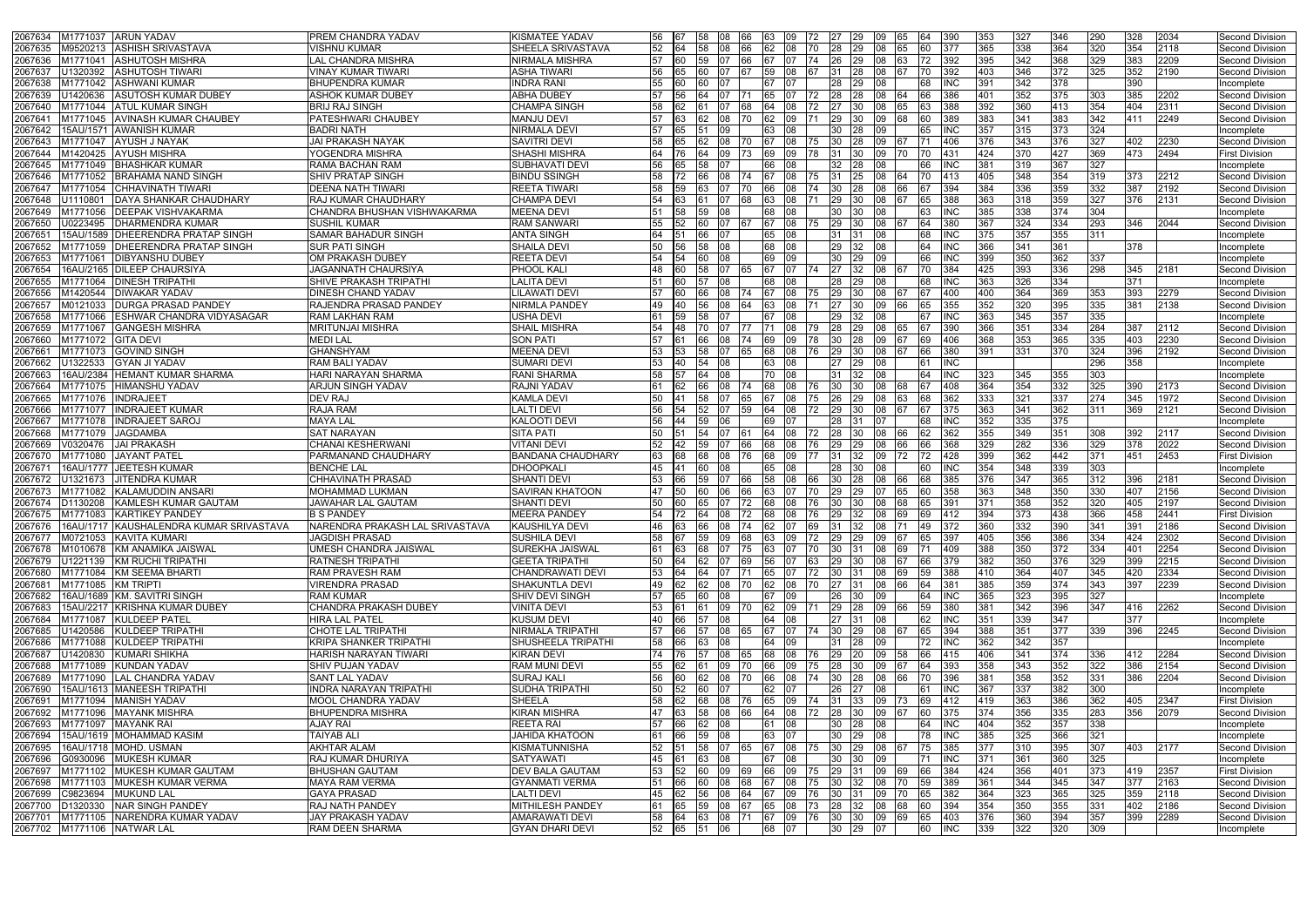| M1771108 NAVEEN TIWARI<br>2067703                                                | <b>MANOJ TIWARI</b>                                     | <b>SUSHAMA TIWARI</b>                         | 56             |            | 60<br>07        | I67                                            |                    | 67 108   | 75 30     |                    | I28<br>08                       | 166       |          | 387               | 386         | 349         | 386              | 347              | 408         | 2263         | Second Division                           |
|----------------------------------------------------------------------------------|---------------------------------------------------------|-----------------------------------------------|----------------|------------|-----------------|------------------------------------------------|--------------------|----------|-----------|--------------------|---------------------------------|-----------|----------|-------------------|-------------|-------------|------------------|------------------|-------------|--------------|-------------------------------------------|
| M1771109 NEELAM VERMA<br>2067704                                                 | <b>SUNIL KUMAR VERMA</b>                                | <b>REKHA VERMA</b>                            | 56             |            | 08              | 74                                             |                    |          |           | 30                 |                                 |           |          | 398               | 415         | 371         | 412              | 375              | 438         | 2409         | <b>First Division</b>                     |
| U1320547 NEERAJ MISHRA<br>2067705                                                | IKAMTA PRASAD MISHRA                                    | <b>KAMLA MISHRA</b>                           | 57             |            | 64<br>107       | I71                                            | 163                | l08      | 171       | $\overline{29}$    | <b>129</b><br>08                | 166       | 79.      | <b>1411</b>       | 402         | 350         | 374              | 364              | 435         | 2336         | Second Division                           |
| 2067706<br>M1771110 NIILESH KUMAR GUPTA                                          | <b>ASHOK KUMAR GUPTA</b>                                | <b>ANITA GUPTA</b>                            | 63             |            | 56              |                                                |                    |          |           | 29                 |                                 |           |          | 1408              | 380         | 335         | 350              | 340              | 419         | 2232         | <b>Second Division</b>                    |
| 2067707<br>15AU/2097  NIRAJ KUMAR SINHA                                          | <b>SHAMBHU NATH SINHA</b>                               | <b>SAVITRI DEVI</b>                           | 44             |            | 09<br>54        |                                                |                    | 08       |           |                    | 28<br>ΩŠ                        |           |          | 380               | 364         | 330         | 371              | 327              | 358         | 2130         | <b>Second Division</b>                    |
| 2067708<br>M1771111<br>OM PRAKASH YADAV                                          | LAL CHANDRA YADAV                                       | SHEELA DEVI                                   | 56             |            | 53<br>09        |                                                |                    |          |           | 28                 |                                 |           |          | 386               | 339         | 339         | 357              | 322              | 388         | 2131         | Second Division                           |
| 2067709<br>15AU/1636  PANKAJ GUPTA                                               | <b>RAM RATAN</b>                                        | <b>KRANTI DEVI</b>                            | 57             | 166.       | 07              |                                                | 66                 |          |           | 31                 | 08<br>30                        |           |          | <b>INC</b>        | 359         | 335         | 384              |                  |             |              | Incomplete                                |
| 206771<br>16AU/1713  PANKAJ KUMAR YADAV                                          | <b>RUDRA PRATAP YADAV</b>                               | <b>BRIJ BALA YADAV</b>                        | 59             |            | 59              |                                                |                    |          |           |                    |                                 |           |          |                   |             | 295         | 383              | 319              |             |              | Incomplete                                |
| M1771112 PANKAJ VISHWAKARMA<br>2067711                                           | <b>RAM RAJ VISHWAKARMA</b>                              | <b>URMILA DEVI</b>                            | 52             |            | 08<br>56        |                                                |                    | 65 108   | 173.      | 29                 | 108<br>30                       |           |          | 383               | 358         | 350<br>353  | 363<br>380       | 332<br>347       | 389         | 2175         | Second Division                           |
| <b>PASI REENA KUMARI</b><br>M1771113<br>2067712<br>M1771114 PAWAN KUMAR SONKER   | PHOOL CHAND<br><b>PANCHAM LAL SONKAR</b>                | SONA DEVI<br><b>GYAN MATI</b>                 | 61<br>57       |            | 59<br>08        |                                                |                    | 09       | 76        | 30<br>28           | 09<br>30.                       |           |          | 404               | 375         | 341         | 373              | 318              | 393         | 2252         | Second Division<br>Incomplete             |
| 2067713<br>M1771117   PRABHAT KUMAR SINGH<br>206771                              | <b>VINOD SINGH</b>                                      | <b>SEEMA DEVI</b>                             | 58             |            | 52.<br>09       |                                                | 68                 | 09       | 172       | 29                 | 08<br>09                        |           |          | INC<br>381        | 365<br>346  | 327         | 330              | 295              | 370         | 2049         | Second Division                           |
| M1771120 PRAKHAR SRIVASTAVA<br>2067715                                           | KUNWAR BAHADUR SRIVASTAVA                               | <b>VIJAY LAXMI</b>                            | 60             |            |                 |                                                |                    |          |           |                    |                                 |           |          | 420               | 391         | 369         | 399              | 339              | 421         | 2339         | <b>Second Division</b>                    |
| M1771121   PRAMOD KUMAR PAL<br>2067716                                           | <b>KADEDIN PAL</b>                                      | <b>PRABHAWATI DEVI</b>                        | 57             |            |                 |                                                |                    |          |           | 30                 |                                 |           |          | 391               | 385         | 336         | 372              | 328              | 370         | 2182         | Second Division                           |
| M1771123 PRATEEK SUMAN SHARMA<br>206771.                                         | <b>JAI PRAKASH SHARMA</b>                               | <b>RAJ KISHORI SHARMA</b>                     | 55             |            |                 | 65                                             |                    |          | 72.       | 30                 |                                 |           |          | 390               | 389         | 373         | 417              | 362              | 423         | 2354         | <b>First Division</b>                     |
| <b>PREM CHAND</b><br>2067718<br>D0920687                                         | <b>NANHAKOO</b>                                         | <b>EKADASHI DEVI</b>                          | 58             |            | 53<br>08        |                                                | 65                 |          |           | 32                 | 09<br>28.                       | 169       |          | 395               | 378         | 346         | 350              | 317              | 386         | 2172         | Second Division                           |
| 09AU/1445 PREM NATH CHAUHAN<br>2067719                                           | KAILASH SINGH CHAUHAN                                   | <b>KANTI DEVI</b>                             | 58             |            | 59<br>08        |                                                |                    |          |           | 33.                |                                 |           |          | 402               | 385         | 332         | 335              | 325              | 382         | 2161         | <b>Second Division</b>                    |
| M1771126 PUNDRIK MISHRA<br>2067720                                               | <b>RAMESH KUMAR MISHRA</b>                              | POONAM MISHRA                                 | 60             |            | 65.<br>09       |                                                | 64                 | 09       |           | 33.                | 09<br>29.                       |           |          | <b>INC</b>        | 400         | 356         | 392              | 343              |             |              | Incomplete                                |
| 2067721<br>M1771127 PUSHPENDRA KUMAR SHUKLA                                      | <b>PRAMOD KUMAR SHUKLA</b>                              | <b>NEELAM DEVI</b>                            | 56             |            |                 |                                                | 60                 | 09       |           | 31                 |                                 |           |          |                   | 369         | 319         | 335              |                  |             |              | ncomplete                                 |
| 15AU/1651 RADHA KRISHNA YADAVA<br>2067722                                        | CHANDRA DEO YADAVA                                      | <b>JAY PATTI DEVI</b>                         | 60             |            | 08              |                                                | 67                 | 08       |           | 31                 | 09                              |           | 61       | <b>INC</b>        | 385         | 340         | 389              | 329              |             |              | Incomplete                                |
| 2067723<br>M0221391<br><b>RAGHVENDRA SINGH</b>                                   | <b>SOM NATH SINGH</b>                                   | <b>URMILA DEVI</b>                            |                |            | 62 -<br>107     | -169                                           | 67 107             |          | 174       | 30                 | 30<br>08                        | 168       |          | 400               | 376         | 348         | 366              | 307              | 379         | 2176         | Second Division                           |
| 14AU/1407 RAGINI BIND<br>2067724                                                 | <b>RAM NARESH</b>                                       | <b>MOHINI BIND</b>                            | 62             | 169        | 59<br>08        |                                                | 64                 | I09      |           | 29.                | 30                              |           |          | INC               | 357         | 269         |                  | 295              | 352         |              | Incomplete                                |
| 15AU/1652  RAHUL GUPTA<br>2067725                                                | <b>SANT DAYAL GUPTA</b>                                 | MEERA                                         | 54             |            | 07<br>62.       |                                                | 65                 | 07       |           | 34                 | 08<br>30                        |           |          | 390               | 363         | 301         | 374              | 315              | 336         | 2079         | Second Division                           |
| 2067726<br>M1771130 RAHUL YADAV                                                  | SABHAPATI YADAV                                         | <b>SAROJA YADAV</b>                           | 49             |            | 59              |                                                |                    |          |           | 33                 |                                 |           |          | INC               | 401         | 373         | 386              | 355              |             |              | Incomplete                                |
| 16AU/1739  RAJA BABU YADAV<br>2067727                                            | <b>SURENDRA BAHADUR</b>                                 | <b>GEETA DEVI</b>                             | 56             |            | 108<br>61.      | 169                                            |                    | 08       |           | 32                 | 30-<br>IO8                      | 170       |          | 411               | 399         | 364         | $\overline{349}$ | 329              | 381         | 2233         | Second Division                           |
| M1771133 RAJENDRA PRASAD<br>2067728                                              | <b>JAYISHRI MAURYA</b>                                  | <b>LAL DEI</b>                                | 49             |            |                 |                                                |                    |          |           | 30                 |                                 |           |          | INC               | 359         | 332<br>347  | 392              | 279              |             |              | Incomplete                                |
| M1771136 RAJESH MANI TRIPATHI<br>2067729<br>M0031150 RAJNEESH DWIVEDI<br>2067730 | <b>RAM NATH TRIPATHI</b><br><b>HARI SHANKAR DWIVEDI</b> | <b>SUDHA TRIPATHI</b><br><b>SHILA DWIVEDI</b> | 50<br>50       |            | 55<br>08<br>08  |                                                | 66<br>68           | 09<br>09 | 175       | 33<br>33           | l09<br>09                       | 170       |          | 392<br>401        | 358<br>390  | 345         | 403<br>381       | 314<br>335       | 379<br>415  | 2193<br>2267 | Second Division<br><b>Second Division</b> |
| 15AU/1732 RAJNEESH SINGH<br>206773 $^{\circ}$                                    | <b>HARDEV SINGH</b>                                     | <b>URMILA SINGH</b>                           | 151            | 65         | 08<br>57        |                                                | 63                 | 09       |           | 33                 | 09<br>28                        |           |          | <b>INC</b>        | 381         | 341         | 329              | 312              |             |              | Incomplete                                |
| 2067732<br>15AU/1813 RAM BABOO                                                   | RAMANUJ YADAV                                           | <b>SARASWATI DEVI</b>                         |                |            | 08              |                                                |                    |          |           | 34                 |                                 |           |          | 398               | 385         | 306         | 351              | 335              | 366         | 2141         | Second Division                           |
| 2067733<br>M1771138<br><b>RAM BABU</b>                                           | <b>PALTU DAS</b>                                        | KUSUM DEVI                                    | 63             |            | 08<br>33        |                                                | 66                 | 09       |           | 34                 | 29                              |           |          | INC               | 368         | 343         | 377              | 341              |             |              | Incomplete                                |
| 2067734<br>J0620866<br><b>RAM JEET SINGH YADAV</b>                               | JATA SHANKAR YADAV                                      | <b>RAJ KUMARI DEVI</b>                        | 56             |            | 09              |                                                |                    |          |           | 33                 |                                 |           |          | 416               | 392         | 383         | 421              | 349              | 414         | 2375         | <b>First Division</b>                     |
| 2067735<br>16AU/1888 RAM KINKAR MISHRA                                           | <b>KAMLESH KUMAR MISHRA</b>                             | <b>KUSUM MISHRA</b>                           | 50             | l70        | 08<br>58        |                                                | 60                 | 108      |           | 30                 | 08<br>30                        |           | 64       | INC               | 354         | 315         | 337              | 300              |             |              | Incomplete                                |
| 2067736<br><b>RANJEET KUMAR KUSHWAHA</b><br>M1771141                             | <b>ARJUN PRASAD</b>                                     | <b>POONAM</b>                                 | 47             | 66         | 07<br>63        |                                                | 64                 | 08       |           | 32                 |                                 |           | 70.      | INC               | 330         | 302         | 388              |                  |             |              | Incomplete                                |
| 2067737<br>U1310724<br><b>RASHMI</b>                                             | <b>RAMESH CHANDRA</b>                                   | SHASHI KALA                                   | 58             |            | 07              |                                                |                    | 08       |           | 35                 | 08                              |           |          | 419               | 349         | 356         | 414              | 345              | 401         | 2284         | Second Division                           |
| U0920819<br><b>RAVI KANT YADAV</b><br>2067738                                    | JAGANNATH YADAV                                         | <b>GEETA DEVI</b>                             | 46             |            | 09              |                                                | 66                 | 09       |           | 31                 | 29<br>09                        |           |          | 369               | 361         | 302         | 371              | $\overline{328}$ | 369         | 2100         | Second Division                           |
| 16AU/1693 RAVI KUMAR SINGH<br>2067739                                            | <b>MAHESHWARI DEEN</b>                                  | <b>KAPOORI</b>                                | 61             |            |                 |                                                |                    |          |           | 33                 |                                 |           |          | INC               | 352         | 314         | 342              | 316              |             |              | Incomplete                                |
| <b>RAVI MISHRA</b><br>206774<br>U1421064                                         | <b>VIJAY NARAYAN MISHRA</b>                             | <b>SUBHADRA MISHRA</b>                        | 59             | 70         | 59<br>07        | 166.                                           | 60.                | 08       | 68        | 31                 | 28<br>08                        |           |          | 397               | 358         | 339         | 395              | 310              | 389         | 2188         | Second Division                           |
| 206774<br>M1771143 RAVI SINGH                                                    | <b>PREM SINGH KUSHWAHA</b>                              | <b>SHYAM DULARI</b>                           | 50             |            | 08<br>64        | 72                                             |                    |          |           | 32                 | 32.                             |           |          | 402               | 374         | 358         | 417              | 385              | 448         | 2384         | <b>First Division</b>                     |
| U1421521<br><b>RAVINDRA YADAV</b><br>2067742                                     | <b>KAMLESH YADAV</b>                                    | <b>LALITA YADAV</b>                           | 58             |            | 66<br>08        | 74                                             | 66                 | 09       | 175       | 34                 | <b>130</b><br>l09               |           |          | 416               | 371         | 338         | 390              | 330              | 376         | 2221         | Second Division                           |
| 2067743<br>M1771144<br><b>REETESH KUMAR TIWARI</b>                               | <b>RADHEY SHYAM</b>                                     | <b>NEELAM</b>                                 | 50             |            | 08<br>64        |                                                | 60                 |          |           | 26                 |                                 |           |          |                   | 360         | 316         | 409              |                  |             |              | Incomplete                                |
| M1771145 REHAN AHMAD<br>2067744<br>2067745 U1321843 ROHIT KUMAR                  | <b>LATE RAISUDDIN</b><br>MOOL CHANDRA YADAV             | <b>SAFIA BEGUM</b><br><b>SUCHITRA DEVI</b>    | 56             |            | 08<br>62        |                                                | 67 09              |          |           | 26                 | 09<br>I28                       |           | 68       | INC.              | 345         | 319         | 397<br>382       | 291              |             | 2103         | Incomplete<br>Second Division             |
| 2067746 M1771150 ROHIT SINGH                                                     | <b>JITENDRA SINGH</b>                                   | <b>KIRAN SINGH</b>                            | 50             |            | 63 08           | 52  64  58  08  66  66  08  74  29  28  09  66 |                    |          |           |                    | 71  67  07  74  30  32  08  70  |           | 167      | <b>389</b><br>397 | 1333<br>329 | 1327<br>341 | 360              | 325<br>322       | 1347<br>328 | 2077         | Second Division                           |
| M1771148 RONIT KUMAR CHAURASIA<br>2067747                                        | <b>UDAY BHAN CHAURASIA</b>                              | URMILA DEVI                                   |                |            |                 | 56 72 56 09 65 67 09 76 29 32 09 70            |                    |          |           |                    |                                 |           | 163.     | 402               | 365         | 344         | 406              | 358              | 419         | 2294         | Second Division                           |
| 2067748 M1771152 ROOPAM KAUSHAL                                                  | <b>SUNIL KUMAR KAUSHAL</b>                              | <b>SUMAN KAUSHAL</b>                          |                |            |                 | 53 73 59 09 68                                 | 66 08              |          | 74 30 31  |                    |                                 | 08 69     | 62       | 399               | 372         | 356         | 425              | 378              | 414         | 2344         | <b>First Division</b>                     |
| 2067749<br>M1771153 SALEEM AHMAD                                                 | <b>JAMEEL AHMAD</b>                                     | <b>SHAHNAJ BEGUM</b>                          | 52 69          |            |                 | 62 08 70                                       | 65 09              |          | 74 30 28  |                    |                                 | 09 67     | 161      | 393               | 367         | 353         | 411              | 354              | 399         | 2277         | Second Division                           |
| 16AU/1697 SANDEEP KUMAR SAROJ<br>2067750                                         | <b>SIYARAM SAROJ</b>                                    | <b>GYAN MATI</b>                              | 52 63          |            | 50<br> 08       |                                                | 67                 | 107      |           | 30                 | 28<br>08                        |           |          | <b>INC</b>        | 366         | 331         | 418              | 353              |             |              | Incomplete                                |
| U1322985 SANJAY KUMAR<br>2067751                                                 | NIMBU LAL SAROJ                                         | <b>SHANTI DEVI</b>                            | 51 60          |            |                 | 61 07 68                                       | 63 08              |          |           |                    | 71  28  31  08  67              |           | 66       | 383               | 369         | 340         | 374              | 344              | 362         | 2172         | Second Division                           |
| 2067752 M1771157 SATYENDRA KUMAR PRAJAPATI                                       | RAM NATH PRAJAPATI                                      | <b>KEVLA DEVI</b>                             | 52             | 66         | 59 07           | 66                                             | 65 08              |          | 73 30     |                    | 08<br><b>27</b>                 | 65        | 68       | 390               | 370         | 337         | 363              | 330              | 415         | 2205         | Second Division                           |
| 2067753<br>M1771159 SATYENDRA YADAV                                              | SHITALA PRASAD YADAV                                    | <b>KALAWATI YADAV</b>                         |                |            | 64 65 59 08     |                                                | 66 08              |          |           | 26 30              | $ 09\rangle$                    |           | 67 INC   |                   | 361         | 327         | 350              | 312              |             |              | Incomplete                                |
| 2067754<br>M1771163 SHANI KUMAR YADAV                                            | CHHOTE LAL YADAV                                        | <b>DURGAWATI YADAV</b>                        | 48 65          |            | 60 08           |                                                | $\overline{64}$ 08 |          |           | 29 30              | 08                              |           | 55       | <b>IINC</b>       | 378         | 331         | 345              |                  |             |              | Incomplete                                |
| 2067755 M1771164 SHASHI KANT                                                     | <b>RAM KARAN</b>                                        | <b>KISMATI</b>                                | 57 71          |            | 08<br>61        |                                                | 61 08              |          |           | 27 30              | 09                              |           | 65       | <b>INC</b>        | 381         | 339         | 401              | 316              |             |              | Incomplete                                |
| M1771167 SHESH NATH YADAV<br>2067756                                             | <b>SITA RAM YADAV</b>                                   | <b>JHUNIYA DEVI</b>                           | 50             |            | 08<br>60        |                                                | 67 08              |          |           | $\overline{27}$ 29 | 109                             |           | 61       | INC               | 383         | 338         | 368              | 319              |             |              | ncomplete                                 |
| M1771168 SHISHUPAL SINGH<br>2067757                                              | <b>RADHESHYAM</b>                                       | <b>CHAMPA DEVI</b>                            | 50             | <b>64</b>  | 08<br>57        |                                                | 65 08              |          |           | 29 29              | $ 08\rangle$                    |           | 66       | <b>INC</b>        | 380         | 320         | 356              | 305              |             |              | Incomplete                                |
| 2067758<br>14AU/1438 SHIVA KANT                                                  | <b>RAM GOPAL</b>                                        | <b>SHYAM KALI</b>                             | 52 72<br>67 80 |            | 07<br><b>60</b> |                                                | 67 08              |          |           | 30 30              | 08                              |           | 60       | <b>INC</b>        |             | 317         | 388              | 348              | 375         |              | Incomplete                                |
| M1771170 SHIVANGI PANDEY<br>2067759<br>U1330138 SHIVANI GIHAR<br>2067760         | CHANDRA PRAKASH PANDEY<br><b>SHIVZUG GIHAR</b>          | <b>DEEP MALA PANDEY</b><br><b>RANI GIHAR</b>  | 50             | 72         |                 | 66 08 74<br>51 07 58                           | 70 09<br>65 08     |          | 73 26 32  |                    | 79  29  35  09  73<br><b>08</b> | 166       | 79<br>62 | 452<br>381        | 426<br>381  | 382<br>352  | 427<br>371       | 385<br>319       | 451<br>386  | 2523<br>2190 | <b>First Division</b><br>Second Division  |
| M1771171 SHOBHIT YADAV<br>2067761                                                | <b>SHIV SAGAR YADAV</b>                                 | <b>SUSHILA YADAV</b>                          | 52             | <b>66</b>  | 52<br> 08       | <b>60</b>                                      | 61 08              |          | 69        | 26                 | 08<br>32                        | <b>66</b> |          | 367               | 374         | 335         | 331              | 318              | 396         | 2121         | <b>Second Division</b>                    |
| M1771172 SHRI PRAKASH MISHRA<br>2067762                                          | <b>AVADHESH NARAYAN MISHRA</b>                          | KAUSHILYA MISHRA                              | 56             |            |                 | 74 50 08 58                                    | 65 08              |          |           |                    | 73   27   33   09   69          |           | 165.     | 395               | 384         | 322         | 374              | 275              | 369         | 2119         | Second Division                           |
| 2067763<br>M1771174 SHUBHAM YADAV                                                | <b>SURENDARA YADAV</b>                                  | ASHA YADAV                                    | 55             | <b>170</b> | 64 09           | - 173                                          | 64 09              |          | 73        | 26 30              | 09                              | 165       |          | 399               | 389         | 346         | 374              | 338              | 435         | 2281         | Second Division                           |
| M1771175 SONU KUMAR<br>2067764                                                   | SHAMBHU NATH RAM                                        | SHARDA DEVI                                   | 54 66          |            |                 | 54 07 61                                       | 66 07              |          | 73 32 28  |                    | 08                              | 168       |          | 382               | 380         | 354         | 376              | 333              | 407         | 2232         | Second Division                           |
| 2067765<br>U0922543 SRI KANT                                                     | <b>PARAS NATH</b>                                       | PHOOL DEVI                                    | 53             | 65         | 08<br>66        |                                                | 64 08              |          |           | 29 29              | 07                              |           | 61       | <b>INC</b>        | 388         | 330         | 350              | 279              |             |              | Incomplete                                |
| 15AU/2218 SUBHASH CHANDRA TIWARI<br>2067766                                      | <b>UDAY RAJ TIWARI</b>                                  | <b>SARYU DEVI</b>                             |                |            |                 | 52 64 55 07 62 67 07 74 30 26 08 64            |                    |          |           |                    |                                 |           | 68       | 384               | 349         | 317         | 347              | 302              | 387         | 2086         | Second Division                           |
| 2067767<br>M1771176 SUMIT KUMAR MISHRA                                           | <b>MANOJ KUMAR MISHRA</b>                               | <b>SARITA MISHRA</b>                          | 66             | 169        | 163<br>107      | 170                                            | 67                 | 08       | 75.       | 30                 | I28<br>08                       | 166       |          | 412               | 410         | 350         | 359              | 345              | 420         | 2296         | Second Division                           |
| M1771177 SUMIT SINGH<br>2067768                                                  | <b>RAM CHARIT SEN</b>                                   | <b>SHYAM LATA</b>                             | 63             | <b>166</b> | 69<br>08        | <b>177</b>                                     | $\overline{54}$ 08 |          | <b>62</b> | 30                 | 08<br>I27                       | <b>65</b> |          | 390               | 408         | 344         | 405              | 346              | 419         | 2312         | Second Division                           |
| M1771178 SUNIL KUMAR YADAV<br>2067769                                            | DHARMATMA PRASAD YADAV                                  | <b>MAHDURI DEVI</b>                           | 55             | 65         | 64<br>08        |                                                | 63 08              |          |           | 29                 | 08<br>27                        |           | 63.      | INC               | 379         | 306         | 352              | 343              |             |              | Incomplete                                |
| U1223133 SURAJ KUMAR NISHAD<br>2067770                                           | <b>RAJ DEV NISHAD</b>                                   | <b>KITABI DEVI</b>                            |                |            |                 | 58 65 60 08 68                                 |                    |          |           |                    | 64 07 71 28 30 08 66            |           | 66       | 394               | 387         | 327         | 350              | 327              | 400         | 2185         | Second Division                           |
| 2067771 M1771179 SURAJ RAI                                                       | UPENDRA NATH RAI                                        | <b>RITA RAI</b>                               | 54 67          |            | 65 08           |                                                | 60 07              |          |           | 31 30              | 08                              |           | 69       | <b>INC</b>        | 389         | 343         | 354              |                  | 412         |              | Incomplete                                |